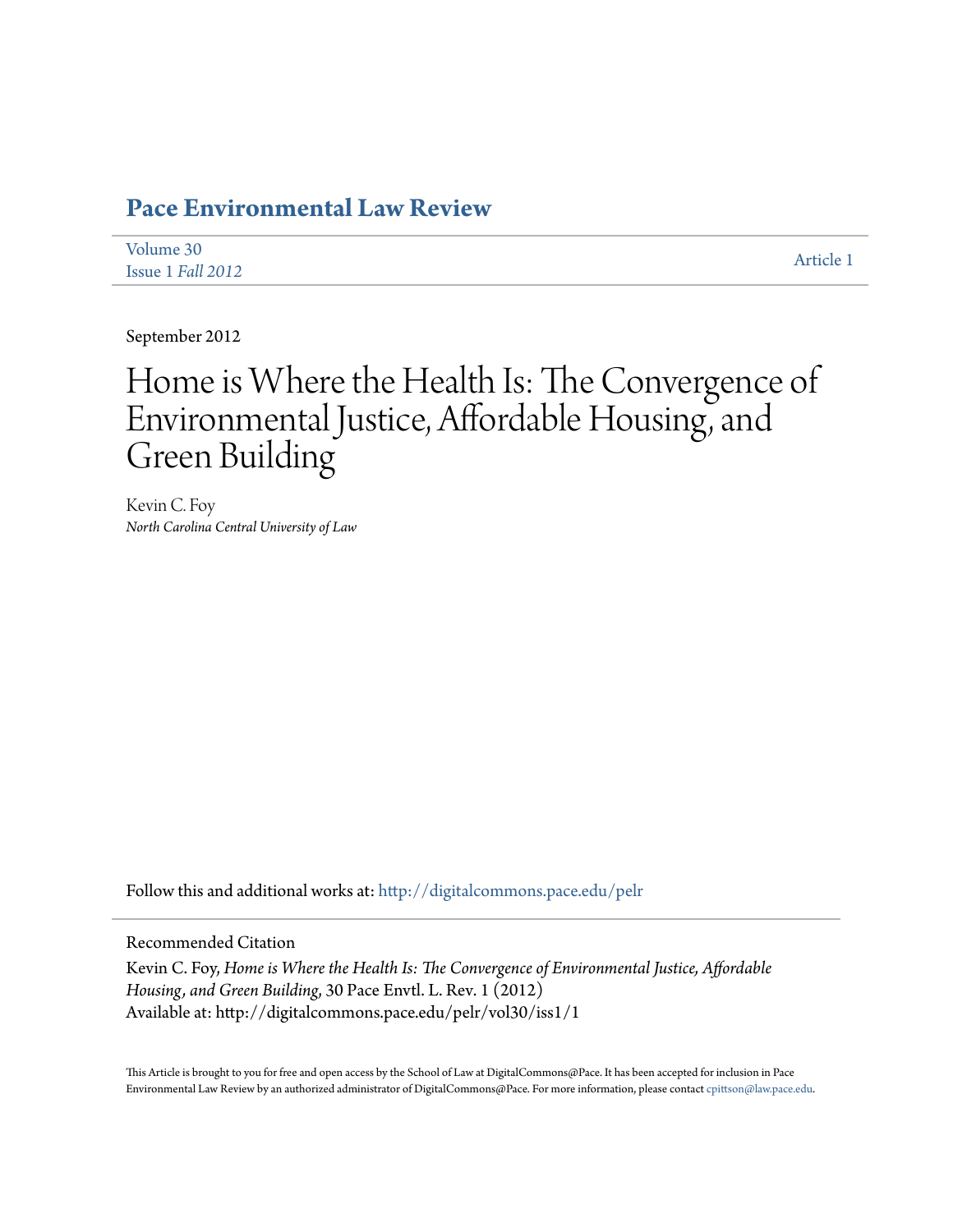| Volume 30 |  |
|-----------|--|
|-----------|--|

# **ARTICLE**

# **Home is Where the Health Is: The Convergence of Environmental Justice, Affordable Housing, and Green Building**

KEVIN C. FOY\*

# **I. INTRODUCTION**

Housing in the United States, at least prior to the recent economic downturn, came to be viewed as an investment that grew over time, and which could then be cashed in either for better housing or for other uses, much like a growth stock or savings account. But housing's fundamental purpose is to provide a decent place to live–a comfortable place physically and emotionally; a reliably safe and healthy place; a place that is the basis for other life activities. In order to fulfill its basic purpose, housing must be affordable. That is, it cannot consume too much of a family's income, to the detriment of other life pursuits. But the full cost of housing is not measured only in the cost of the initial capital investment–whether in mortgage payments (including essential costs like *ad valorem* taxes and insurance) or opportunity costs. It is also measured in terms of the other costs associated with living in the housing: the cost of heating and cooling; the cost of routine maintenance; the cost of water, sewer, and other utilities; and the cost of transportation. Some costs are

1

<sup>\*</sup> Kevin C. Foy is an assistant professor at North Carolina Central University School of Law, where he teaches environmental law. He served from 2001 to 2009 as Mayor of Chapel Hill, North Carolina, and in that capacity led efforts to promote both environmental quality and affordable housing.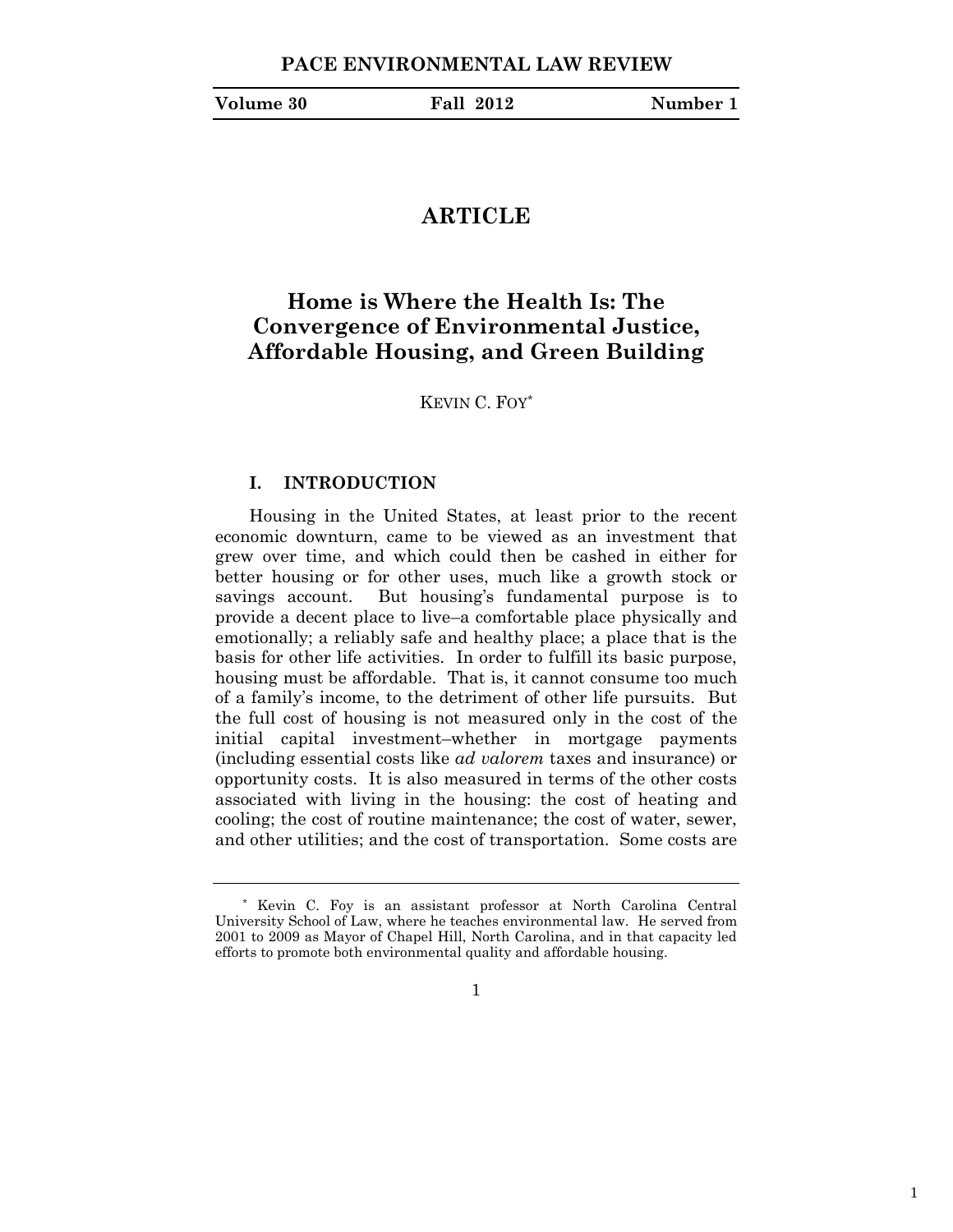less apparent: the costs of adverse health effects that may be associated with housing. For example, poor air quality inside a home can exacerbate asthma or cause other breathing and cardiopulmonary problems. Green housing provides one way to address these additional costs.

Environmental benefits are sometimes viewed as a luxury that those with a low or moderate income cannot afford. This article shows why that view is a fallacy. Greening the housing stock, both of new and existing housing, is a means to insure long-term affordability while simultaneously improving people's health and living conditions. Green affordable housing is a matter of environmental justice because, while environmental justice can be defined as the "fair treatment and meaningful involvement of all people" regardless of economic or other status, justice is achieved when "everyone enjoys the same degree of protection from environmental and health hazards."1 Green affordable housing provides the same degree of protection from environmental and health hazards at home for people of modest means as people with higher incomes enjoy. Furthermore, greening the housing stock is a matter not just of economics and health but also of social concern. The ability of neighborhoods to thrive is dependent on a strong social fabric, which is dependent on stability. This means that people must have both the economic means to live in a neighborhood as well as the desire to do so. Greening affordable housing is a positive action, and in this sense represents an evolution in the continuing understanding of what constitutes justice in the context of the environment. 2 The early awakening of environmental justice was prompted by immediate threats, like hazardous waste dumps in low-wealth communities. The visibility and immediacy of such a threat is different from justice concerns in the context of housing. A toxic waste dump presents a clear and present danger; health threats in housing are more subtle. But there are

<sup>1</sup>*. Environmental Justice*, EPA, http://www.epa.gov/environmentaljustice/ index.html (last visited Oct. 22, 2012).

<sup>2</sup>*. See* M. Nils Peterson et al., *Moving Toward Sustainability: Integrating Social Practice and Material Process*, *in* ENVIRONMENTAL JUSTICE AND ENVIRONMENTALISM: THE SOCIAL JUSTICE CHALLENGE TO THE ENVIRONMENTAL MOVEMENT 189,193 (Ronald Sandler & Phaedra C. Pezzullo eds., 2007).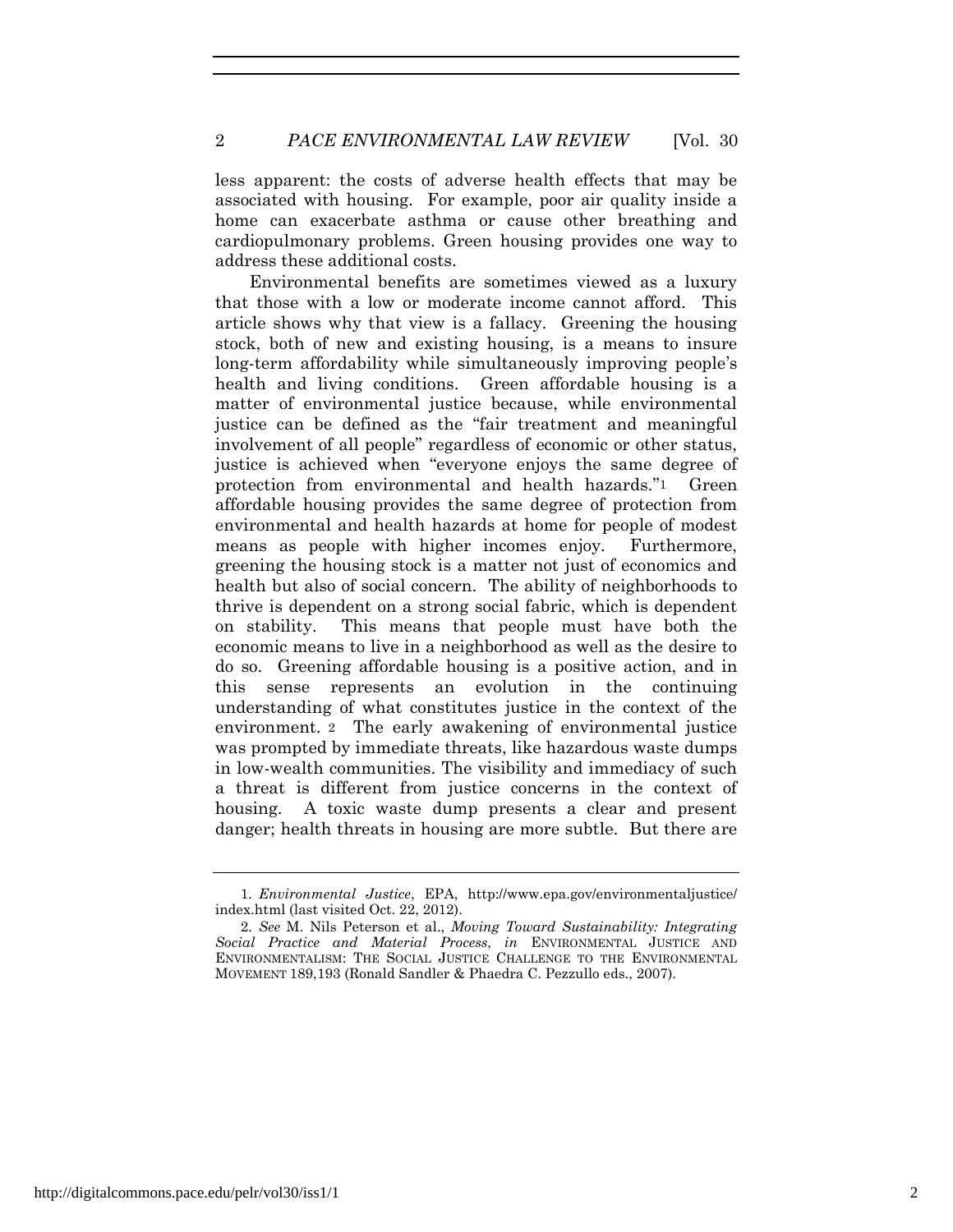connections between how justice is served when people fight to keep something like a toxic waste dump out of a community and when people insist in fairness that something be included, like healthy housing. It is not just environmental degradation that is a matter for environmental justice, but also the distribution of environmental benefits, and one area where environmental benefits accrue is in green affordable housing.3

The issues this paper discusses–housing affordability, environmental equity, indoor and outdoor air quality, responsible use of natural resources, transportation and neighborhood character–are all connected.4 Green affordable housing is especially important in the context of the disproportionate effects that low-wealth households experience from environmental degradation, including air, water, and noise pollution.5

To frame this discussion, Part II of this paper discusses the concept of environmental justice, a relatively new topic in the arena of American environmental concerns. It looks at how the concept has evolved over time, to the point that it is no longer concerned only with disparate impacts of environmental hazards but also the equitable distribution of environmental benefits. Part III looks at what constitutes affordable housing, and how supplying it is a function of local governments' land use authority. Part IV merges the concepts of affordable housing and environmental justice in the paradigm of green housing, demonstrating why both affordability and environmental justice are closely tied to issues of energy efficiency, transportation, indoor air quality, water conservation, and other attributes of green housing. Part V and VI conclude with observations about how law and policy can help establish comprehensive plans and legal mandates to insure that green features and affordability are incorporated in housing planning, as a matter of environmental justice.

<sup>3.</sup> Colin Crawford, *Environmental Benefits and the Notion of Positive Environmental Justice*, 32 U. PA. J. INT'L L. 911, 914 (2011).

<sup>4</sup>*. See generally* William Bradshaw et al., *The Costs & Benefits of Green Affordable Housing*, NEW ECOLOGY INC. (2005), http://www.landuseimpacts.com/ pdf/affordable%20green%20housing%20report.pdf.

<sup>5</sup>*. See* ROBERT BULLARD, DUMPING IN DIXIE: RACE, CLASS, AND ENVIRONMENTAL QUALITY (3d ed. 2000).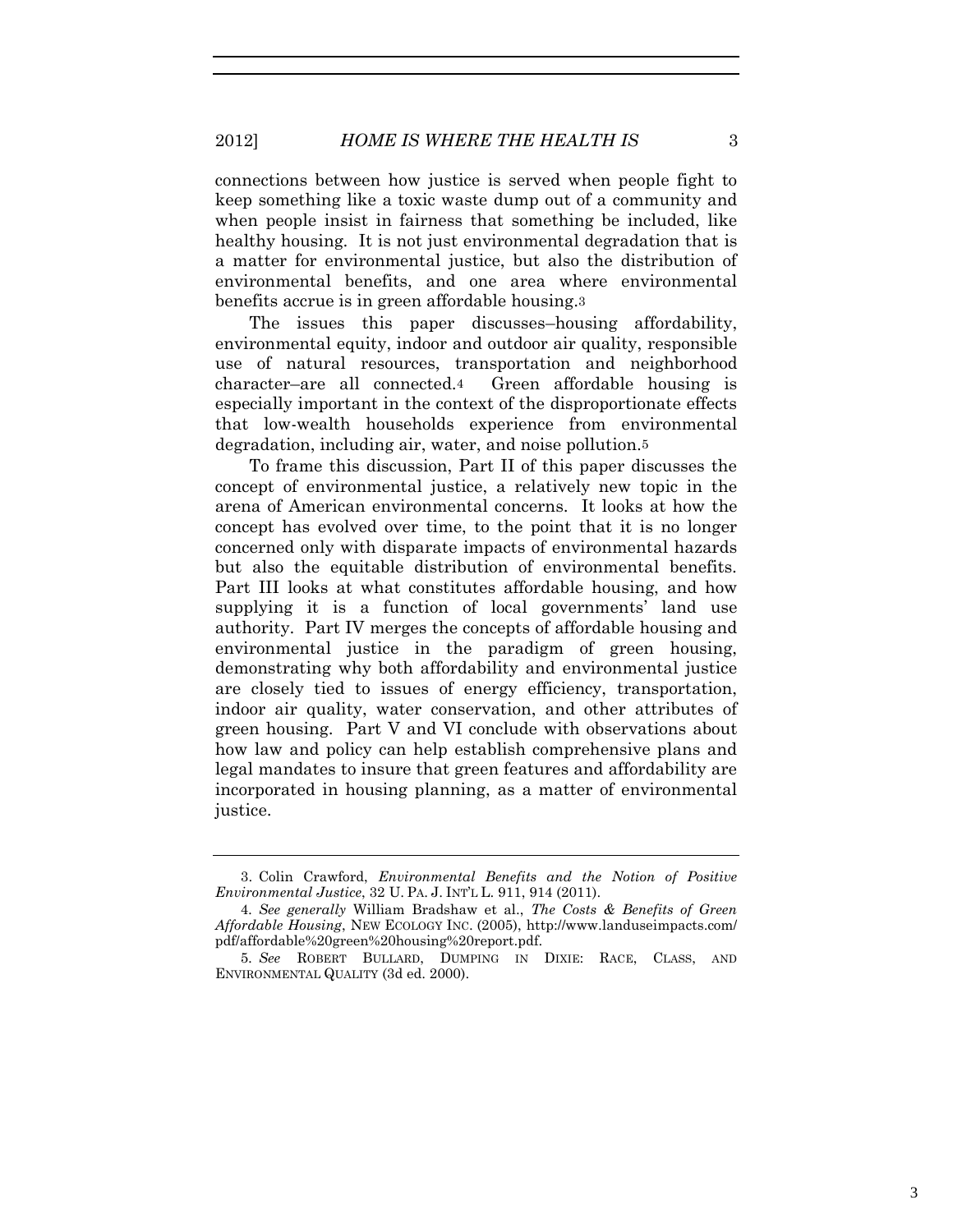## **II. ENVIRONMENTAL JUSTICE**

Environmental justice is a concept that brings together strands of policy, law, equity, economics, and environment. One distillation of the idea articulates it as

the right to a safe, healthy, productive, and sustainable environment, where "environment" is considered in its totality to include the ecological, physical, social, political, aesthetic, and economic environment. Environmental justice addresses the disproportionate environmental risks borne by low-income communities and communities of color resulting from poor housing stock, poor nutrition, lack of access to healthcare, unemployment, underemployment, and employment in the most hazardous jobs.6

However, this definition represents only one effort to encapsulate what has become a force in environmental law that was either nonexistent or deeply buried in the modern origins of the movement for environmental protection in the United States. The idea of explicitly merging justice and the environment has a relatively short history, rooted in a dichotomy between civil rights and environmental protection.7

Environmental protection as an aspect of the law is not new. In fact, environmental protection can be traced to common law claims of nuisance and trespass. Both English and American courts were willing to enforce an individual right to be free from pollution, although the scope of enforcement at common law was often impeded by practical realities.8 In addition, with the

<sup>6</sup>*. Environmental Justice*, NAT'L ASS'N OF CNTY. & CITY HEALTH OFFICIALS, http://www.naccho.org/topics/environmental/justice (last visited Oct. 22, 2012). *See also Principles of Environmental Justice*, ENVTL. JUSTICE RES. CTR., http://www.ejrc.cau.edu/princej.html (last visited Oct. 22, 2012).

<sup>7</sup>*. See* Charles Lord & Keaton Norquist, *Cities as Emergent Systems: Race as a Rule in Organized Complexity*, 40 ENVTL. L. 551, 553 (2010) (showing that "the evidence is overwhelming that African-American and Hispanic neighborhoods play host to a disproportionately high percentage of environmental 'disamenities'" or locally undesirable land uses); *see also* CEDAR GROVE INST. FOR SUSTAINABLE COMTYS., ADDRESSING RACIAL DISPARITIES IN LOCAL GOVERNMENT ACTIONS: THE MEBANE CASE STUDY (2003).

<sup>8</sup>*. See* Madison v. Ducktown Sulphur, Copper, & Iron Co., 83 S.W. 658 (Tenn. 1904) (demonstrating the limits of a common law nuisance, where the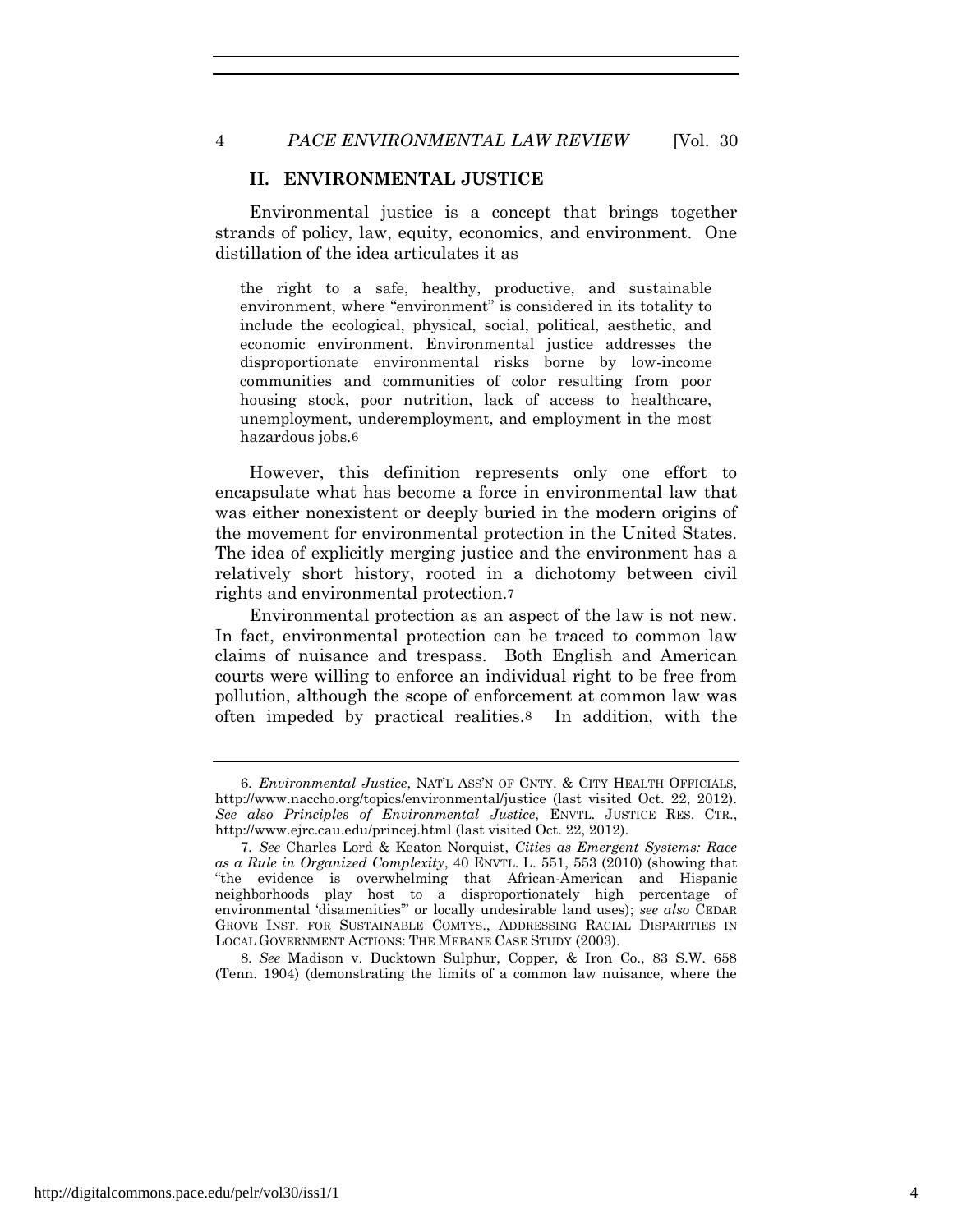Industrial Revolution came an easing of the original rigidity that attached to property rights. The first American national statutory efforts at environmental protection were driven by concern for commerce more than other values. For example, the Rivers & Harbors Act of 1899 represented an effort to keep the waters of the United States free from debris, so as not to impede shipping lanes.9 As the twentieth century progressed, however, other values, including human health, scenic beauty, wilderness protection, and conservation, began to evolve. With the emphasis on these values, in addition to commerce, the reach of environmental protection expanded.10

After World War II, with the explosion of industrial activity– in particular, the use and availability of a broad range of new products like plastics that depended on chemicals–along with rapid population growth and increasing wealth, came both new kinds of pollution and more visible evidence of that pollution. Examples of this pollution can be found in the air, in the water, and on land.11

Public concern, which drove the need for government intervention to reduce pollution and thereby protect the environment, gained momentum in the 1960s. Many observers trace the catalyst for public concern to Rachel Carson's classic monograph on the effects that chemical use had on the

11*. See, e.g.*, Jonathan H. Adler, *Fables of the Cuyahoga: Reconstructing a History of Environmental Protection*, 14 FORDHAM ENVTL. L.J. 89, 95 (2002) (noting that "[w]ater pollution in the 1960s was a major environmental problem throughout the nation. Many rivers were declared industrial streams, used predominantly for commercial purposes and industrial waste.").

court refused the requested relief to small farmers severely damaged by nearby polluting industrial activities).

<sup>9.</sup> Rivers & Harbors Act of 1899, 33 U.S.C. § 403 (2006).

<sup>10.</sup> Among the environmental leaders of the twentieth century who expanded the rationale for environmental protection beyond the utilitarian and commercial were John Muir, founder of the Sierra Club who advocated wilderness protection, Gifford Pinchot, the first chief of the U.S. Forest Service who articulated a conservation ethic, and Theodore Roosevelt, who used the presidency to preserve more than 230 million acres of land as national monuments and national parks. *See generally* DONALD WORSTER, A PASSION FOR NATURE: THE LIFE OF JOHN MUIR (2008); THE CONSERVATION DIARIES OF GIFFORD PINCHOT (Harold K. Steen ed., 2001); DOUGLAS BRINKLEY, THE WILDERNESS WARRIOR: THEODORE ROOSEVELT AND THE CRUSADE FOR AMERICA (2009).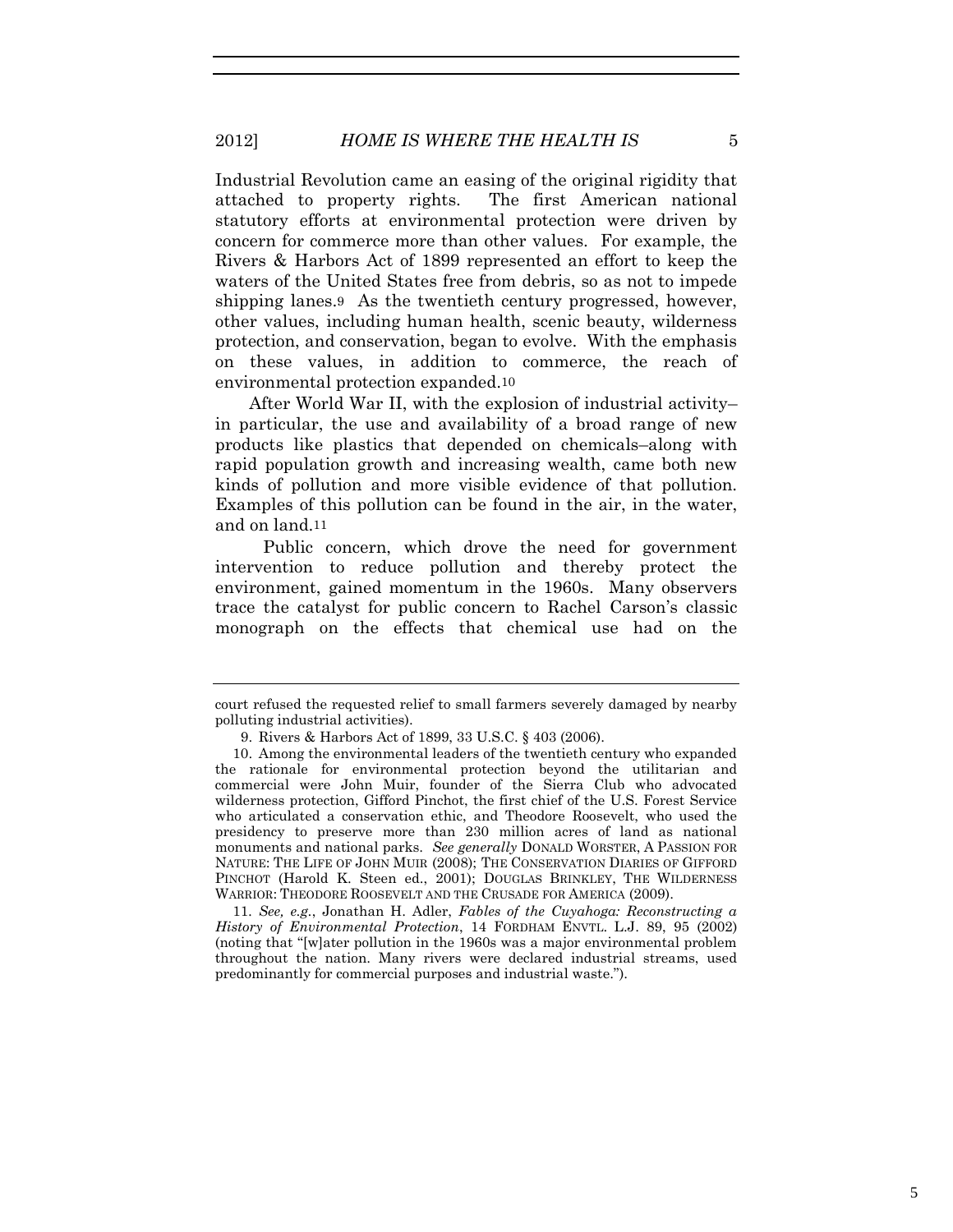environment and on human health: *Silent Spring*, published in 1962.12 Yet there were other forces at work as well.13

The modern era of national laws designed to regulate pollution includes an array of interconnecting efforts, implemented across many federal agencies, controlling the effects of human interaction with the environment. Most of these laws took shape in the 1970s and 1980s.14 When Congress enacted this body of laws, it usually set forth at the outset of each a statement as to the law's purpose. For example, under the National Environmental Policy Act (NEPA), Congress declared that the law's purpose was to "encourage productive and enjoyable harmony between man and his environment; to promote efforts which will prevent or eliminate damage to the environment and biosphere and stimulate the health and welfare of man; to enrich the understanding of the ecological systems and natural resources important to the Nation . . . ."15 NEPA was among the earliest of modern environmental laws, enacted in 1970, and is broadly applicable to government activities. It therefore set a standard for the behavior of federal agencies with respect to the environment. It also demonstrates the aspirations that lawmakers had for environmental protection generally. It is instructive that the stated purpose of the law does not include recognition that some American communities might already enjoy harmony with the environment, while others might be suffering disproportionately from the ill effects of a degraded environment.16 Similarly, the Clean Air Act speaks generically

<sup>12</sup>*. See generally* RACHEL CARSON, SILENT SPRING (1962).

<sup>13.</sup> Heightened public consciousness about environmental degradation spurred the 1961 founding of the World Wildlife Fund and the 1967 founding of the Environmental Defense Fund. *See History*, WORLD WILDLIFE FED'N, http://www.worldwildlife.org/who/History/historyt.html (last visited Oct. 22, 2012); *Our Mission & History*, ENVTL. DEF. FUND, http://www.edf.org/about/ ourmission-and-history (last visited Oct. 22, 2012).

<sup>14</sup>*. See, e.g.*, Clean Water Act of 1977, 33 U.S.C. § 1251 (2006); Clean Air Act Amendments of 1970, 42 U.S.C. § 7401 (2006); Resource Conservation and Recovery Act of 1976, 42 U.S.C. § 6901 (2006); Comprehensive Environmental Response, Compensation, and Liability Act of 1980, 42 U.S.C. § 9601 (2006).

<sup>15.</sup> 42 U.S.C. § 4321 (2006).

<sup>16.</sup> NEPA includes the statement that the national policy is to "assure for all Americans safe, healthful, productive, and esthetically and culturally pleasing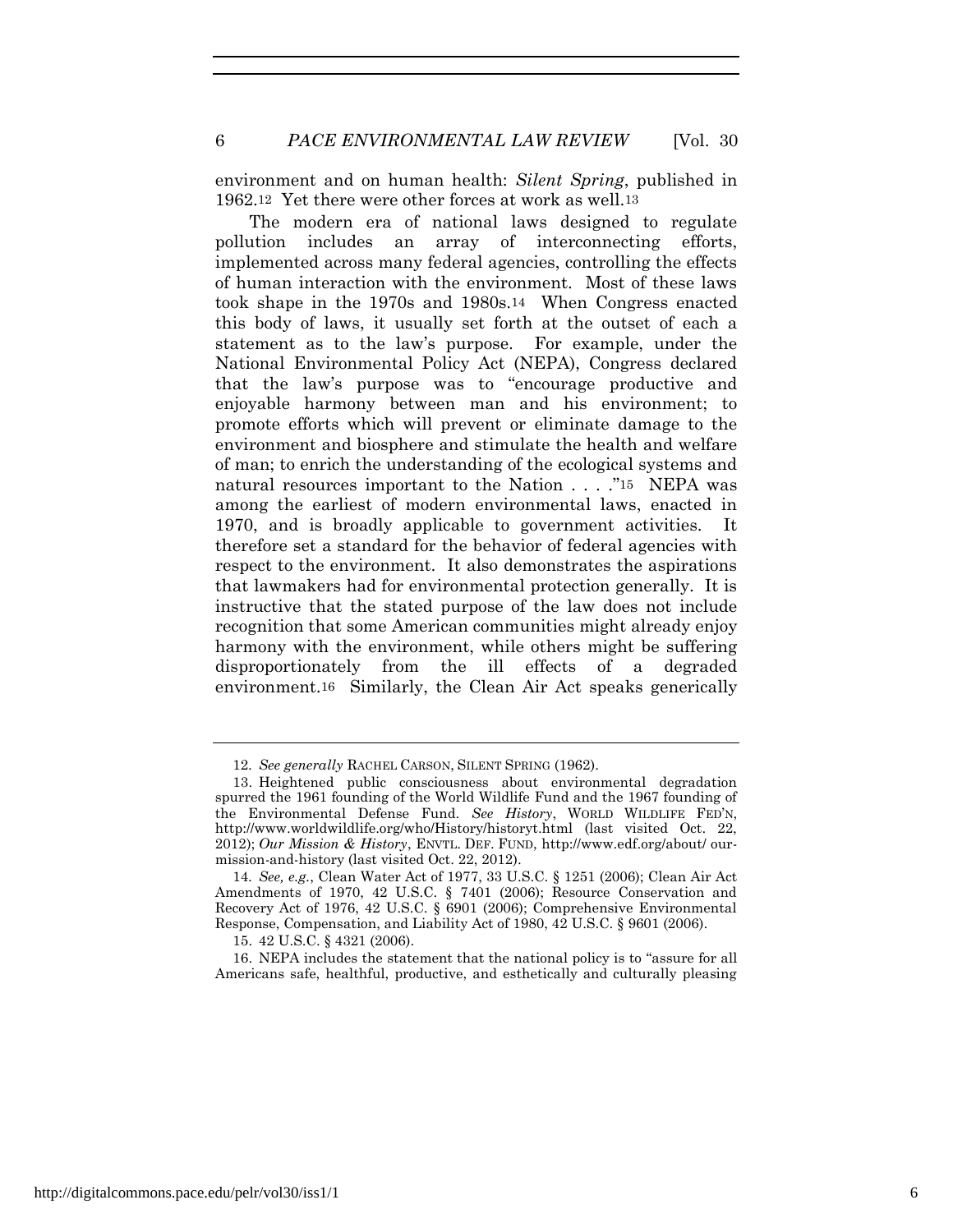# 2012] *HOME IS WHERE THE HEALTH IS* 7

about protecting air quality "so as to promote the public health and welfare" but does not evince a concern for any sector of society that might require greater focus.<sup>17</sup> In fact, the Solid Waste Disposal Act, which deals with burying waste–including hazardous waste–on land, notes as part of its declaration of national policy that "[w]aste that is nevertheless generated should be treated, stored, or disposed of so as to minimize the present and future threat to human health and the environment."18 Although this statement appears to protect human health, on closer examination it acknowledges that toxic pollution will continue to be generated and to affect human health, and the law seeks only to "minimize" that effect. The statement does not suggest that there is any need to take into account the disparate impact that this policy might have on some sectors of society.19

A lack of concern as reflected in national policy about the disproportionate impact that environmental degradation has on minority and low-wealth communities reflects the greater disconnection between environmental protection and social justice.20 For most of their history, national organizations like

20. In some European countries there is a political alliance between parties concerned with social issues and parties concerned with environmental issues. This is familiarly termed a "Red-Green" coalition. *See* ANDREI S. MARKOVITS & PHILIP S. GORSKY, THE GERMAN LEFT: RED, GREEN AND BEYOND (1993). In the United States, on the other hand, there has been a "Red-Green" split.

7

surroundings," but does not acknowledge either existing disparate treatment or the likelihood of future disparate treatment. 42 U.S.C. § 4331(b)(2) (2006).

<sup>17.</sup> 42 U.S.C. § 7401(b)(1) (2006).

<sup>18.</sup> 42 U.S.C. § 6902(b) (2006).

<sup>19.</sup> When Congress wants to include a specific statement of concern, it does so. For example, the Toxic Substances Control Act, 15 U.S.C. §§ 2601-2697 (2006), is the federal law that regulates chemical substances that have an adverse effect on human health. Congress set as national policy a goal that "authority over chemical substances and mixtures should be exercised in such a manner as not to impede unduly or create unnecessary economic barriers to technological innovation . . . ." *Id.* at § 2601(b)(3). This statement is meant to insure that economic concerns are part of any regulations promulgated pursuant to the Act, and to give courts guidance in interpreting the law. In other words, protecting the financial interest of chemical manufacturers is part of the national policy. There is, however, no statement of Congressional concern that toxic substances might impede unduly the ability of some sectors of society to enjoy a healthy environment free from toxic effects, as compared with other sectors of society.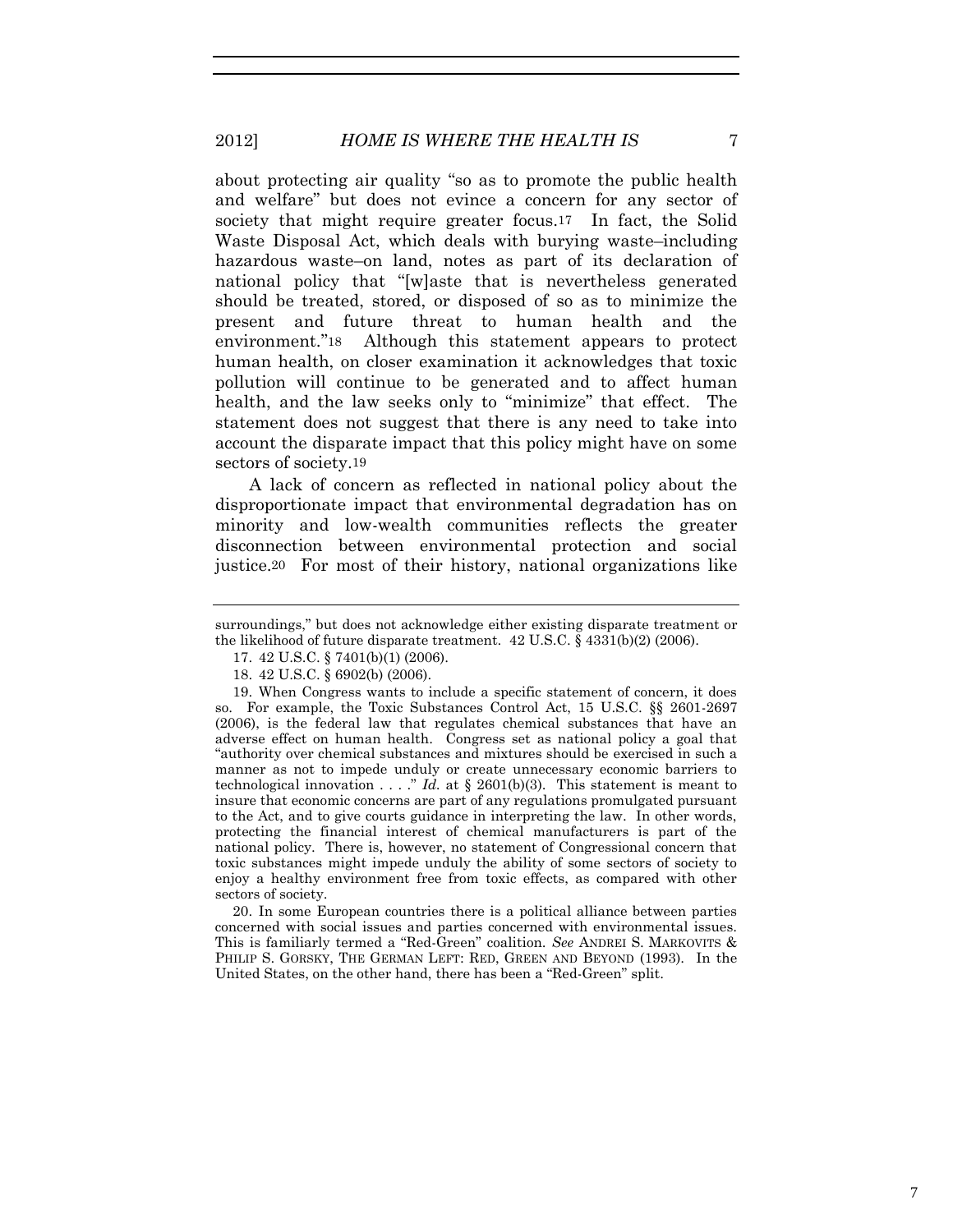the Sierra Club and the Natural Resources Defense Council saw their mission as focusing on the environment, with any social or health benefit being ancillary to broader environmental goals.<sup>21</sup> The movement toward protecting the environment, which originated in efforts to protect wilderness and natural areas rather than urban areas and human health, 22 came to be led by educated, upper middle-class people who were primarily not people of color.23 In fact, the social justice and environmental movements were divided not only by race, but also by gender.24 Because of this focus and leadership, the movement could also be categorized as primarily for the benefit of people who could afford the luxury of worrying about the environment.25

Juxtaposed with the building momentum of environmental protection, spawned in the 1960s and institutionalized in the

22. For example, John Muir, founder of the Sierra Club, was a naturalist primarily concerned with wilderness preservation. *See* WORSTER, *supra* note 10.

23*. See generally* EDWARDO LAO RHODES, ENVIRONMENTAL JUSTICE IN AMERICA: A NEW PARADIGM 31 (2003) ("The environmental movement both in and out of government, is primarily white and to a large extent indifferent to issues of social justice."). Environmental organizations are trying to change that trend. *See* Kim Severson, *Program Shapes the New Faces of Conservation*, N.Y. TIMES, July 30, 2012, at A12 (Nature Conservancy is pushing to "create scientists and engineers who do not look like most of those already in the field" because the fact that "the largest conservation organizations in the country are predominantly white is no secret.").

24*. See* Phaedra C. Pezzullo & Ronald Sandler, *Revisiting the Environmental Justice Challenge to Environmentalism*, *Introduction* to ENVIRONMENTAL JUSTICE AND ENVIRONMENTALISM, *supra* note 2, at 9.

25*. See* COMM'N FOR RACIAL JUSTICE, TOXIC WASTES AND RACE IN THE UNITED STATES: A NATIONAL REPORT ON THE RACIAL AND SOCIO-ECONOMIC CHARACTERISTICS OF COMMUNITIES WITH HAZARDOUS WASTE SITES xi (1987) (explaining that one reason minority communities had not been involved in environmental issues "can be traced to the nature of the environmental movement which has historically been white middle and upper-class in its orientation."). As to an assumption that environmental concern is a luxury reserved to wealthy white citizens, some current studies refute that. *See* Char Dae' S. Love, *Environmental Concerns: Race, Gender, and Income*, 5 XULAnEXUS 7 (2008) (concluding that "minorities as a whole are more likely to be concerned about the environment.").

<sup>21.</sup> Environmental organizations have subsequently embraced the environmental justice movement. *See* Renee Skelton & Vernice Miller, *The Environmental Justice Movement*, NRDC, http://www.nrdc.org/ej/history/hej.asp (last updated Oct. 12, 2006); *see also* Veronica Eady, *Warren County and the Birth of a Movement: The Troubled Marriage Between Environmentalism and Civil Rights*, 1 GOLDEN GATE U. ENVTL. L.J. 41, 50 (2007).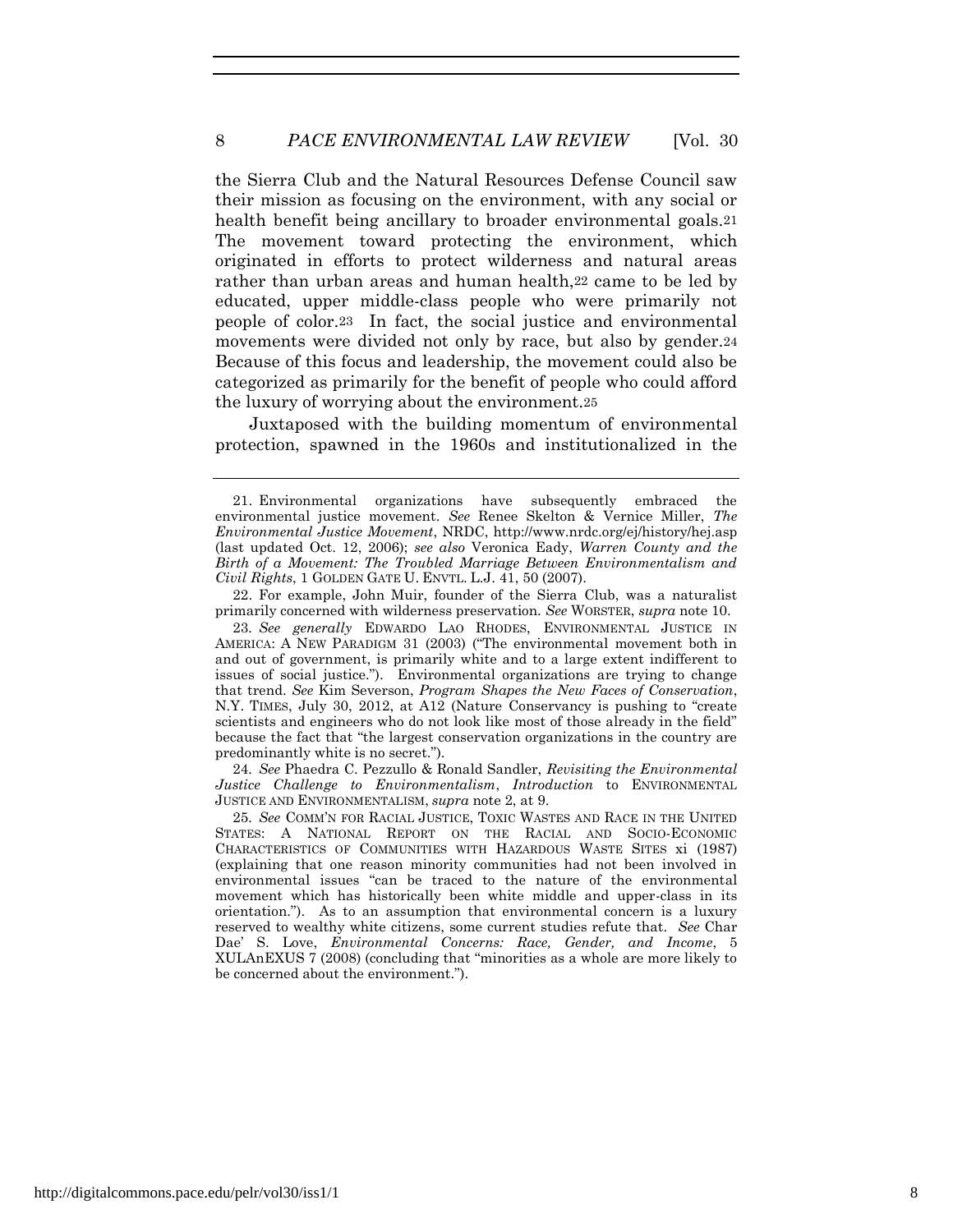#### 2012] *HOME IS WHERE THE HEALTH IS* 9

1970s and 1980s, was the civil rights movement. Its broad outlines are familiar as a social movement, but the consequences of that movement as embodied in the law include the 1954 decision in *Brown v. Board of Education*,26 the Civil Rights Act of 1964,27 and the Voting Rights Act of 1965.28 The movement itself and the legal legacy that it bequeathed, however, focused on equal access to and treatment in public education,29 equal access to and treatment in public accommodations,30 and elimination of impediments to participating in elections.31 It did not extend explicitly to the environment.

#### **A. Origins of the Environmental Justice Movement**

Civil rights and the environment met in the early 1980s, with environmental justice growing more out of the civil rights movement for social justice and human rights than out of the environmental movement's concern for environmental protection.32 Although issues that gave impetus to this meeting brewed around the country, many commentators identify the

29. The *Brown* court said

347 U.S. at 495.

30. Civil Rights Act of 1964, 42 U.S.C. § 2000a(a) (2006) ("All persons shall be entitled to the full and equal enjoyment of the goods, services, facilities, privileges, advantages, and accommodations of any place of public accommodation, as defined in this section, without discrimination or segregation on the ground of race, color, religion, or national origin.").

31. Voting Rights Act of 1965 § 2, 42 U.S.C. § 1973 (2006) ("No voting qualification or prerequisite to voting, or standard, practice, or procedure shall be imposed or applied by any State or political subdivision to deny or abridge the right of any citizen of the United States to vote on account of race or color.").

32. JOAN MARTINEZ-ALIER, THE ENVIRONMENTALISM OF THE POOR: A STUDY OF ECOLOGICAL CONFLICTS AND VALUATION 169 (2002).

<sup>26</sup>*. See* Brown v. Bd. of Educ., 347 U.S. 483 (1954).

<sup>27</sup>*. See* Civil Rights Act of 1964, Pub. L. No. 88-352, 78 Stat. 241 (codified as amended in scattered sections of 2 U.S.C., 28 U.S.C., and 42 U.S.C.).

<sup>28</sup>*. See* Voting Rights Act of 1965, 42 U.S.C. §§ 1973-1974e (2006)*.*

<sup>[</sup>w]e conclude that in the field of public education the doctrine of 'separate but equal' has no place. Separate educational facilities are inherently unequal. Therefore, we hold that the plaintiffs and others similarly situated for whom the actions have been brought are, by reason of the segregation complained of, deprived of the equal protection of the laws guaranteed by the Fourteenth Amendment.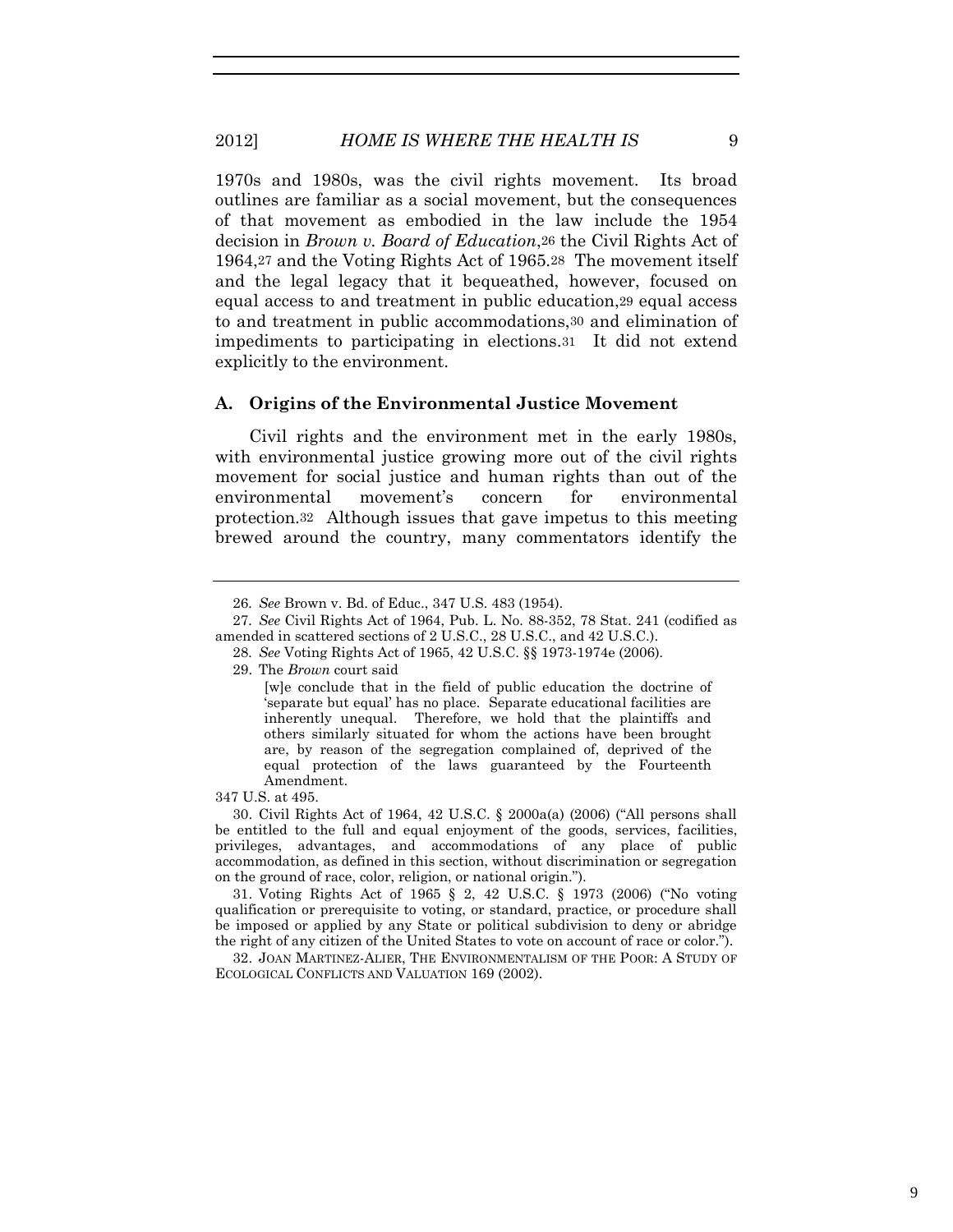events that occurred in Warren County, North Carolina, in 1982 as the point that catalyzed the environmental justice movement.33 Warren County became the proposed site for a toxic waste dump as the result of an environmental crime. Instead of properly disposing of hazardous waste, the hauler dumped it on roadsides near Raleigh, North Carolina.34 The waste was a chemical called polychlorinated biphenyl (PCB), which is highly toxic35 and persistent36 but had been used in many industrial applications, including electric transformers.37 When the crime was discovered, the state needed to find a suitable location to dispose of it properly. North Carolina settled on Warren County, concluding that it was most suitable because it was sparsely populated and close to the contamination area.38 However, it was also among the poorest counties in the state, and had a majority African-American population in a state whose general population was 22 percent African-American.39 In addition, most of the people living below the poverty level in Warren County were African-American.40

35. In fact, the toxicity of PCBs was of such concern that they were the only substances that Congress specifically targeted for disposal criteria under the Toxic Substances and Control Act (TSCA). *Id.* app. II, at 11.

38. SITING OF HAZARDOUS WASTE LANDFILLS, *supra* note 34, app. I at 9.

<sup>33.</sup> Barry Hill documents earlier actions in other places around the country concerning environmental injustice, but concludes that the Warren County episode nationalized the issue. *See* BARRY E. HILL, ENVIRONMENTAL JUSTICE: LEGAL THEORY AND PRACTICE 9 (2009).

<sup>34.</sup> GENERAL ACCOUNTING OFFICE, GAO/RCED-83-166, SITING OF HAZARDOUS WASTE LANDFILLS AND THEIR CORRELATION WITH RACIAL AND ECONOMIC STATUS OF SURROUNDING app. I, at 7 (June 1, 1983) [hereinafter SITING OF HAZARDOUS WASTE LANDFILLS].

<sup>36.</sup> "Persistence" refers to the fact that PCBs stay in the environment and present human health hazards for an extended period of time. *See* C.L. Quinn et al., *Investigating Intergenerational Differences in Human PCB Exposure Due to Variable Emissions and Reproductive Behaviors*, 119 ENVTL. HEALTH PERSP. 641, 641 (May 2011).

<sup>37</sup>*. See generally Basic Information: Polychlorinated Biphenyl,* EPA, http:// www.epa.gov/wastes/hazard/tsd/pcbs/pubs/about.htm (last visited Oct. 23, 2012).

<sup>39</sup>*. Id.* at 7.

<sup>40</sup>*. Id*. at app. I. *See also* UNC EXCH. PROJECT, REAL PEOPLE - REAL STORIES: AFTON, NC WARREN COUNTY app. I, at 2 (2006).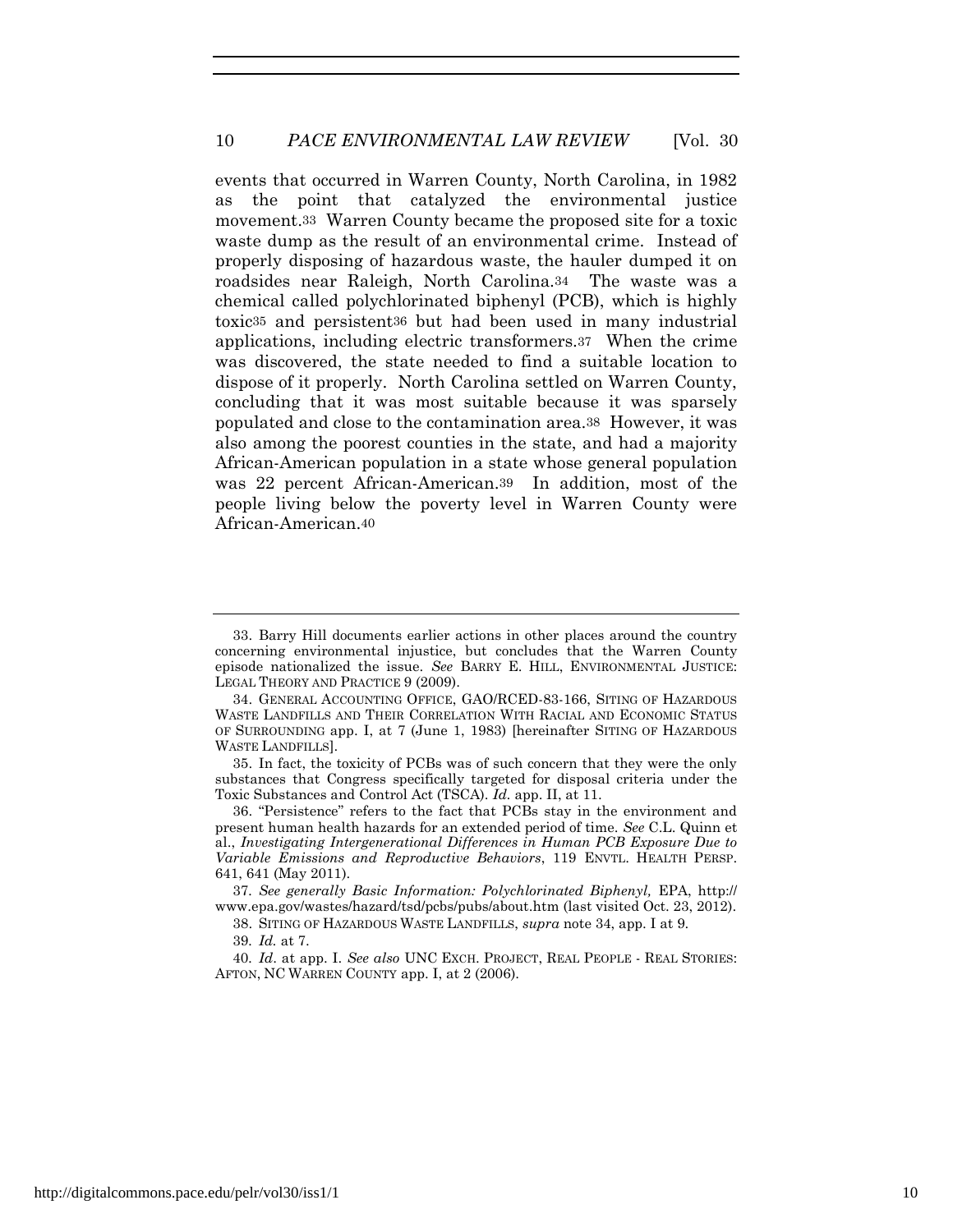But Warren County was not always poor and powerless; it was a relatively wealthy county in the nineteenth century.41 It was not completely powerless in the 1980s, either. One Warren County native was the prominent national leader Floyd McKissick, the first African-American student at the University of North Carolina Law School and later leader of the Congress of Racial Equality.42 Among the leaders of the toxic dump protest was a county resident who had been a member of the board of directors of the Southern Christian Leadership Conference, with connections to other civil rights leaders.43 So when residents discovered the proposal, they protested vehemently, catching national attention. The protest continued for three years, culminating in a federal district court's denial of an injunction against opening the dump.44 While the protests did not stop the toxic waste dump, they did ignite a movement.45

43. Dollie Burwell & Luke Cole, *Environmental Justice Comes Full Circle: Warren County Before and After*, 1 GOLDEN GATE U. ENVTL. L.J. 9, 12 (2007).

44. SITING OF HAZARDOUS WASTE LANDFILLS, *supra* note 34, app. I at 10. The denial was in a case brought by the local chapter of the National Association for the Advancement of Colored People (NAACP) based on race discrimination. *See*  James Helmer, Jr., *Title VI and the Warren County Protests*, 1 GOLDEN GATE U. ENVTL. L.J. 73, 73 (2007). The county itself had brought a prior unsuccessful action on other grounds, including nuisance, in Warren Cnty. v. State, 528 F. Supp. 276 (E.D.N.C. 1981) (seeking to prevent opening the dump).

45*. See* Burwell & Cole, *supra* note 43, at 27. A contribution to the beginning of the movement came about because the District of Columbia's congressional delegate, Walter Fauntroy, was among the protesters arrested for trying to stop the Warren County dump. Afterward, at his request the General Accounting Office prepared "Siting of Hazardous Waste Landfills and Their Correlation With Racial and Economic Status of Surrounding Communities," which documented information about toxic waste facilities in African-American communities around the country. *Id.* at 36. Despite the victory in engendering a nationwide movement, it took more than twenty years to get the toxic waste dump cleaned up. Cleanup of the Warren County site was completed in 2004. Political power helps explain the success of the cleanup, with Warren County

<sup>41.</sup> In fact, Warren County was a center of wealth, education, and culture in the mid-nineteenth century. *See* CARY ASELAGE ET AL., WARRENTON, WARREN COUNTY, NORTH CAROLINA: AN ACTION ORIENTED COMMUNITY DIAGNOSIS INCLUDING SECONDARY DATA ANALYSIS AND QUALITATIVE DATA COLLECTION 15 (2001), *available at* http://archives.hsl.unc.edu/cdpapers/Warrenton01.pdf.

<sup>42</sup>*. Id.* at 16. Floyd McKissick also started Soul City in Warren County as a model city funded by the U.S. Department of Housing and Urban Development pursuant to the Urban Growth and New Community Development Act (renamed National Urban Policy and New Community Development Act of 1970, 42 U.S.C. §§ 4501-4532 (2006)).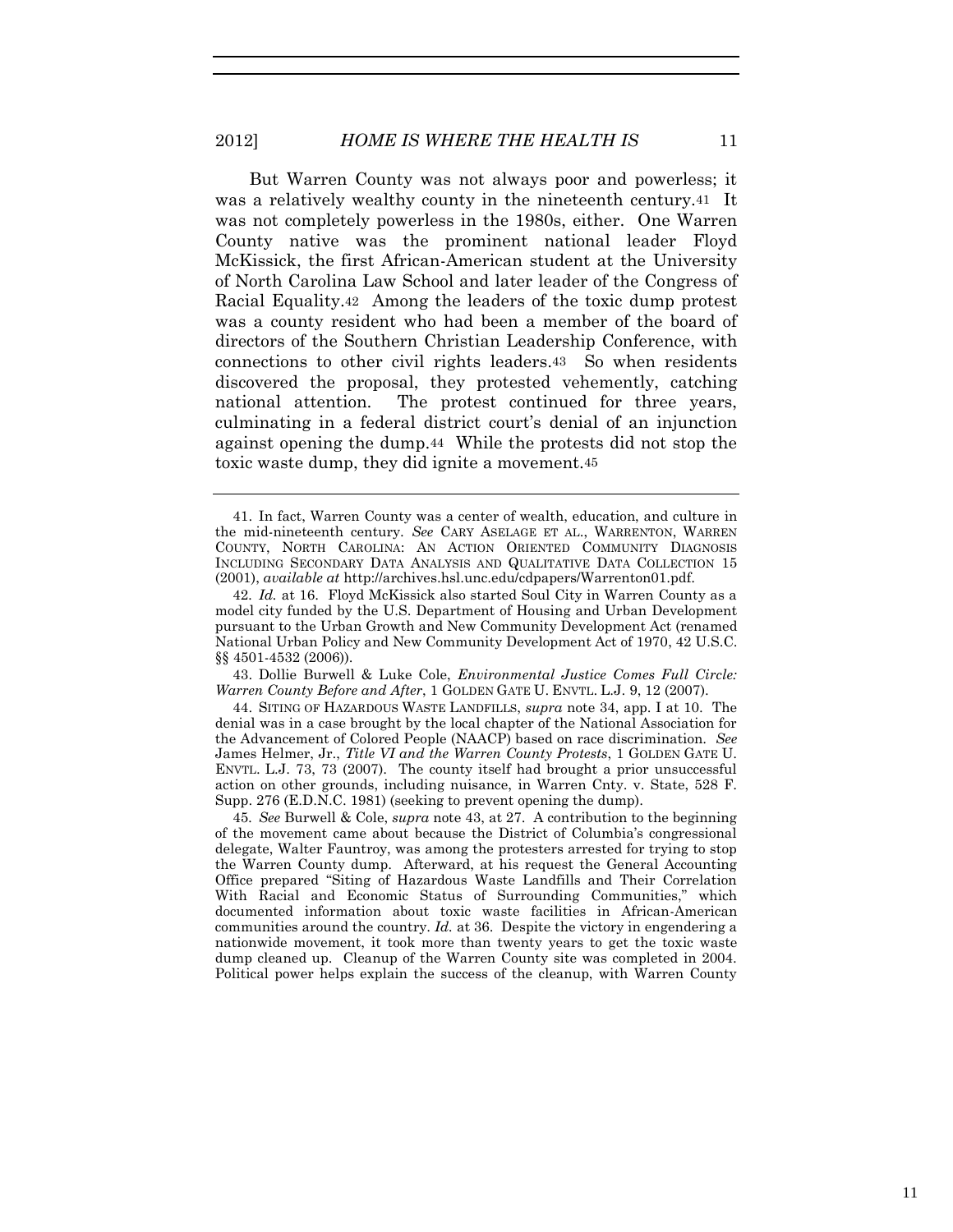#### **B. The Environmental Justice Dynamic**

Environmental justice is founded on concern for the basic inequity inherent in requiring lower-wealth and minority communities to live in places that have a lower level of environmental protection than other communities; however, the connection between wealth and power as it affects the environment is deeper than that. Not only is wealth implicated in consumption of resources, which is usually directly linked to environmental degradation like pollution, but also the wealthier the people the more they demand a clean and healthy environment in which to live.46 This gives rise to an "out of sight, out of mind" mentality about the consequences of behaviors that adversely affect the environment. The richer a cohort is in society, the more it is able to insulate itself from being affected by or observing environmental degradation. A corollary to insulation from adverse environmental effects is the ability of richer people to create healthier environments in which to live, including healthier homes. The perverse consequence is that, on a per capita basis, the people who cause the least amount of pollution experience the worst environment in which to live.47

Some discussion about environmental justice questions whether evidence of inequity is misplaced. This line of thinking contends that in some contexts, such as toxic waste dumps, there is an issue of cause and effect. The question raised is whether toxic waste is placed in a particular location because it is a lowwealth minority community, or whether it is a low-wealth minority community because the toxic waste facility reduced land value nearby, making the community affordable.48 However,

residents U.S. Representative Eva Clayton and State Senator Frank Balance both in positions of influence at the time. *Id.* at 35.

<sup>46.</sup> James K. Boyce, *Inequality and Environmental Protection*, *in* INEQUALITY, COOPERATION, AND ENVIRONMENTAL SUSTAINABILITY 324 (Jean-Marie Baland et al. eds., 2007).

<sup>47</sup>*. Id.*

<sup>48</sup>*. See* Vicki Been, *Analyzing Evidence of Environmental Justice*, 11 J. LAND USE & ENVTL. L. 1 (1995); *see also* William M. Bowen & Michael V. Wells, *The Politics and Reality of Environmental Justice: A History and Considerations for Public Administrators and Policy Makers*, 62 PUB. ADMIN. REV. 688, 690 (Nov/Dec 2002) (discussing what the authors describe as a "weak empirical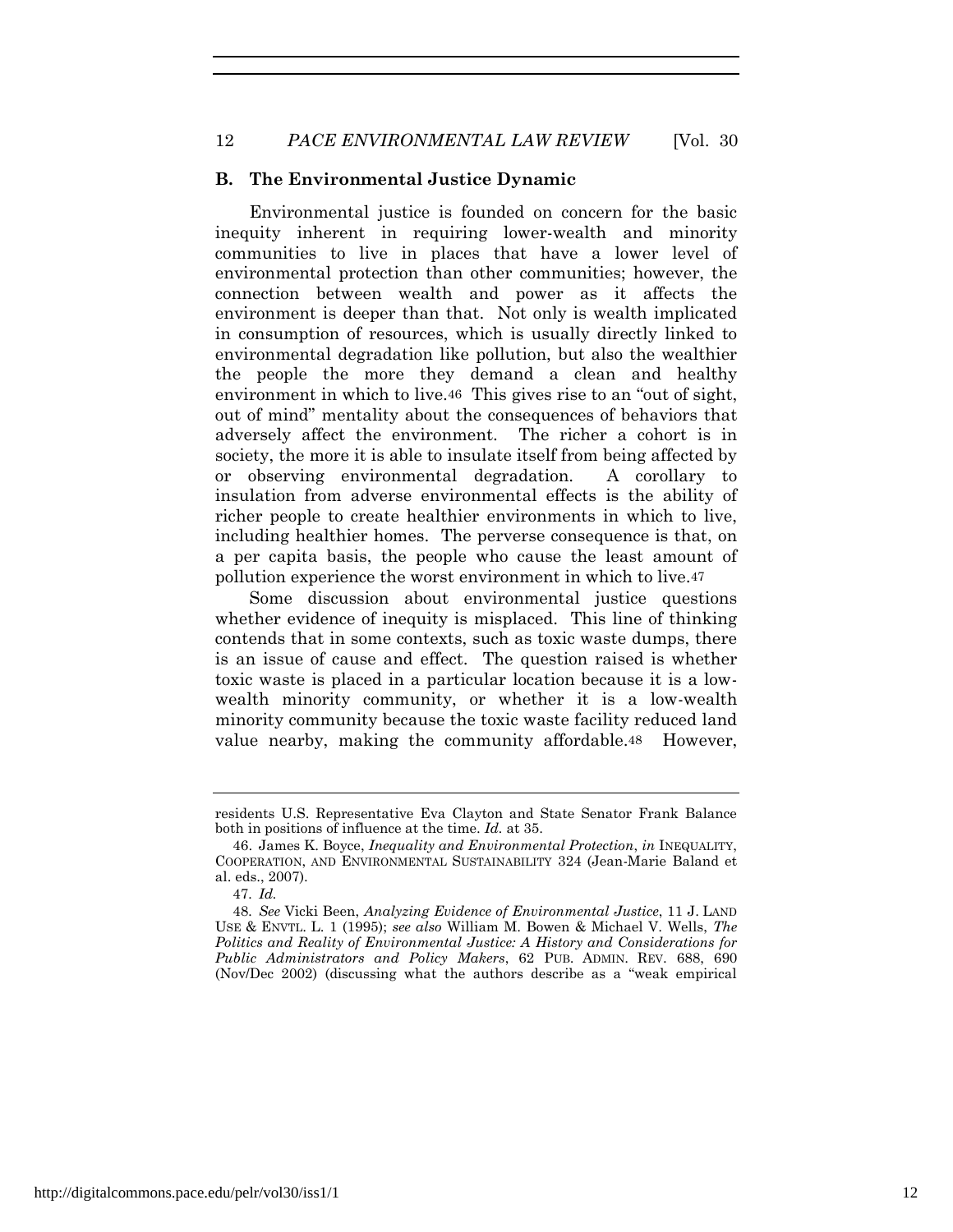close study of this suggestion has found it more likely that communities that host toxic waste facilities were made up primarily of African-Americans and Latinos with lower than average incomes before they became host communities.49

Even if the evidence did point to the converse, concluding that toxic waste facility sitings came first and that low-wealth minority communities sprang up around them, the central issues of environmental justice would still be implicated. The consequences of environmental degradation would still unduly burden these communities. Nor would this conclusion affect other contexts in which low-wealth minority communities are unduly burdened, such as exposure to criteria air pollutants or mercury.50 It would not affect the basic power dynamic, which demonstrates that politically weak communities are less likely to enjoy the benefits of environmental protection.51

Benjamin Chavis is credited with originating the term "environmental racism" to describe the reason that minority

50*. See, e.g.*, Devon Payne-Sturges & Gilbert Gee, *National Environmental Health Measures for Minority and Low-Income Populations: Tracking Social Disparities in Environmental Health*, 102 ENVTL. RES. 154, 160 (2006) (noting that "numerous reports have documented significant increases in asthma morbidity and mortality in US beginning in the 1970s, with African Americans disproportionately affected" and that "air pollution (PM, ozone) was associated with exacerbation of asthma symptoms" in African-American children).

51. Boyce, *supra* note 46, at 341. As the Warren County example showed, before the waste dump was sited "[n]ot only was Warren County predominantly Black and predominantly poor, but it was politically impotent. And that was just the recipe for dumping. So after that time a lot of African Americans were elected to different positions." Burwell & Cole, *supra* note 43, at 39. However, not everyone agrees that political power is a factor in disparate treatment of communities. *See* JAMES P. LESTER ET AL., ENVIRONMENTAL INJUSTICE IN THE UNITED STATES: MYTHS AND REALITIES 149 (2001) (reporting that "[t]he most consistently null findings from the multilevel analysis indicates that there was either no relationship between political mobilization and environmental harms or that the relationship was opposite to the initial hypothesis for thirteen out of the fourteen dependent variables studied. This finding stands in stark contrast to the idea that politically mobilized communities capture the attention of decisionmakers and, thus increased political mobilization has the effect of minimizing environmental harms.").

foundation" demonstrating disproportionate impact of environmental hazards on low-wealth and minority communities).

<sup>49.</sup> Boyce, *supra* note 46, at 329 (citing Manuel Pastor et al., *Which Came First? Toxic Facilities, Minority Move-In, and Environmental Justice*, 23 J. URB. AFF. 1, 1-21 (2001)).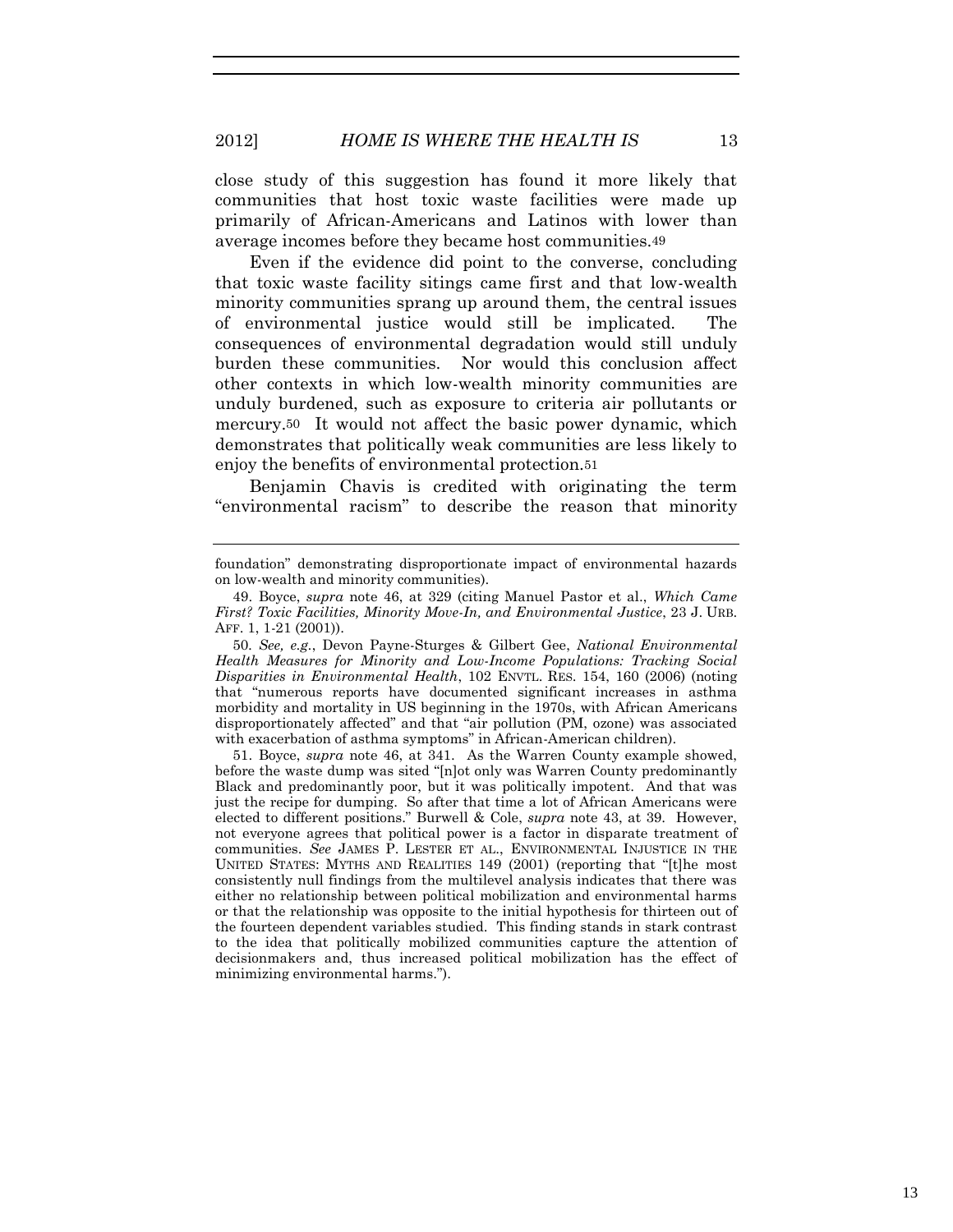communities have borne the burden of environmental harms.52 By this term, he apparently meant that the environment provided one more area where racism could be expressed. He subsequently elaborated on the definition of racism:

Racism is racial prejudice plus power. Racism is the intentional or unintentional use of power to isolate, separate and exploit others. This use of power is based on a belief in superior racial origin, identity or supposed racial characteristics. Racism confers certain privileges on and defends the dominant group, which in turn sustains and perpetuates racism. Both consciously and unconsciously, racism is enforced and maintained by the legal, cultural, religious, education, economic, political, environmental and military institutions of societies. Racism is more than just a personal attitude; it is the institutionalized form of that attitude.53

Studies continue to show racial and economic disparities not only in exposure to toxic waste, but also for other adverse environmental health effects.54 In fact, scientists believe that exposure to pollutants is not linear in its health effects; rather, cumulative exposure creates a synergy among chemicals that induces disease.55 Not only are these chemicals involved, but psychological factors may be as well–meaning that not only do toxic facilities and other pollutants lead to adverse health effects, but they combine with stressors like worry about the impact that those effects might have, cascading into higher risk of disease.56

<sup>52.</sup> Burwell & Cole, *supra* note 43, at 24.

<sup>53.</sup> COMM'N FOR RACIAL JUSTICE, *supra* note 25, at ix-x.

<sup>54</sup>*. See* BENJAMIN A. GOLDMAN & LAURA FITTON, TOXIC WASTES AND RACE REVISITED: AN UPDATE ON THE 1987 REPORT ON THE RACIAL AND SOCIOECONOMIC CHARACTERISTICS OF COMMUNITIES WITH HAZARDOUS WASTE SITES (1994) (citing BENJAMIN A. GOLDMAN, NOT JUST PROSPERITY: ACHIEVING SUSTAINABILITY WITH ENVIRONMENTAL JUSTICE 13 (1994) (finding that a "recent review of the empirical literature found that 63 out of 64 studies documented various environmental disparities by race or income, including the location of noxious facilities, toxic releases and exposures, ambient levels of air pollution, and environmental health effects (the exception was a study funded by the largest waste management firm, WMX Technologies Inc.)")).

<sup>55.</sup> Catherine M. Cooney, *Stress-Pollution Interactions: An Emerging Issue in Children's Health Research*, 119 ENVTL. HEALTH PERSP. A430, A431 (2011). 56*. Id.* at A435.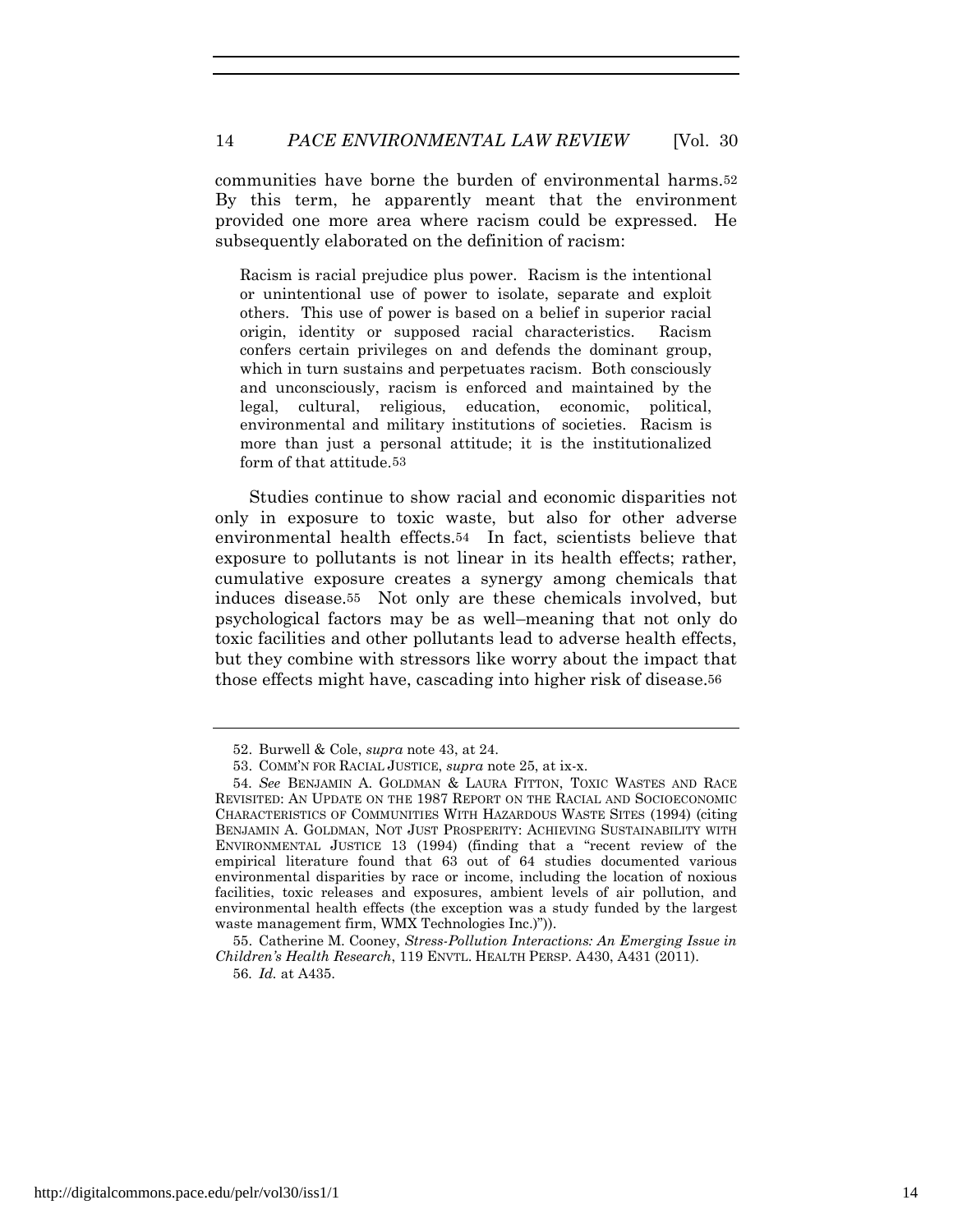The idea of environmental racism began to expand toward a broader notion than could be defined under the rubric of environmental justice.57 There are many definitions for the term "environmental justice,"58 but one useful definition is "the fair treatment and meaningful involvement of all people regardless of race, color, national origin, or income with respect to the development, implementation, and enforcement of environmental laws, regulations, and policies."59 Because this is the definition developed by the United States Environmental Protection Agency (EPA), the agency's goal of achieving environmental justice "when everyone enjoys the same degree of protection from environmental and health hazards and equal access to the decision-making process to have a healthy environment in which to live, learn, and work"60 carries some weight. It is notable that the term encompasses race as well as income. The term therefore deals both with environmental racism and environmental classism, acknowledging that both race and economic status are

60*. Environmental Justice*, EPA, http://www.epa.gov/environmentaljustice/ index.html (last updated Oct. 15, 2012).

<sup>57.</sup> In fact, the notion has expanded beyond environmental justice to a concept of environmental protection and participation in decisionmaking as a human right. *See* Rebecca M. Bratspies, *Sustainability: Can Law Meet the Challenge?*, 34 SUFFOLK TRANSNAT'L. L. REV. 283 (2011).

<sup>58.</sup> Environmental equity is another term, although not all commentators agree that it has the same meaning as environmental justice. *See* RHODES, *supra* note 23, at 16-17.

<sup>59.</sup> This refers to the definition developed by the U.S. Environmental Protection Agency. *Environmental Justice*, EPA, http://www.epa.gov/environ mentaljustice/index.html (last updated Oct. 15, 2012). Other definitions include the American Bar Association's, which says environmental justice is "the principle that all people have the right to clean air, water and land, and that those potentially affected by environmental decisions should have a meaningful say in the decision making process, regardless of race, income or ethnicity." *Preface* to ENVIRONMENTAL JUSTICE FOR ALL: A FIFTY STATE SURVEY OF LEGISLATION, POLICIES AND CASES v (Steven Bonorris ed., 4th ed. 2010). The U.S. Department of Housing and Urban Development says "Environmental Justice (EJ) means ensuring that the environment and human health are fairly protected for all people regardless of race, color, national origin, or income. EJ is an integral part of the Department's mission. HUD's EJ Program works with states, tribes, local communities, other grantees, and staff at other federal agencies to seamlessly incorporate EJ awareness and planning considerations into program activities." *Environmental Justice*, HUD, http://portal.hud.gov/hud portal/HUD?src=/program\_offices/comm\_planning/environment/review/justice (last visited Oct. 24, 2012).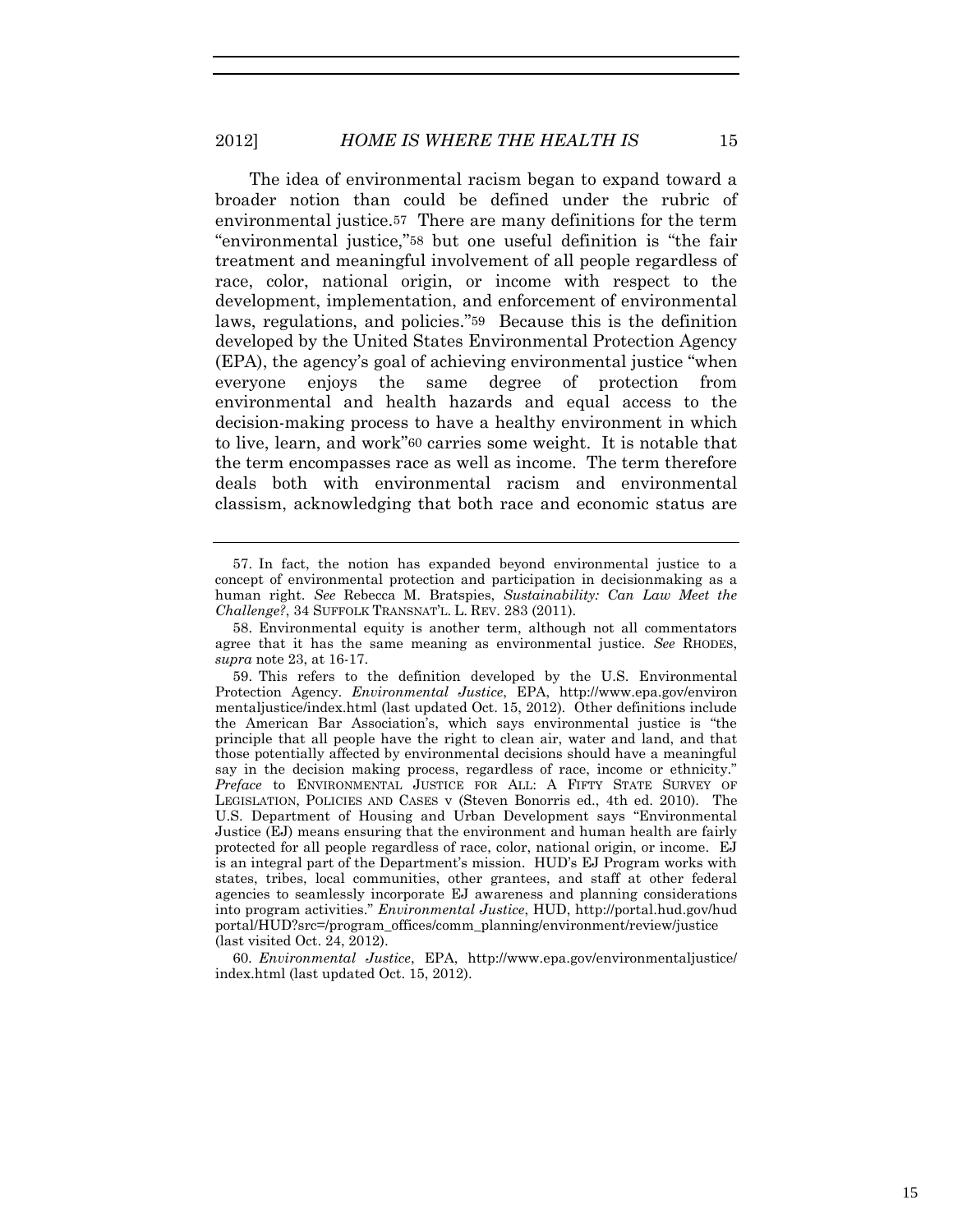predictors of environmental discrimination.61 Furthermore, it implies that environmental justice can be pursued through not only substantive rights embodied in environmental laws and regulations, but also through procedural rights by ensuring meaningful involvement.62

If justice is to be achieved in the realm of environmental benefits and burdens, the variety of responses should revolve around the notion that justice in this context means equality. The more equal the benefits and burdens, the more just the outcome.63 But considering the lack of environmental justice as part of the original fabric of environmentalism, and the continuing debate about what it is and whether it even exists, it is likely that it will take a long time for institutions and government agencies to fully embrace tools to address disparate environmental effects on low-wealth and minority communities.64 Efforts to address environmental justice begin with the

64*. See* RHODES, *supra* note 23, at 70.

<sup>61.</sup> Pezzullo & Sandler, *supra* note 24, at 8.

<sup>62.</sup> Both substance and procedure include, for example, "toxics use reduction, community revitalization, and community participation in decision making." GOLDMAN & FITTON, *supra* note 54, at 1. EPA's definition is made pursuant to its obligation, like all federal agencies, to consider environmental justice as part of all decisions. President Clinton issued Executive Order 12898 in 1994, requiring each federal agency to "make achieving environmental justice part of its mission by identifying and addressing, as appropriate, disproportionately high and adverse human health or environmental effects of its programs, policies, and activities on minority populations and low-income populations . . .

<sup>.&</sup>quot; Federal Actions To Address Environmental Justice in Minority Populations and Low-Income Populations, Exec. Order No. 12,898, 59 Fed. Reg. 7629 (Feb. 11, 1994). This is a potentially difficult endeavor for an agency like EPA, which generally deals in quantifiable terms, such as the level of a particular pollutant in the ambient air.

<sup>63</sup>*. See* Peter Wenz, *Does Environmentalism Promote Injustice for the Poor?*, *in* Sandler & Pezzullo, *supra* note 2, at 58. One way to test the notion of whether allocating equal benefits and burdens is possible is through taking seriously the stated goal of the Pollution Prevention Act of 1990.  $42 \text{ U.S.C.}$ 13101 (2006). That law sets a policy of first reducing the quantity of pollution, and only when reduction is impossible, then choosing what communities will accept what quantity of a pollutant. If all communities were at risk of receiving hazardous waste, then waste reduction at the outset might be very effective. *Id.*  at § 13101(b). As to what constitutes "fair treatment" in the EPA definition, the term may or may not mean equal treatment. The procedural requirement of meaningful involvement presumes that communities could make an informed choice to be treated unequally.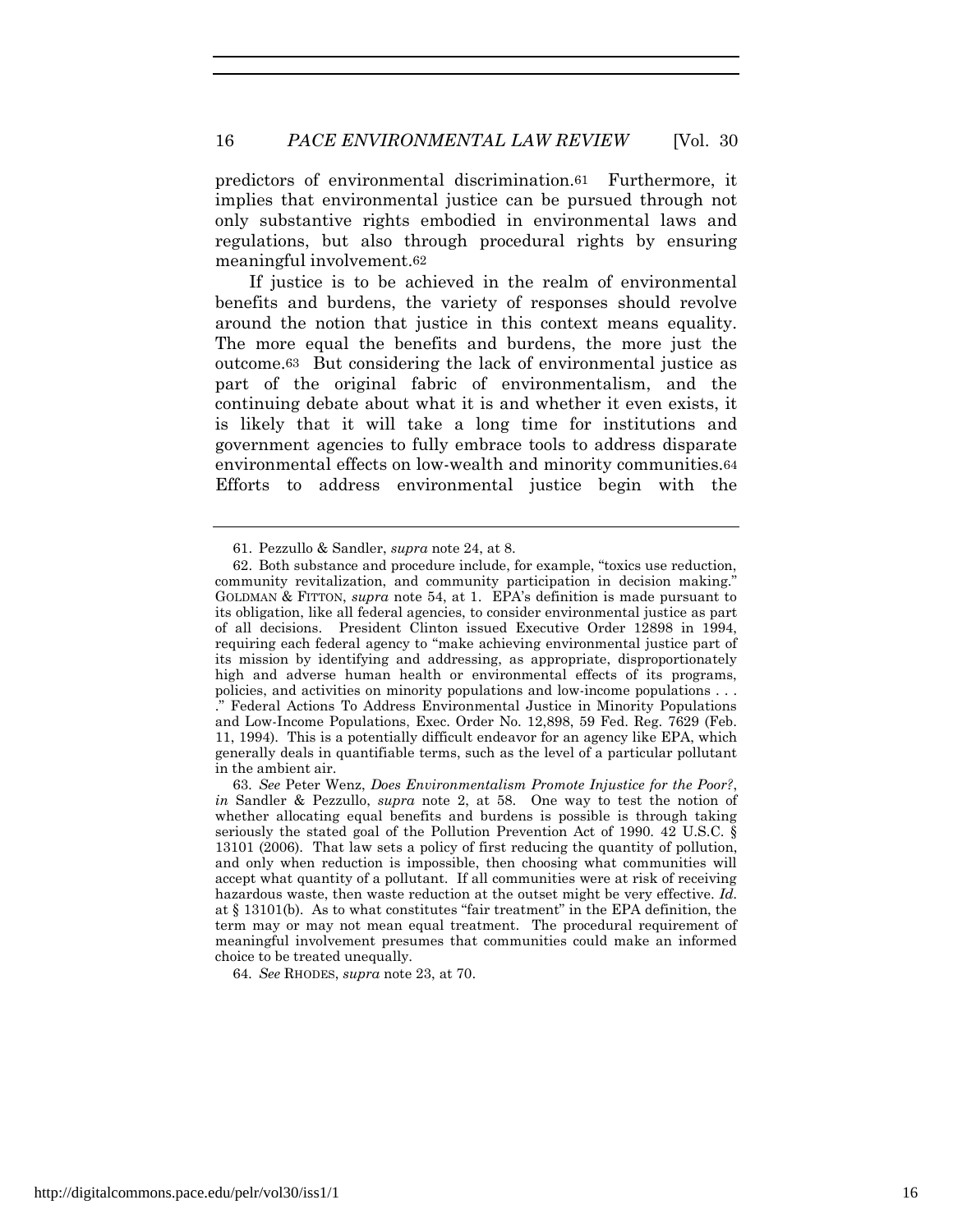proposition that environmental benefits accrue disproportionately to the wealthy and environmental burdens devolve disproportionately on low-wealth people.

#### **C. Socioeconomic Factors in Environmental Risk**

Not everyone accepts the idea that there is disparate risk to health from environmental factors based on social factors. Critics of the environmental justice movement contend that there is no evidence to support its signal claims, and it is actually nothing more than a movement to gain political advantage.65 However, this ignores extensive evidence that the less wealthy an American is, the more likely she is to get sick, the more likely she is to suffer psychological problems, and the more likely she is to die.66 For children in less wealthy households, the adverse health effects continue into adulthood, no matter how wealthy they later become.67

One environmental risk to health is air pollution, which can impair heart and lung functions.68 However, air pollution is not uniform in all areas of the country or even in all areas of a city. In fact, among the most insidious of air pollutants are fine particles,69 which are found at elevated concentrations closer to traffic sources.70 This means that people living in urban areas close to heavily traveled roads have a higher risk of exposure to these pollutants than other people.71 Further evidence demonstrates that African-Americans are more likely than the

70. O'Neill et al., *supra* note 66, at 1864.

71*. See* Wen Qi Gan et al., *Long-Term Exposure to Traffic-Related Air Pollution and the Risk of Coronary Heart Disease Hospitalization and Mortality*, 119 ENVTL. HEALTH PERSP. 501 (2011); *see also* Alicia Amigou et al., *Road Traffic and Childhood Leukemia: The ESCALE Study (SFCE),* 119 ENVTL. HEALTH PERSP. 566 (2011).

<sup>65</sup>*. See* Bowen & Wells, *supra* note 48.

<sup>66.</sup> Marie S. O'Neill et al., *Health, Wealth, and Air Pollution: Advancing Theory and Methods*, 111 ENVTL. HEALTH PERSP. 1861, 1861 (2003).

<sup>67</sup>*. Id.* at 1862.

<sup>68</sup>*. Id*. at 1861.

<sup>69.</sup> These fine particles are regulated under the Clean Air Act as criteria pollutants known as "particulate matter." EPA considers them more harmful the smaller they are because they more easily penetrate the lungs and enter the bloodstream. *See Particulate Matter*, EPA, http://www.epa.gov/pm (last updated June 28, 2012).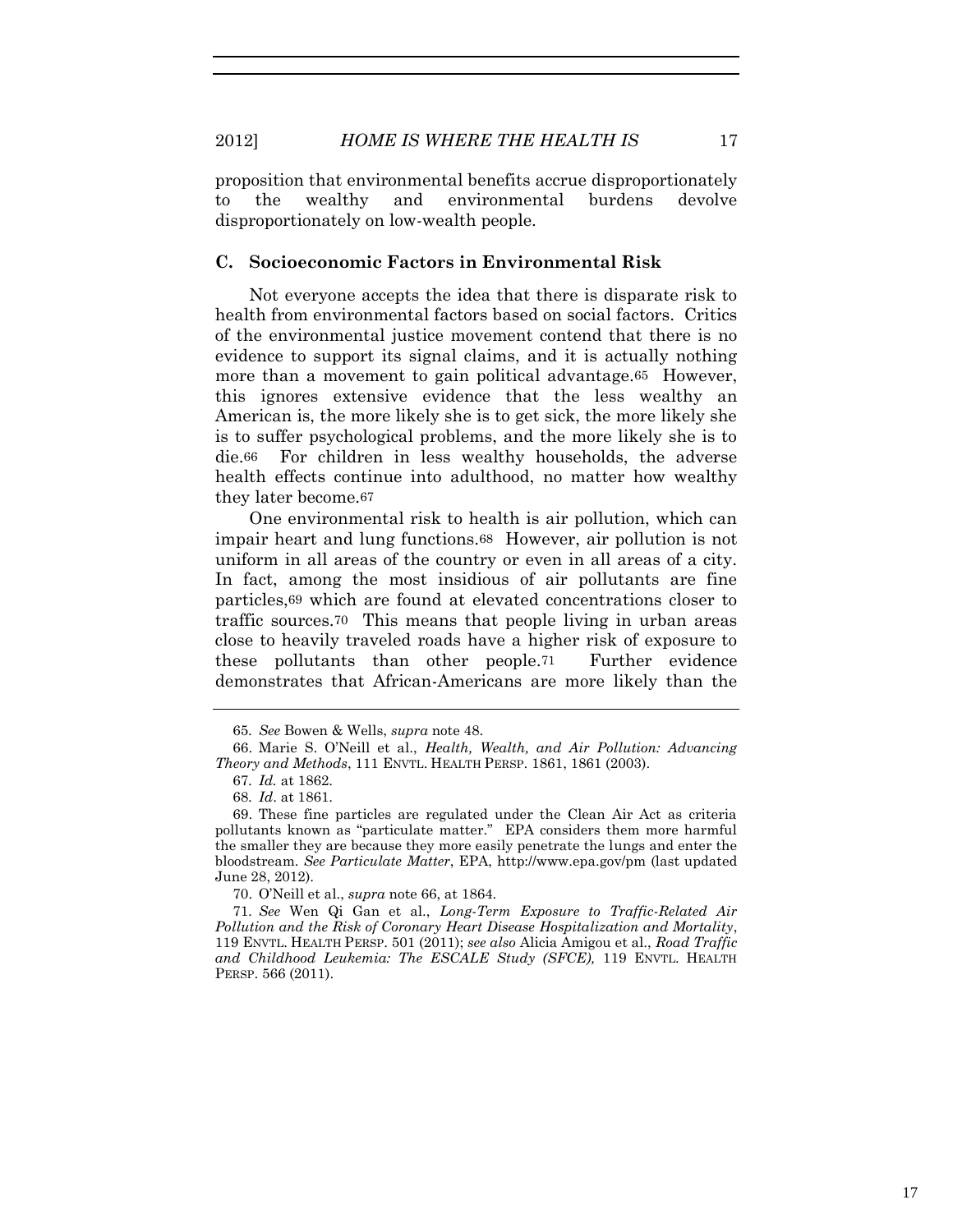general population to be exposed to harmful air pollutants like nitrogen oxide and sulfur dioxide.72 Adding to the problem, people who suffer ill effects from outside air pollution may be more likely to experience co-exposure to indoor air pollutants, which makes them less able to deal with the health consequences of either exposure.73 Clearly, where someone lives, including the home and neighborhood she lives in, affects both her current and future health.

The unequal burden of air pollution is demonstrated by the incidence of asthma. African-American children suffer from asthma at about twice the rate of white children, and die from it at more than four times the rate.74 Another housing-related health hazard is lead poisoning in children. Lead exposure, which is caused both by indoor and outdoor factors, causes cognitive deficits that can also include behavioral problems.75 Although lead exposure is declining nationally, its prevalence based on race and income (it is higher among African American children and children living below the poverty line), both currently and historically, is indicative of the health consequences that can result from exposure to hazards within an individual home.76

Although the environmental justice movement grew out of concerns about the inequity of imposing environmental burdens most heavily on low-wealth and minority communities, it has evolved beyond that. Now it is a movement that recognizes the need for ensuring that environmental benefits are also fairly

<sup>72.</sup> LESTER ET AL., *supra* note 51, at 152.

<sup>73.</sup> O'Neill et al., *supra* note 66, at 1865.

<sup>74.</sup> Fatemeh Shafiei, *Reducing Health Disparity Through Healthy Housing*, *in* HEALTHY & SAFE HOMES: RESEARCH, PRACTICE, AND POLICY 76 (Rebecca L. Morley et al. eds., 2011). Nationally, according to the American Lung Association, nine million children have asthma. Stockton Williams & Dana Bourland, *Green Affordable Housing: Enterprise's Green Communities Initiative*, *in* GREENING OUR BUILT WORLD: COSTS, BENEFITS, AND STRATEGIES 43 (Greg Kats et al. eds., 2010).

<sup>75.</sup> JG Schwemberger et al., *Blood Lead Levels – United States, 1999 – 2002*, 54 MORBIDITY & MORTALITY WKLY. REP. 513 (May 27, 2005).

<sup>76</sup>*. Fast Facts on Children's Environmental Health*, EPA, http://yosemite.epa. gov/ochp/ochpweb.nsf/content/fastfacts.htm (last updated Oct. 24, 2012).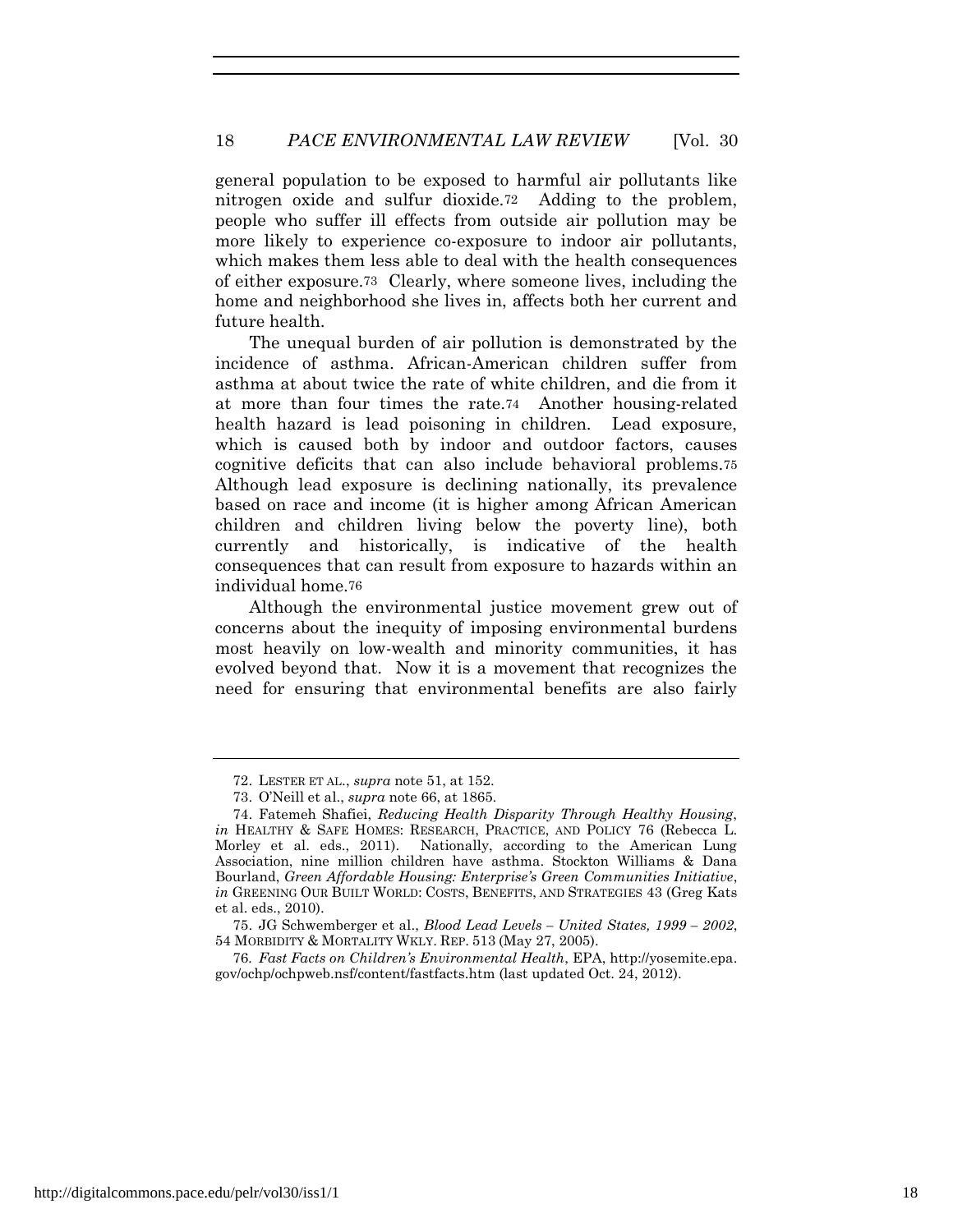2012] *HOME IS WHERE THE HEALTH IS* 19

allocated.77 Today, affected communities and environmental justice advocates are interested not only in alleviating environmental burdens, but also in the equitable distribution of environmental and economic benefits. One way to do this is to consider where people live, and to make adjustments to homes and neighborhoods so that where people live is part of delivering environmental benefits fairly.

Environmental justice is not a foreign concept to housing. In fact, health has long been a driver in how cities grow, where housing is built, and the kinds of neighborhoods that develop. In the nineteenth century, as a result of increasing pollution from industrial development, city planning grew in tandem with the movement for better public health.78 The kinds of environmental problems that people encountered during that time were related to substandard or nonexistent clean water and sanitary sewage systems, inadequate garbage disposal systems, and ineffective pest control.79 One way to deal with these adverse conditions was to segregate activities–keeping residences away from factories. Efforts to isolate activities that were considered harmful to human health were the force behind the origin of modern zoning, which continues to separate land uses by function and seeks to keep industrial activities away from housing.80 But keeping housing away from industry is not the only concern in the modern context. As a matter of environmental justice, land use planning with the goal of improving public health requires that affordable housing be considered as a component of broader goals to overcome market forces and resist power structures that perpetuate unhealthy housing for low-income and minority populations.81 How this can be done requires an analysis of the history of affordable housing.

<sup>77.</sup> Charles Lee, *Warren County's Legacy for the Quest to Eliminate Health Disparities*, 1 GOLDEN GATE U. ENVTL. L.J. 53, 56 (2007).

<sup>78.</sup> Jason Corburn, *Confronting the Challenges in Reconnecting Urban Planning and Public Health*, 94 AM. J. PUB. HEALTH 541, 541 (2004).

<sup>79</sup>*. Id.*

<sup>80</sup>*. Id.* at 542.

<sup>81</sup>*. Id.* at 543.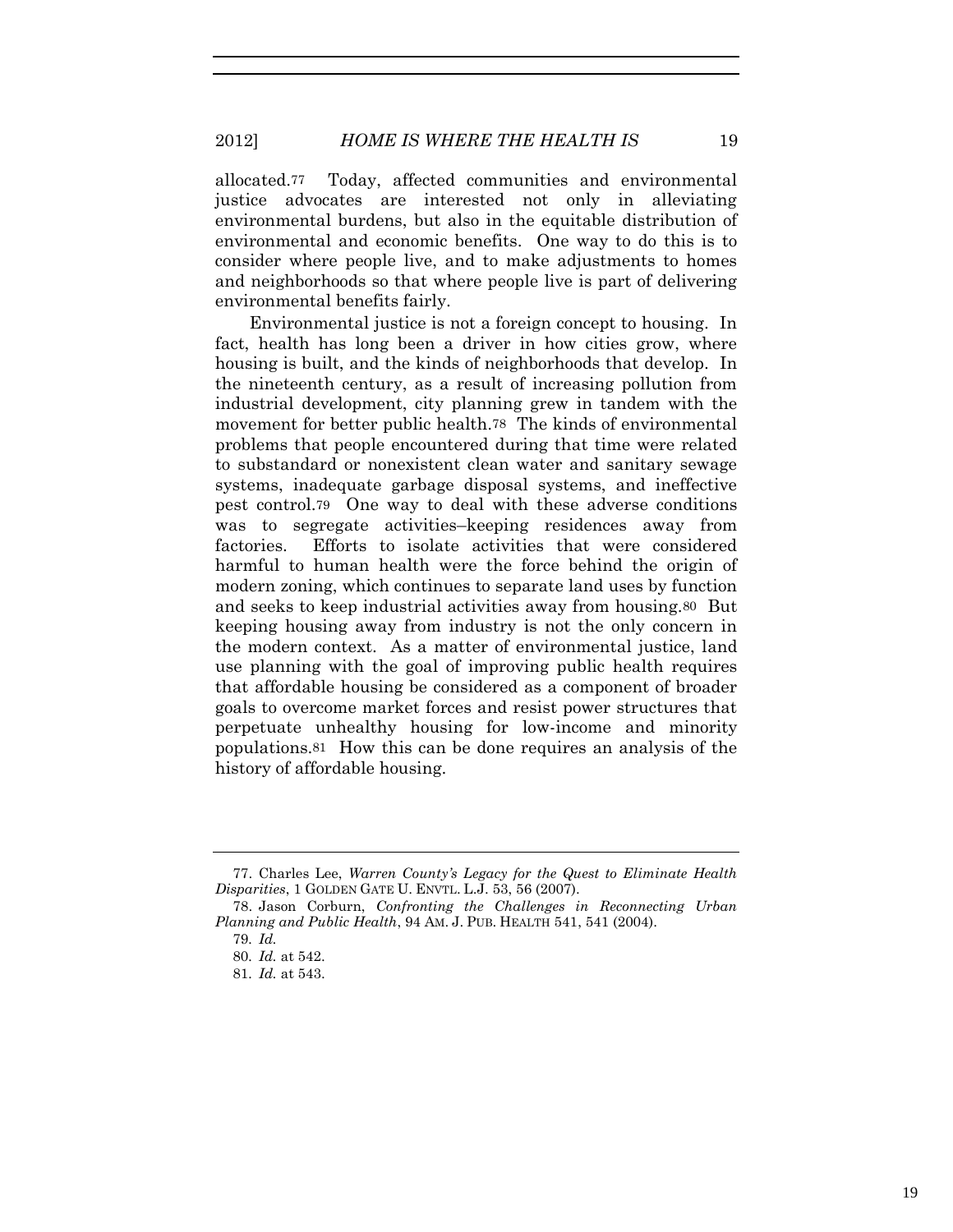# **III. AFFORDABLE HOUSING**

Housing costs are a major expense for most households.82 What makes housing affordable is a relative matter since affordability is based on diverse factors including household income, housing market prices, household size, and personal factors like household debt or other demands on financial resources.83 Nevertheless, housing is generally considered affordable if its cost is not more than thirty percent of the annual household income.<sup>84</sup> This percentage includes utilities, taxes, insurance, and similar costs associated with the housing. Any household may choose to spend more than thirty percent of its annual income on housing, which would make that housing unaffordable by definition. To capture the concept of affordable housing, the definition must expand so that allocation of income is based not solely on choice but also on housing availability. The evidence is that the lower a household's income, the less likely it is that there will be any housing available that consumes thirty percent or less of that household's annual income, which means the household is forced to spend more than is affordable.85 It is this lack of housing availability to people with low or very-low incomes that drives demand for affordable housing.

85. According to HUD, "[a]n estimated 12 million renter and homeowner households now pay more than 50 percent of their annual incomes for housing, and a family with one full-time worker earning the minimum wage cannot afford the local fair-market rent for a two-bedroom apartment anywhere in the United States." *Affordable Housing*, HUD, http://www.hud.gov/offices/cpd/ affordablehousing/ (last visited Oct. 25, 2012).

<sup>82.</sup> J. Rosie Tighe, *Public Opinion and Affordable Housing: A Review of the Literature*, 25 J. PLAN. LITERATURE 3, 3 (2010).

<sup>83.</sup> Bradshaw et al., *supra* note 4, at 16.

<sup>84</sup>*. See* ENVIRONMENTAL JUSTICE FOR ALL, *supra* note 59; *see also Housing & Affordability Index*, CTR. FOR NEIGHBORHOOD TECH., http://htaindex.cnt.org/ (last visited Oct. 25, 2012). There can be other measures of what constitutes affordable housing, such as the National Association of Realtors' Housing Affordability Index. That index "is based on the relationship between median home price, median family income<sup>[1]</sup> and average mortgage interest rate."<br>*Housing Affordability Index*, NATL ASS'N OF REALTORS, *Affordability Index*, NAT'L ASS'N OF REALTORS, http://www.realtor.org/topics /housing-affordability-index/data (last visited Oct. 25, 2012). "Housing" refers to a residence that is a house, an apartment, or a manufactured home. A "household" refers to all the people who occupy specific housing. Jaime Raymond et al., *Inadequate and Unhealthy Housing, 2007 and 2009*, 60 MORBIDITY & MORTALITY WKLY. REP. 21 (Jan. 14, 2011).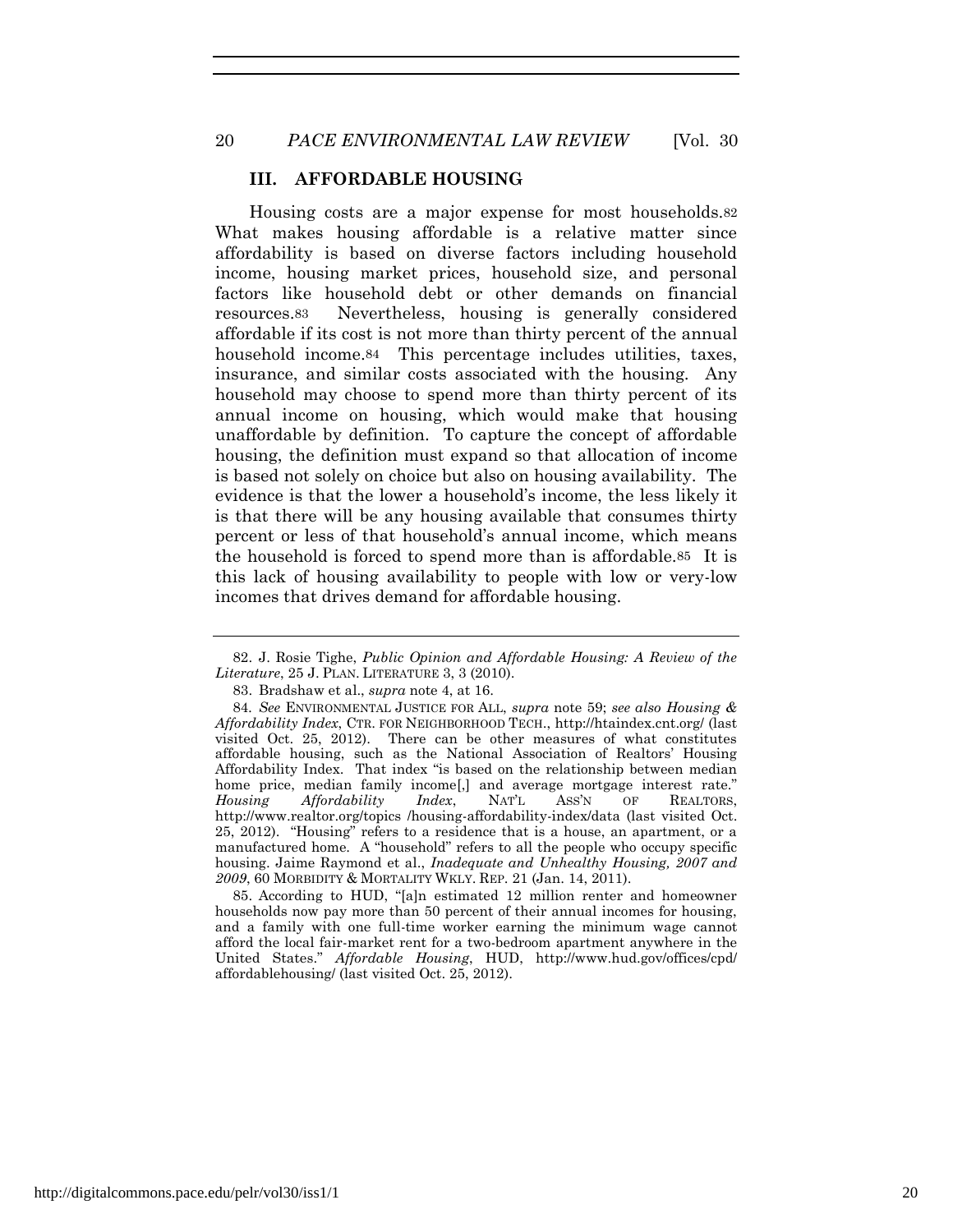An estimated ten percent of American households spend more than fifty percent of their annual income on housing.86 A refinement of that measure indicates that a much larger percentage–almost a quarter–of "working households" spend more than half of their income on housing.87 This phenomenon is a trend, with housing affordability decreasing since 2008.88 As the stock of affordable housing decreases, the need for it increases.89 This need is nationwide, not just in expensive cities, states, or regions,90 although it is most acute in metropolitan areas rather than rural areas.91 It is probable that demand for an increase in available affordable housing will expand over the coming years, especially given the lingering effects of the U.S. housing crisis that began in 2008. This prediction is implied in part by the rate of foreclosure among minority and low-income homeowners. Foreclosure rates for these groups have been higher than foreclosure rates for white and higher-income homeowners, and new lending guidelines may have the effect of reducing the availability of financing for low-income borrowers.92

88*. Id.* at 2. In calculating housing demand, the homeless population is not included. HUD, AFFORDABLE HOUSING NEEDS: A REPORT TO CONGRESS ON THE SIGNIFICANT NEED FOR HOUSING 4 (2003).

89. Michael Diamond, *Shared Equity Housing: Cultural Understanding and the Meaning of Ownership* 3 (Geo. L. & Econ., Res. Paper No. 11-22, 2011), *available at* http://ssrn.com/abstract=1931017.

90. KIMBERLY BURNET ET AL., RESEARCH ON STATE AND LOCAL MEANS OF INCREASING AFFORDABLE HOUSING 4 (2008).

91. JOINT CTR. FOR HOUS. STUDIES OF HARV. UNIV., THE STATE OF THE NATION'S HOUSING 2012 28 (2012).

92. ROBERT G. QUERCI ET AL., BALANCING RISK AND ACCESS: UNDERWRITING STANDARDS FOR QUALIFIED RESIDENTIAL MORTGAGES 7 (2012). In addition, although the claim has been disproven, some commentators blamed affordable

<sup>86.</sup> There are about 114 million households in the United States, according to the U.S. Census Bureau. *Projections of Households by Type*, CENSUS, http://www.census.gov/population/projections/nation/hh-fam/table1n.txt. Twelve million households spend more than 50 percent of their annual income on housing. *Affordable Housing*, HUD, http://www.hud.gov/offices/cpd/affordable housing/ (last visited Oct. 25, 2012).

<sup>87.</sup> "Working households" are households where someone in the household worked at least twenty hours per week and the household income did not exceed 120 percent of the area's average median income. This constituted about 45 million households, meaning that about 22.5 million households spend more than 50 percent of their income on housing. LAURA WILLIAMS, CTR. FOR HOUS. POL'Y, AN ANNUAL LOOK AT THE HOUSING AFFORDABILITY CHALLENGES OF AMERICA'S WORKING HOUSEHOLDS, HOUSING LANDSCAPE 2012 1 (Feb. 2012).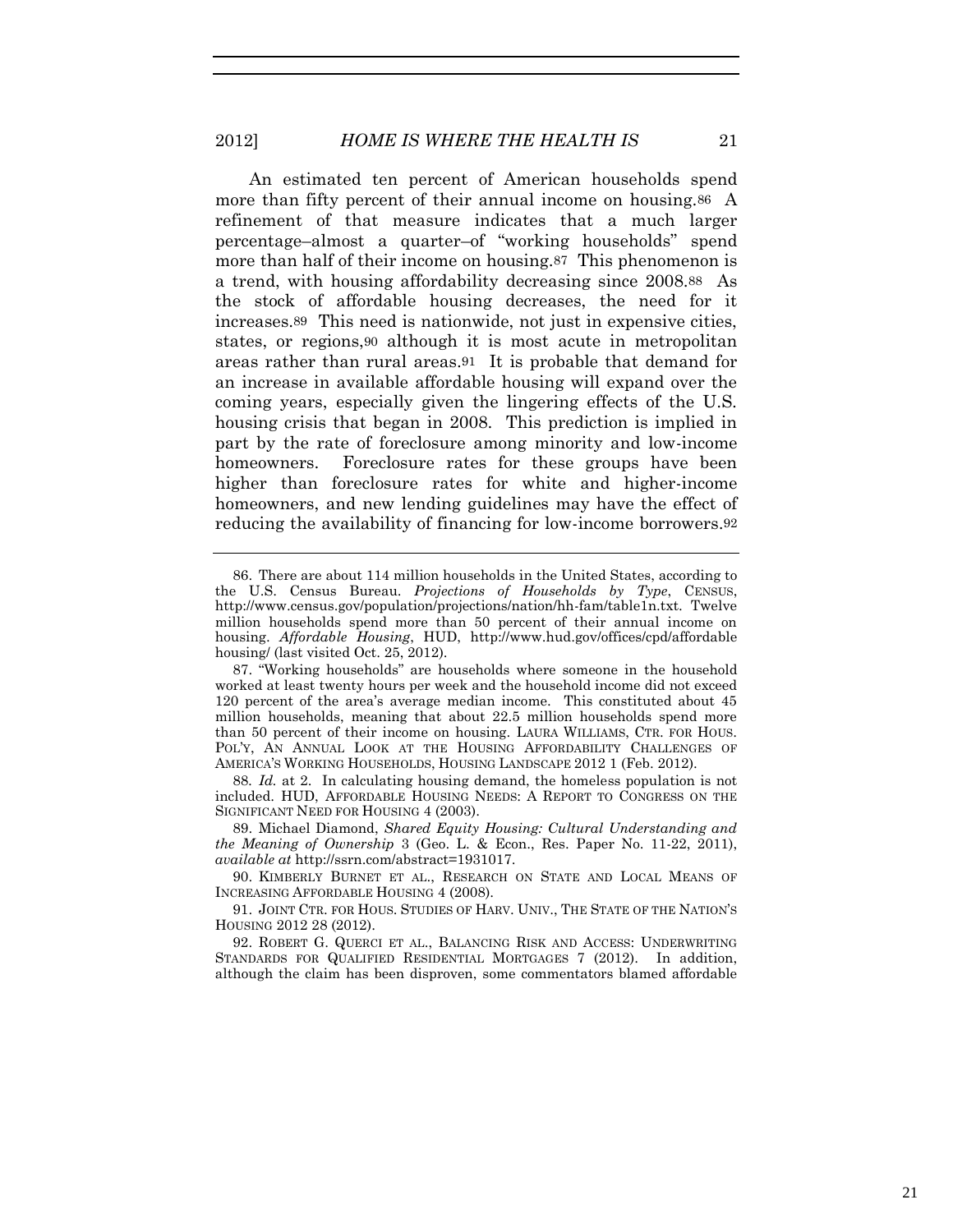Households that formerly qualified for market-rate housing may therefore begin competing for affordable housing.

#### **A. The Benefits of Affordable Housing**

As a legal matter, although housing as shelter is a fundamental necessity of human existence, it is not guaranteed by the Constitution.93 But the hesitancy of the Supreme Court to identify housing as a constitutional right is not dispositive of society's interest in ensuring housing availability. The social order is maintained and enhanced when members have access to basic needs, and shelter competes with other basic needs, like food and health care. An interest in preserving the social order justifies investing in affordable housing when the market fails to provide it.94 In addition, Americans view the lack of affordable housing, especially for children and working people, as a social problem that merits government involvement.95 As an abstract matter, an overwhelming majority of Americans say they would

housing financing for subprime lending that contributed to economic instability beginning in 2008. *See* RUBEN HERNANDEZ-MURILLO ET AL., DID AFFORDABLE HOUSING LEGISLATION CONTRIBUTE TO THE SUBPRIME SECURITIES BOOM? (Fed. Reserve Bank of St. Louis, 2012).

<sup>93.</sup> Justice Byron White set forth the Supreme Court's disposition of the matter, writing:

We do not denigrate the importance of decent, safe, and sanitary housing. But the Constitution does not provide judicial remedies for every social and economic ill. We are unable to perceive in that document any constitutional guarantee of access to dwellings of a particular quality, or any recognition of the right of a tenant to occupy the real property of his landlord beyond the term of his lease without the payment of rent or otherwise contrary to the terms of the relevant agreement. Absent constitutional mandate, the assurance of adequate housing and the definition of landlord-tenant relationships are legislative, not judicial, functions.

Lindsey v. Normet, 405 U.S. 56, 74 (1972).

<sup>94.</sup> J. Peter Byrne & Michael Diamond, *Affordable Housing, Land Tenure and Urban Policy: The Matrix Revealed*, 34 FORDHAM URB. L.J. 527, 530 (2007).

<sup>95.</sup> THE CAMPAIGN FOR AFFORDABLE HOUSING, WHAT WE KNOW ABOUT PUBLIC ATTITUDES ON AFFORDABLE HOUSING: A REVIEW OF EXISTING PUBLIC OPINION RESEARCH 51-52 (2004). There is, however, a caveat. People tend to judge who is worthy of assistance in finding housing and who is not, with children and working people seen as more worthy than minorities generally. *See* Tighe, *supra* note 82, at 8.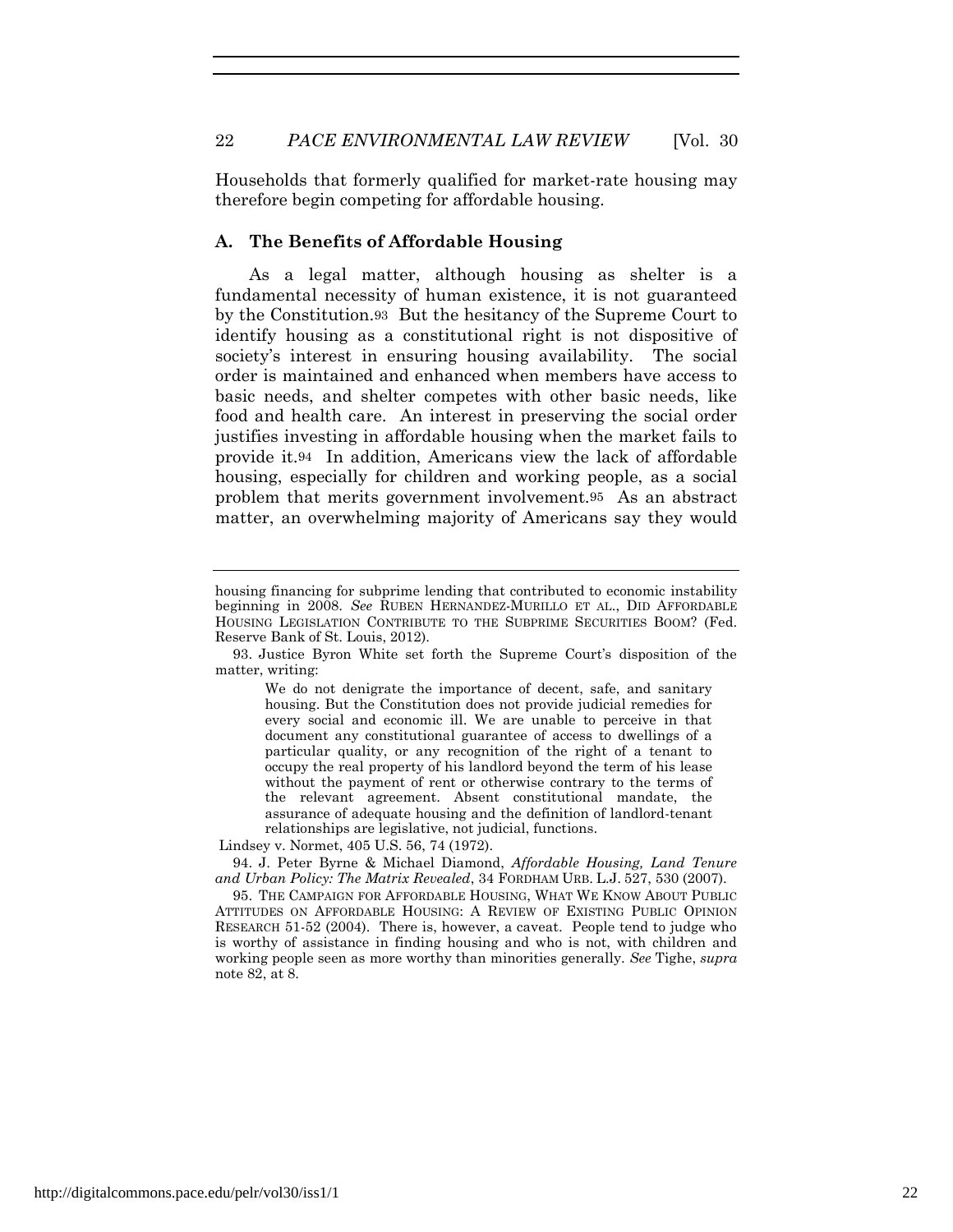#### 2012] *HOME IS WHERE THE HEALTH IS* 23

support affordable housing next door.96 This might be partly explained by what is referred to as the "American Dream," a shared social notion that every family should have a good home in a good neighborhood, at a cost that it can afford.97 This sentiment might also represent an expression of the egalitarian strain in American values, which dates to Lockean concepts of natural rights embedded in the country's founding documents.98

Americans have invested in housing as a social good at least for the past hundred years, beginning with President Theodore Roosevelt's 1908 Housing Commission and Congress's 1918 authorization to construct five thousand federally financed homes.99 Although the first government funds were allocated to build homes for defense workers involved in World War I, twenty years later in passing the Wagner-Steagall Act of 1937, Congress declared its intention to "provide financial assistance to the States and political subdivisions thereof for the elimination of unsafe and unsanitary housing conditions, for the eradication of slums, for the provision of decent, safe, and sanitary dwelling for families of low income . . . ."100 Government involvement in providing housing evolved over time, and the 1937 Act created what subsequently came to be known as public housing. As a result, as investment continued in government-owned housing, that housing started to become more associated with the poor. The image of public housing deteriorated in the 1960s as these facilities came to be associated with crime, blight, and other

<sup>96</sup>*. See* Tighe, *supra* note 82, at 10 (citing surveys that demonstrate "widespread acknowledgment of a considerable need for affordable housing [that] show strong support for policies that promote affordable housing . . . . [S]upport is strongest for vague, value-laden statements . . . [with] 65 percent of Americans say[ing] they would support affordable housing next door . . . .").

<sup>97</sup>*. See* Thomas H. Kean & Thomas L. Ashley, *Letter to Hon. Jack Kemp, Secretary of Housing and Urban Development, July 8, 1991*, *in* ADVISORY COMM'N ON REGULATORY BARRIERS TO AFFORDABLE HOUS., U.S. HUD, HUD-5806, NOT IN MY BACKYARD: REMOVING BARRIERS TO AFFORDABLE HOUSING (1991).

<sup>98</sup>*. See generally* JOHN LOCKE, SECOND TREATISE OF GOVERNMENT (C.B. Macpherson ed., Hackett Publishing 1980) (1690).

<sup>99.</sup> Charles L. Edson, *Affordable Housing – An Intimate History*, 20 J. OF AFFORDABLE HOUS. & COMTY. DEV. L. 193, 194 (2011).

<sup>100.</sup> Wagner-Steagall Act of 1937, Pub. L. No. 75–412, 50 Stat. 888, 888-99 (referred to as the Housing Act of 1937).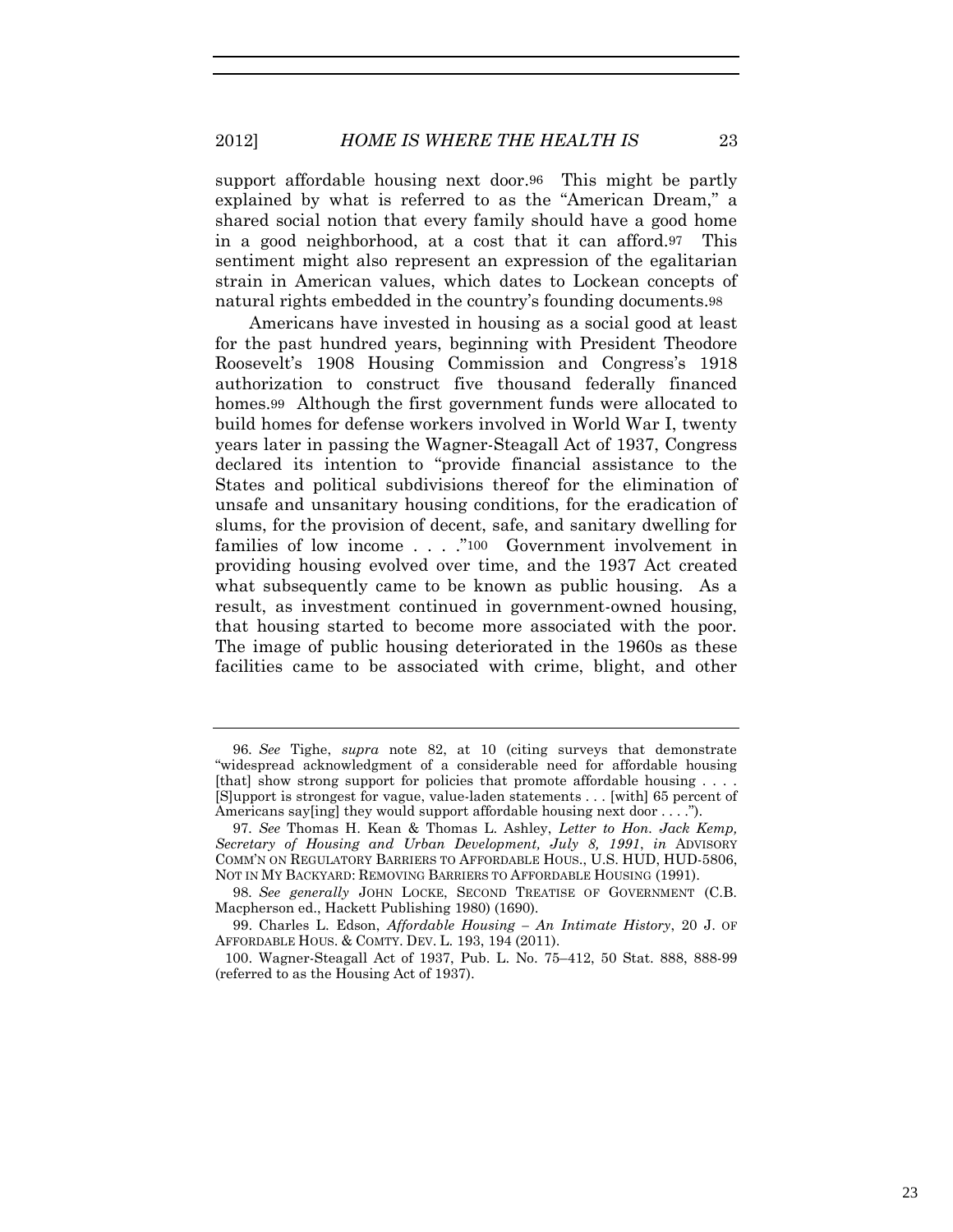social ills.101 Because of this history of affordable housing, public perceptions about it became rooted in class and race.102 Public housing came to be seen by many people not as a public good and a community asset, but as government interference in the marketplace to redistribute wealth.103

These broad generalities about crime and neighborhood deterioration correlating with housing affordability in a neighborhood are not true. When affordable housing is done right, in terms of design, planning, and resident acclimation, there is no evidence that it adversely affects property values or that it causes consequences for public safety or other issues that is in any degree different from those that market-rate housing cause.104 Instead affordable housing, especially when it is knit into the community, can be a force for economic vitality.105 Of course, knitting affordable housing into a community is complex. It requires thoughtful design of the housing structures themselves, stable financing for either ownership or rental models, and careful integration of new residents.106

#### **B. Resources for Making Housing Affordable**

When the marketplace offers an insufficient supply of affordable housing, either housing will remain unavailable to lower-income earners or there must be a mechanism that intervenes in the market to make it affordable. There are many such mechanisms, all of which constitute a subsidy of some sort. A grant or loan, for example, can constitute a direct subsidy. Grants serve to lower the cost of housing; loans can serve the

<sup>101.</sup> THE CAMPAIGN FOR AFFORDABLE HOUSING, *supra* note 95, at 39.

<sup>102.</sup> Tim Iglesias, *Our Pluralist Housing Ethics and Public-Private Partnerships for Affordable Housing*, *in* AFFORDABLE HOUSING AND PUBLIC-PRIVATE PARTNERSHIPS 22 (Nestor M. Davison & Robin P. Malloy eds., 2009).

<sup>103</sup>*. Id.* at 23.

<sup>104.</sup> Tighe, *supra* note 82, at 9.

<sup>105.</sup> Byrne & Diamond, *supra* note 94, at 569. People from different socioeconomic groups who live in close proximity add texture and diverse cultural perspectives to the community, ultimately building a basis on which the whole group flourishes. *Id.* at 573.

<sup>106.</sup> There is merit, therefore, to investing not just in what the housing looks like but in investing in educating new homeowners about how to be effective members of the community. *Id.* at 581-94.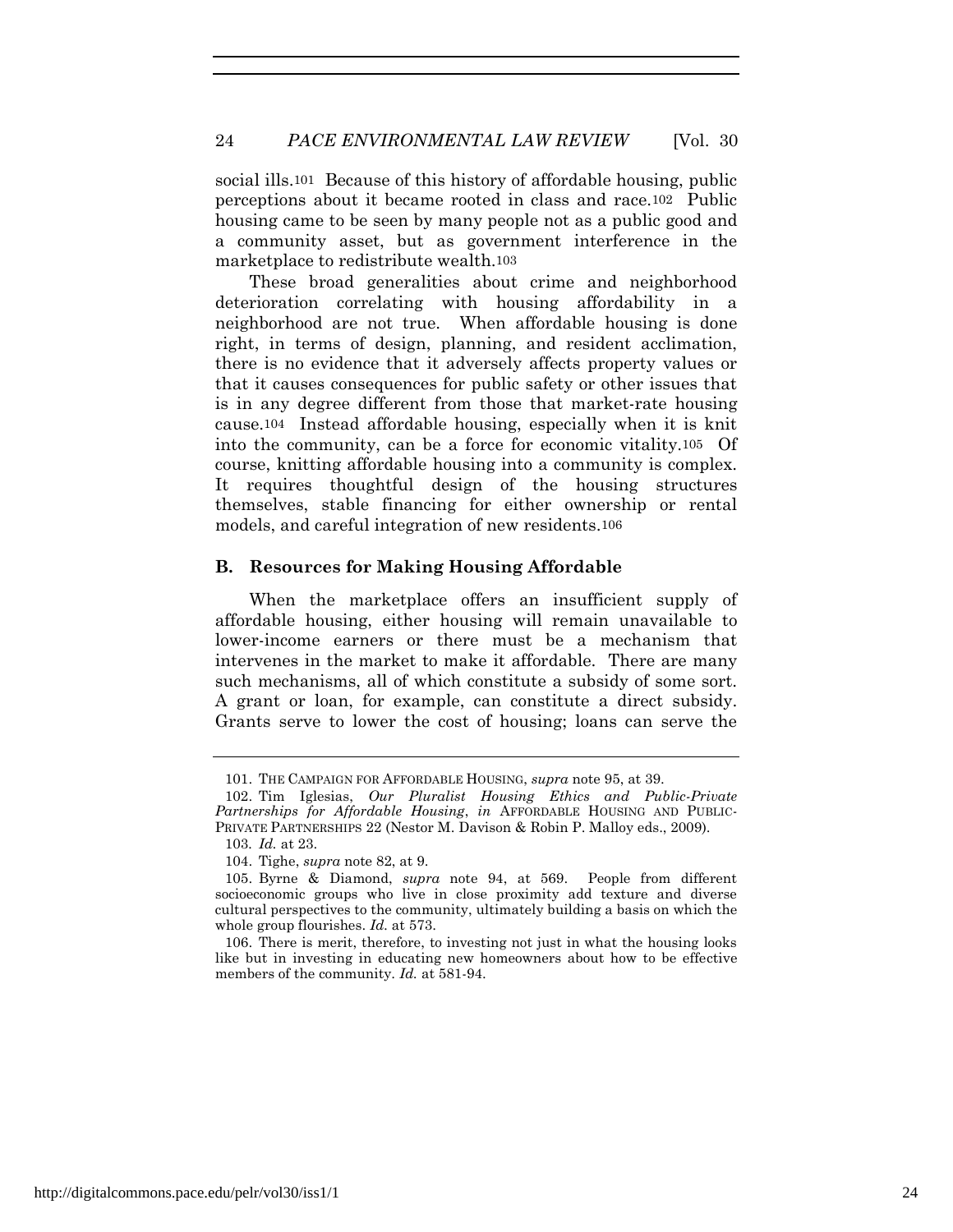same purpose, such as when the lender takes second position behind the primary financing.107 This type of second mortgage can be offered as a way to supplement the financing when a home buyer cannot qualify for the full amount necessary to purchase the home. A loan subsidy can also be in the form of a lower interest rate than market rates, thereby making financing more affordable.108

Some approaches to subsidizing housing are national in scope, involving the federal government.109 Some are modeled on cooperative federalism, which means that the states either administer federal programs in conjunction with federal agencies or states accept federal funds, with the requirement that they be used to achieve federally articulated goals.110 Other approaches are more local, either at the state or municipal level. States, for example, may require that every political subdivision within the state provide some quantity of affordable housing.111 At the local level, governments can choose to use land use authority, sometimes in conjunction with direct funding, to promote affordable housing.112 There are also strategies that encourage

<sup>107.</sup> Diamond, *supra* note 89, at 17.

<sup>108.</sup> Another vehicle for subsidizing housing is a shared-appreciation agreement, which exchanges interest rate subsidies by the lender for part of the appreciation of the property over time. *See* LEE A. FENNELL, THE UNBOUNDED HOME: PROPERTY VALUES BEYOND PROPERTY LINES 177 (2009). For a detailed discussion of how shared appreciation mortgages work, see ANDREW CAPLIN ET AL., FACILITATING SHARED APPRECIATION MORTGAGES TO PREVENT HOUSING CRASHES AND AFFORDABILITY CRISES (2008).

<sup>109.</sup> For example, the federal government provides federal tax credits. *See* discussion *infra* Resources for Making Housing Affordable.

<sup>110.</sup> For example, the Department of Housing and Urban Development runs the HOME Program, which provides grants to state and local governments to work with local nonprofit agencies to provide affordable housing. *See HOME Investment Partnership Program*, HUD, http://www.hud.gov/offices/cpd /affordablehousing/programs/home/ (last visited Oct. 25, 2012).

<sup>111.</sup> New Jersey, for example, has required municipalities to provide affordable housing pursuant to the *Mount Laurel* decisions. *See* discussion *infra*  Part III.C.

<sup>112.</sup> Land use authority has historically fallen within the purview of local governments, through their police power, in the form of zoning. *See* Kevin C. Foy, *Complexities of Urban Sustainability: Using Local Land-Use Authority to Achieve Environmental Goals*, 3 CHARLOTTE L. REV. 23, 51 (2011).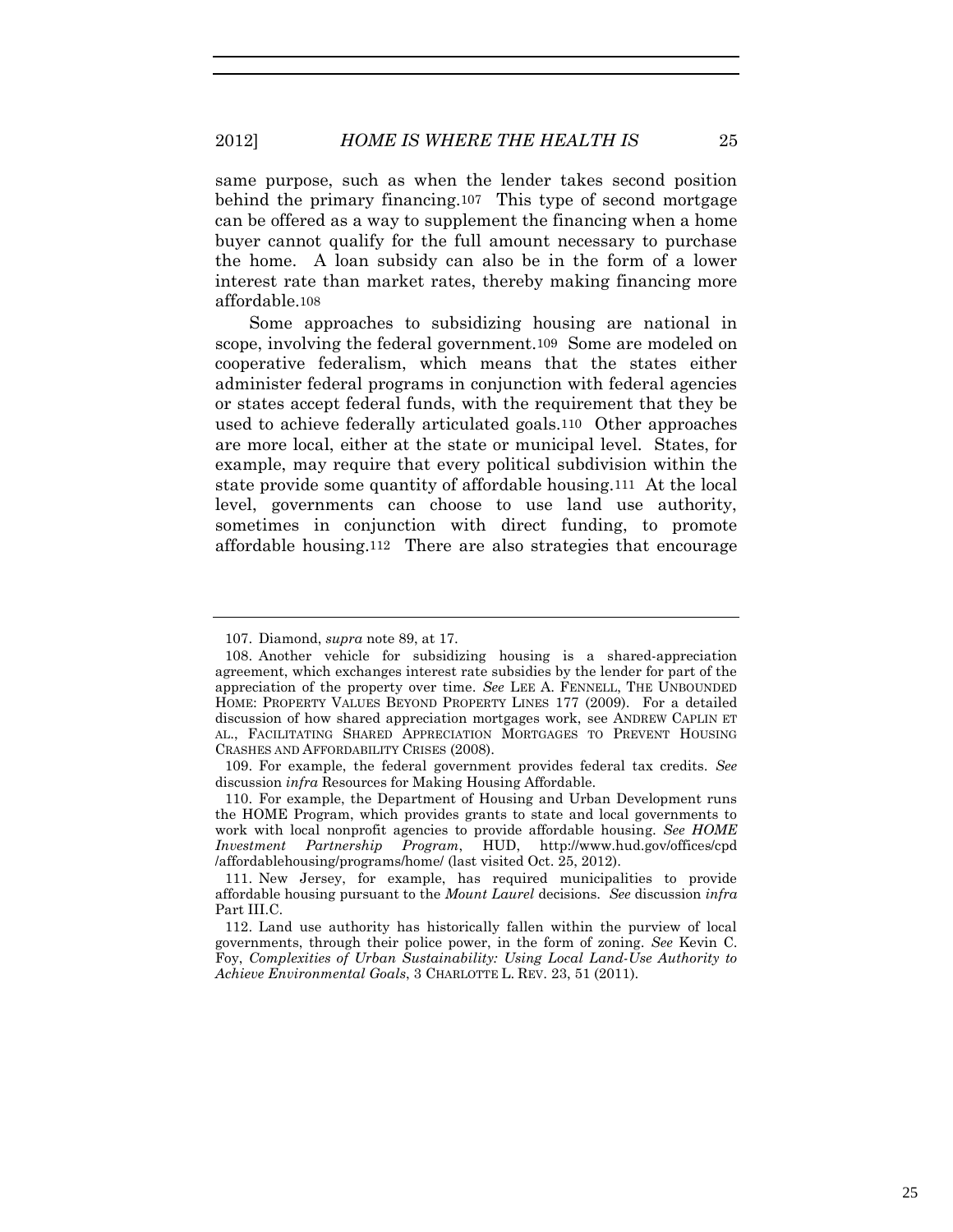private development of affordable housing.113 In addition, there are hybrid efforts, known as "public-private partnerships," that involve both the public and the private sector collaborating to develop affordable housing.114

Under most of these scenarios, it is the private sector, not the government, that builds and manages sale or rental of the housing.115 The term "affordable housing" does not have a universally accepted definition, but it generally is used to describe housing that is affordable to "moderate income

115. Public housing is a subset of affordable housing, limited to federally funded rental housing operated by local governments and available primarily to very-low-income households. There are approximately 1.2 million public housing units in operation, but no new public housing has been built since 1965. *See generally* Peter W. Salsich, Jr., *Does America Need Public Housing?,* 19 GEO. MASON L. REV. 689, 700-01 (2012). According to some sources, about 1 percent of U.S. households live in public housing. Robert C. Ellickson, *The False Promise of the Mixed-Income Housing Project,* 57 UCLA L. REV. 983, 986 (2010). As a general rule, to be eligible for public housing, household income may not exceed 50 percent of area median income. Seventy-five percent of public housing must go to applicants whose income does not exceed 30 percent of area median income. *See Housing Vouchers Fact Sheet*, HUD, http://portal.hud.gov/hudportal /HUD?src=/program\_offices/public\_indian\_housing/programs/hcv/about/fact\_she et#4 (last visted Oct. 25, 2012) .

<sup>113.</sup> For example, local governments may offer "density bonuses" to developers who provide affordable housing. This means that the number of houses that can be built in a particular zoning district is increased, thereby lowering the cost of development and effectively providing a subsidy for the affordable housing. *Inclusionary Zoning*, MASS. GOV., http://www.mass.gov/envir/smart\_growth \_toolkit/pages/mod-iz.html (last visited Oct. 25, 2012).

<sup>114.</sup> TIM IGLESIAS, AFFORDABLE HOUSING AND PUBLIC-PRIVATE PARTNERSHIPS 18 (Nestor M. Davison & Robin P. Malloy eds., 2009). Public-private partnerships (PPPs) are efforts where private parties, such as for-profit real estate developers or builders, provide affordable housing using some kind of government subsidy. A more formal definition defines the partnership as "crosssectoral collaboration involving shared allocation of resources, risk, and/or other activities/roles and responsibilities usually based upon relative skills, competencies or other circumstances to achieve a combination of public and private goals." *Id*. at 18. Essentially this means that public and private entities both contribute resources and share responsibilities. PPPs can range from the Federal Home Loan Banks' Affordable Housing Program to the Capital Magnet Fund, established under the Housing and Economic Recovery Act of 2008, which establishes a competitive grant program that is designed to attract private investment in affordable housing. Housing and Economic Recovery Act of 2008, Pub. L. No. 110-289, § 1339, 122 Stat. 2654 (to be codified at 12 U.S.C. §1131); *Affordable Housing Program*, FHLBANKS, http://www.fhlbanks.com/programs\_ affordhousing.htm (last visisted Oct. 25, 2012).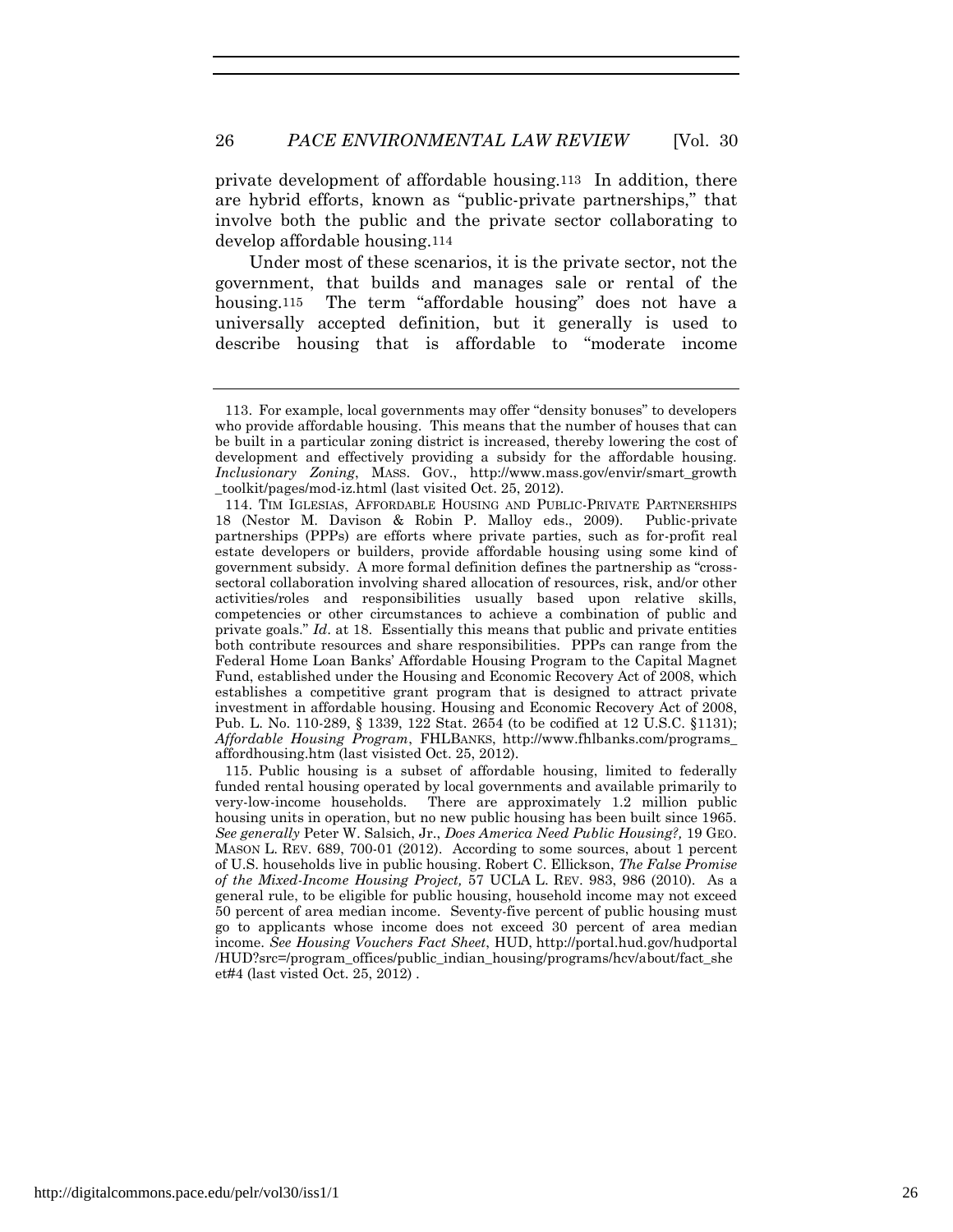households" (households at or below 80 percent of area median income) or "low-income households" (households with incomes at or below 50 percent of area median income).116 It may include owner-occupied or rental housing and is not usually government owned. Affordable housing is also sometimes called "workforce housing," a term that attempts to capture the people in the income range for which the housing generally is designed.117 People who work as school teachers, police officers, sanitation workers, bus drivers, firefighters, and nurses are often cited as working people unable to find housing because it is outside the reach of their income.118 National policy has moved steadily toward public subsidies, rather than direct government involvement, so that today the private sector builds most affordable housing.119

There are several subsidies for affordable housing that are based on a strategy of tax credits, grants, and other financing.120

117. WHY NOT IN OUR COMMUNITY? REMOVING BARRIERS TO AFFORDABLE HOUSING 1 (2004) [hereinafter WHY NOT IN OUR COMMUNITY?].

118*. Id.*

119. Lento & Graceffa, *supra* note 116, at 249. Most subsidies come from the federal government, either through tax-based subsidies or rent subsidies. *Id.* at 250.

<sup>116.</sup> Rochelle E. Lento & Danielle Graceffa, *Federal Sources of Financing*, *in* THE LEGAL GUIDE TO AFFORDABLE HOUSING DEVELOPMENT 249 (Tim Iglesias & Rochelle E. Lento eds., 2d ed. 2011). Area median income (AMI) is a calculation for a given area determined by dividing same-sized households into two equal parts, with half the households having incomes higher than the other half of households. The number in the middle is the median. HUD uses median income figures to categorize households and establish eligibility for assistance. *See HUD Estimated Median Family Incomes*, HUD, http://www.hud.gov/local/ shared/working/r10/emas/medianinc.cfm?state=wa (last visited Oct. 25, 2012) (stating that extremely low-income is the category for households at or below thirty percent of area median income).

<sup>120.</sup> For example, the New Market Tax Credits were part of the Community Renewal Tax Relief Act of 2000. Community Renewal Tax Relief Act of 2000, Pub. L. No. 106-554, 114 Stat. 2763 (codified in scattered sections of 26 U.S.C.). These credits target projects in low-income areas based either on the poverty rate or on census tracts that do not exceed 80 percent of statewide median income. *See* I.R.C. §45D. There are many other programs, including HOME block grants under the Cranston-Gonzalez National Affordable Housing Act, Family Self-Sufficiency Funds, and the Self-Help Homeownership Opportunity Program (SHOP). *See* ANDREW CAPLIN ET AL., SHARED-EQUITY MORTGAGES, HOUSING AFFORDABILITY, AND HOMEOWNERSHIP 7 (2007). Another successful mechanism for subsidizing affordable housing is the Housing Choice Voucher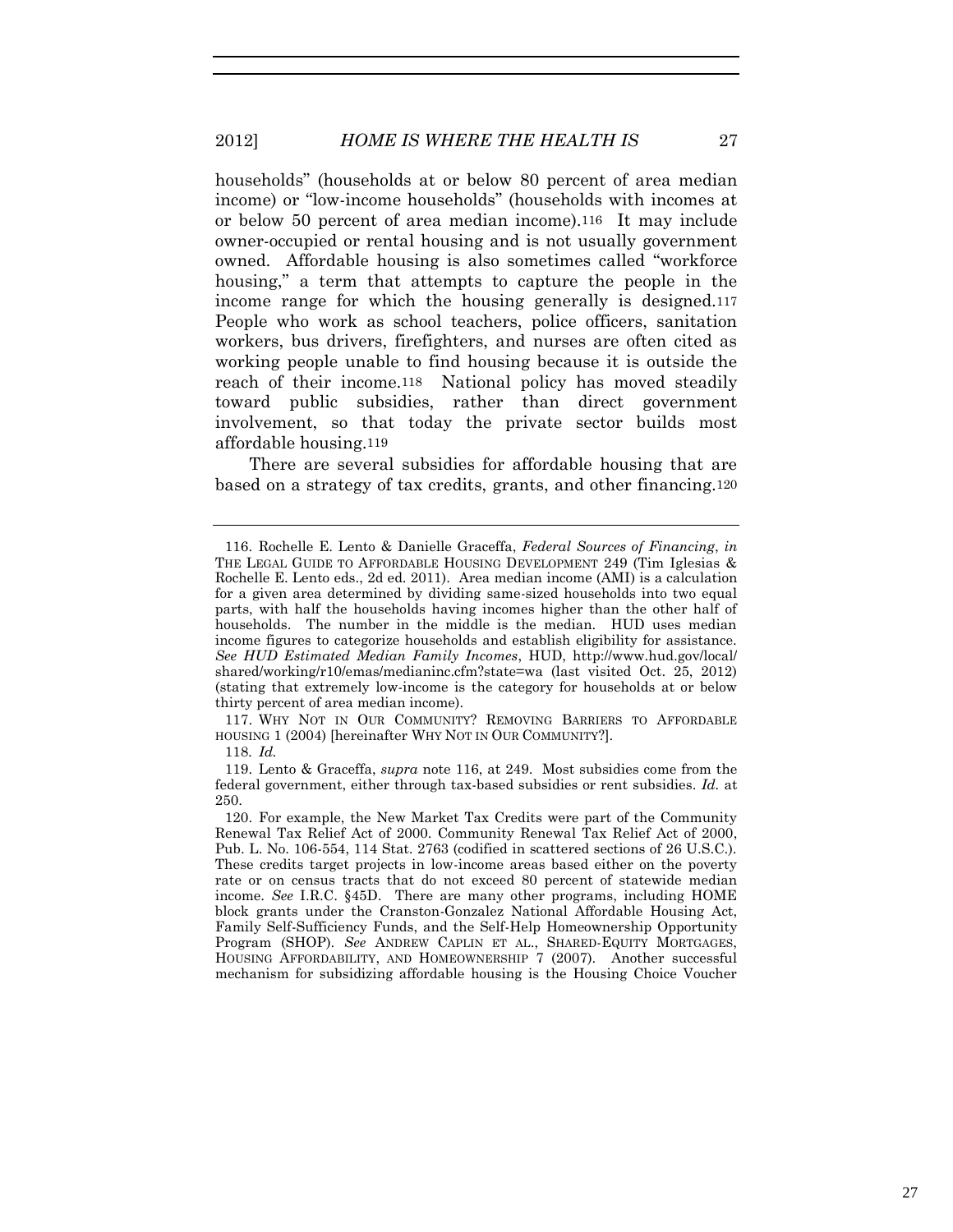It is not the goal of this paper to review the many financing options, but it is instructive to look briefly at one successful strategy because it can be used to help green the stock of affordable housing. The most successful source of financing for affordable housing is the Low Income Housing Tax Credit (LIHTC), developed as part of the tax code under the Tax Reform Act of 1986.121 This tax credit creates an incentive for private investors to participate in financing affordable housing by allowing them to deduct the credit from their federal income tax liability.122 Credits are distributed annually to each state, based on population, and investors who comply with the rules are permitted to use the credits for up to ten years, although the subject project must remain affordable for at least thirty years.123 LIHTC has been a source of funding for about 1.3 million affordable housing units.124 States also offer tax credits for affordable housing, usually modeled on the LIHTC.125 One distinction with state tax credits is that they can increase the holder's federal tax and therefore their value is diminished.126

Although the LIHTC has been successful, it has been criticized. One criticism is that the program is sustained by banks that are subject to the terms of the Community Reinvestment Act.127 This law requires bank investment in low-

123*. Id.* at 254.

127. 12 U.S.C. § 2901 (2006). The Act, passed in 1977, is intended to ensure that lending institutions meet the needs of the entire community in which they

Program (formerly known as "Section 8"), but it is limited to the rental market and is not designed to increase the supply of affordable housing. For a discussion of this program, see Byrne & Diamond, *supra* note 94, at 605. The Housing Choice Voucher Program is the largest subsidy program, helping to provide housing for more than two million households. Ellickson, *supra* note 115, at 991.

<sup>121.</sup> 26 U.S.C. § 42 (2006).

<sup>122.</sup> Lento & Graceffa, *supra* note 116, at 251. Developers do not have to devote the entire project to affordable housing. For example, a project can provide 20 percent of the housing units to families earning 50 percent of area median income (AMI) and still qualify for the tax credits. *Id.*

<sup>124.</sup> Byrne & Diamond, *supra* note 94, at 539.

<sup>125.</sup> BURNETT ET AL., *supra* note 90, at 178.

<sup>126</sup>*. Id.* at 179. One state, North Carolina, has avoided this problem by devising a program that returns the full value of the credit through a mechanism that permits pass-through entities (such as limited liability companies) to receive the credit and then sell it. *Id.*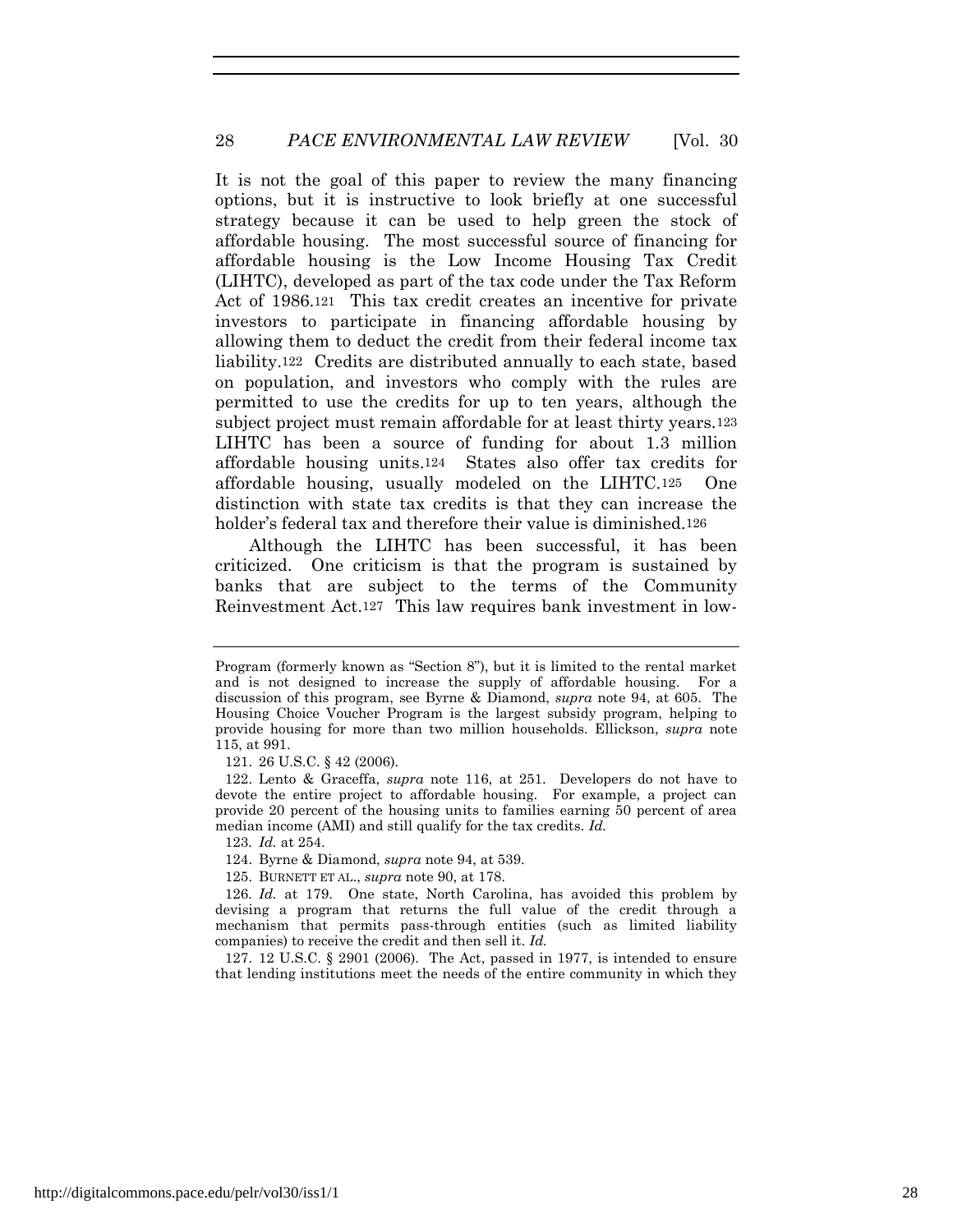# 2012] *HOME IS WHERE THE HEALTH IS* 29

wealth communities, and LIHTC provides a good vehicle for banks to meet their obligations. The result is that capital from major banks tends to concentrate in major urban areas, particularly on the east and west coasts, meaning there is an unequal distribution of the capital necessary to build affordable housing.128 While this uneven geographic distribution may be a limitation to some goals of affordable housing, it also presents an opportunity for garnering these funds in support of greening the housing stock. These are areas of the country that are heavily urbanized and therefore able to take advantage of aspects of green affordable housing like transportation efficiencies, which may be unavailable in other areas.

Congress continues to have confidence in the efficacy of LIHTC. When purchases of the credits fell dramatically in 2008, Congress responded with changes designed to increase investor incentives, make compliance easier, and encourage greater financial feasibility for funded projects.129 In addition, it established the Capital Magnet Fund to spur capital flows. This fund is administered through the Treasury Department and is designed to "attract private capital for and increase investment in Affordable Housing Activities . . . ."130 The goal is to increase

operate, including low-income residents and neighborhoods. Its necessity was based on concern that lending institutions discriminated based on race, among other factors, and that this discrimination adversely affected low-income communities. *See* Ben S. Bernanke, Chairman, Fed. Reserve, Speech at the Community Affairs Research Conference: The Community Reinvestment Act: Its Evolution and New Challenges (Mar. 30, 2007), *available at* http://www.federalreserve.gov/newsevents/speech/Bernanke20070330a.htm.

<sup>128.</sup> Andre F. Shashaty, *Tax Credit Investment Roars Back*, 1 SUSTAINABLE COMMUNITIES 22, 40 (2011) (According to Shashaty, "[I]nvestors not motivated by [the Community Reinvestment Act] are paying 85 to 87 cents, on average, for every dollar of tax credit generated by a project. CRA-motivated investors are paying \$1 or more for every \$1 of tax credits their projects generate.").

<sup>129.</sup> Glenn A. Graff, *Federal Stimulus Legislation Promoting Affordable Housing*, *in* THE LEGAL GUIDE TO AFFORDABLE HOUSING DEVELOPMENT, *supra* note 116, at 181 (referring to the Housing and Economic Recovery Act of 2008 (HERA) (H.R. 3221)).

<sup>130.</sup> Capital Magnet Fund, 12 C.F.R. § 1807.100 (2006).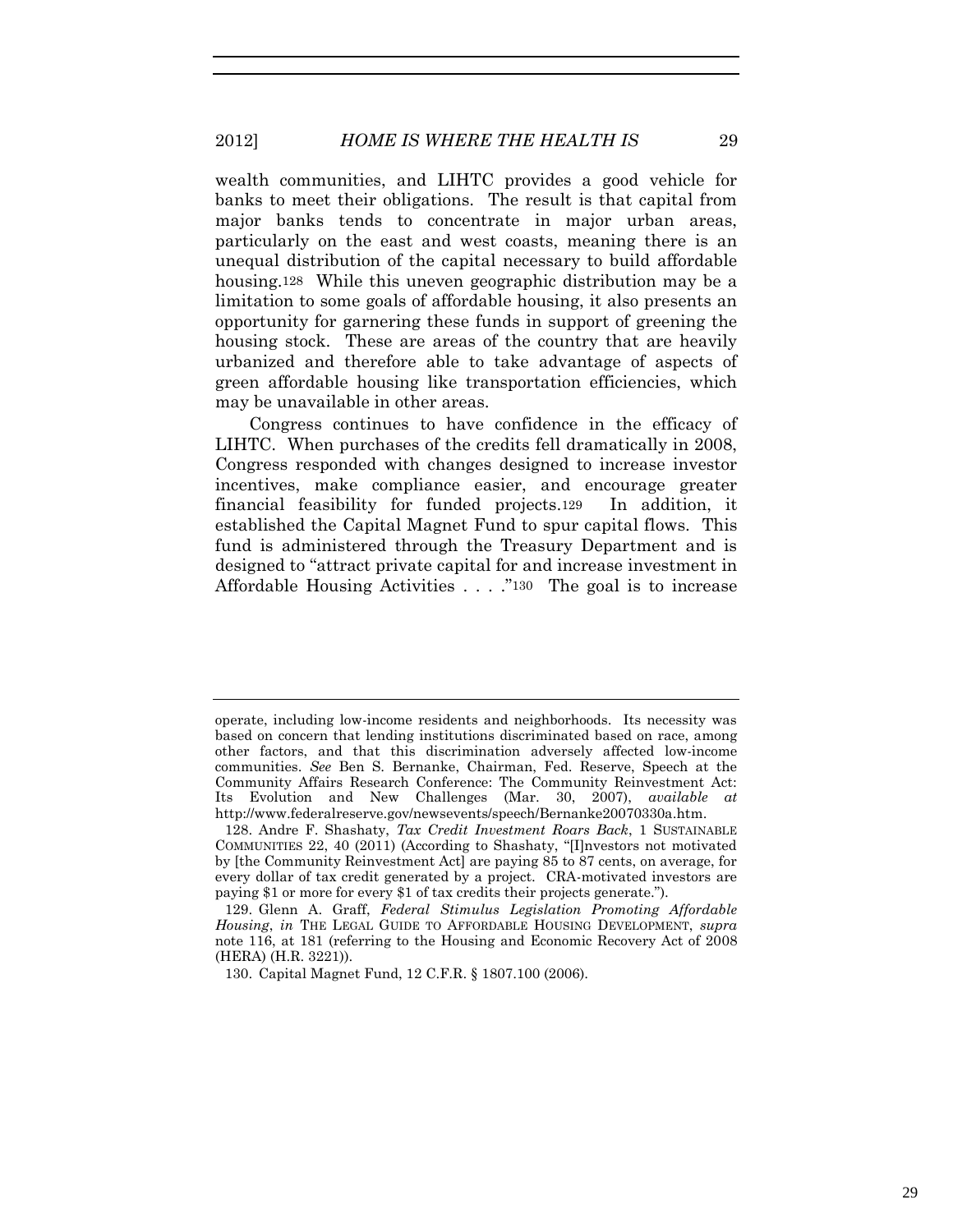bank lending for affordable housing, especially in underserved markets.131

## **C. Land Use & Affordable Housing**

Housing policy is basically social policy, but it intersects with land use policy because its effects are specific to place.132 Choices about how land is used are local decisions, falling to municipalities, counties, or other state political subdivisions. The primary tool that local governments use to control land use is zoning.133 Zoning is the method by which governments designate which uses are permitted in a given area–such as residential or commercial–and other specifics–such as building setbacks from lot lines and minimum lot sizes.134 Zoning is inherently exclusionary, in that by its nature it permits some uses and it excludes other uses in designated places. Zoning may therefore be a vehicle for keeping affordable housing out of a municipality, using regulatory mechanisms that do not overtly exclude affordable housing but do so in fact by requiring certain lot sizes, certain building sizes, or other factors that render housing more expensive.135 The rules might also forbid duplexes or other multi-family residential units, which are typically less expensive than single-family homes. These regulations may be for legitimate purposes, but "exclusionary zoning" is a pejorative term for regulations that are implemented primarily to exclude people on impermissible grounds from living in an area. Whether the zoning rules are based on permissible considerations or whether the rules are a pretext for excluding people is fact

<sup>131</sup>*. See Catalog of Federal Domestic Assistance*, U.S. GOV'T ACCOUNTABILITY OFFICE, https://www.cfda.gov/?s=program&mode=form&tab=step1&id=051a47b 0d45a68d4fddc8c43ef1d926c (last visited Oct. 25, 2012).

<sup>132.</sup> Tighe, *supra* note 82, at 9.

<sup>133.</sup> The U.S. Supreme Court approved the constitutionality of zoning in *Village of Euclid*. Village of Euclid v. Ambler Realty Co., 272 U.S. 365 (1926).

<sup>134</sup>*. What is Zoning?*, MONTGOMERY CNTY. DEP'T OF PERMITTING, permitting services.montgomerycountymd.gov/DPS/zoning/WhatIsZoning.aspx (last visited Oct. 25, 2012). Zoning can be a potential impediment to affordable housing. Other barriers might include regressive impact fees instead of impact taxes (which are more equitable), complex or outdated building codes, and restrictive rehabilitation codes. *See* WHY NOT IN OUR COMMUNITY?, *supra* note 117, at 5. 135*. Id.*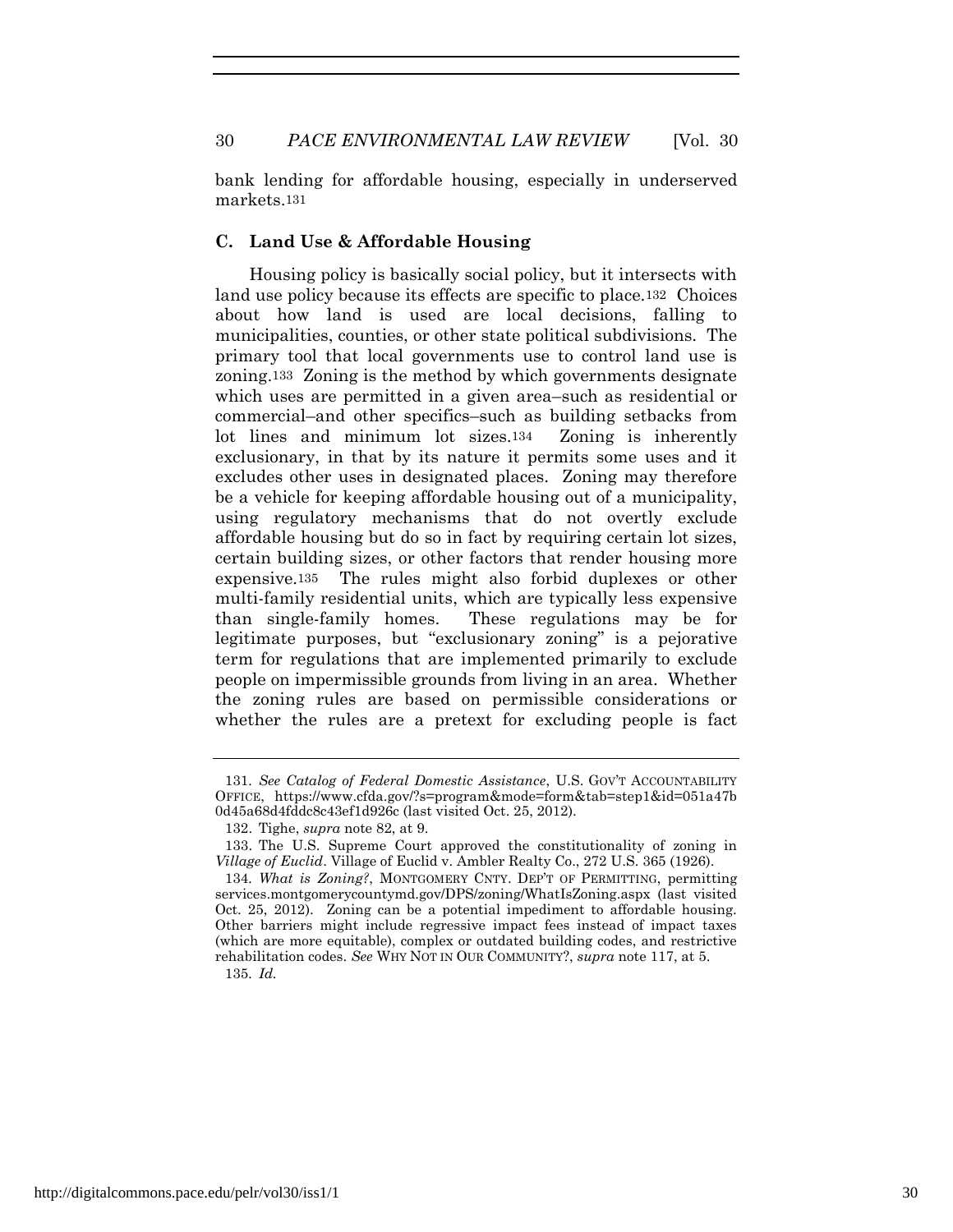specific, but courts might strike zoning that is deemed exclusionary. Land use law is state-specific, but the way a municipality in New Jersey used its regulatory authority to keep out affordable housing illuminates the concept of exclusionary zoning. The practice was challenged, leading to judicial review.

The seminal New Jersey case resulted in two state Supreme Court decisions, referred to as the Mount Laurel decisions.136 The case originated when a local chapter of the National Association for the Advancement of Colored People (NAACP) brought an action claiming that the city of Mount Laurel abused its regulatory authority for the purpose of unlawfully excluding affordable housing from the city.137 The city did this by permitting only homes of a certain size, on building lots of a certain size, which resulted in houses priced at a level that required "at least middle income."138 The New Jersey Supreme Court concluded that this was not a valid use of regulatory authority and municipalities have an affirmative duty to make a variety of housing available so that people of diverse economic means can reside in the community.139

Some commentators have drawn the conclusion that the solution to exclusionary zoning is to create a regional governing structure, thereby avoiding what is colloquially known as "Not-in-My-Backyard" syndrome, an insulting reference to

138*. Id.* at 719.

<sup>136.</sup> S. Burlington Cnty. NAACP v. Twp. Of Mt. Laurel (*Mount Laurel I*), 336 A.2d. 713 (N.J. 1975); S. Burlington Cnty. NAACP v. Twp. of Mt. Laurel (*Mount Laurel II*), 456 A.2d 390, 490 (N.J. 1983). For a fuller discussion of the Mount Laurel decisions, see David N. Kinsey, *The Growth Share Approach to Mount Laurel Housing Obligations: Origins, Hijacking, and Future,* 63 RUTGERS L. REV. 867 (2011).

<sup>137</sup>*. Mount Laurel I*, 336 A.2d. at 716. The court noted that the plaintiffs represented African American and Hispanic people who had been excluded, but that other groups who were unable to find affordable housing in the municipality included young families and senior citizens. *Id.* at 717.

<sup>139</sup>*. Id.* at 724. The decisions provide guidance on the issue of exclusionary zoning. However, implementation of the decisions has proven difficult. For example, the court has permitted municipalities to pay each other to accept what would otherwise be their "fair share" of affordable housing; and it has permitted municipalities to let developers pay to be excused from building affordable housing. *See* Alan Mallach, *The Mount Laurel Doctrine and the Uncertainties of Social Policy in a Time of Retrenchment,* 63 RUTGERS L. REV. 849 (2011) (discussing the aftermath of the decisions).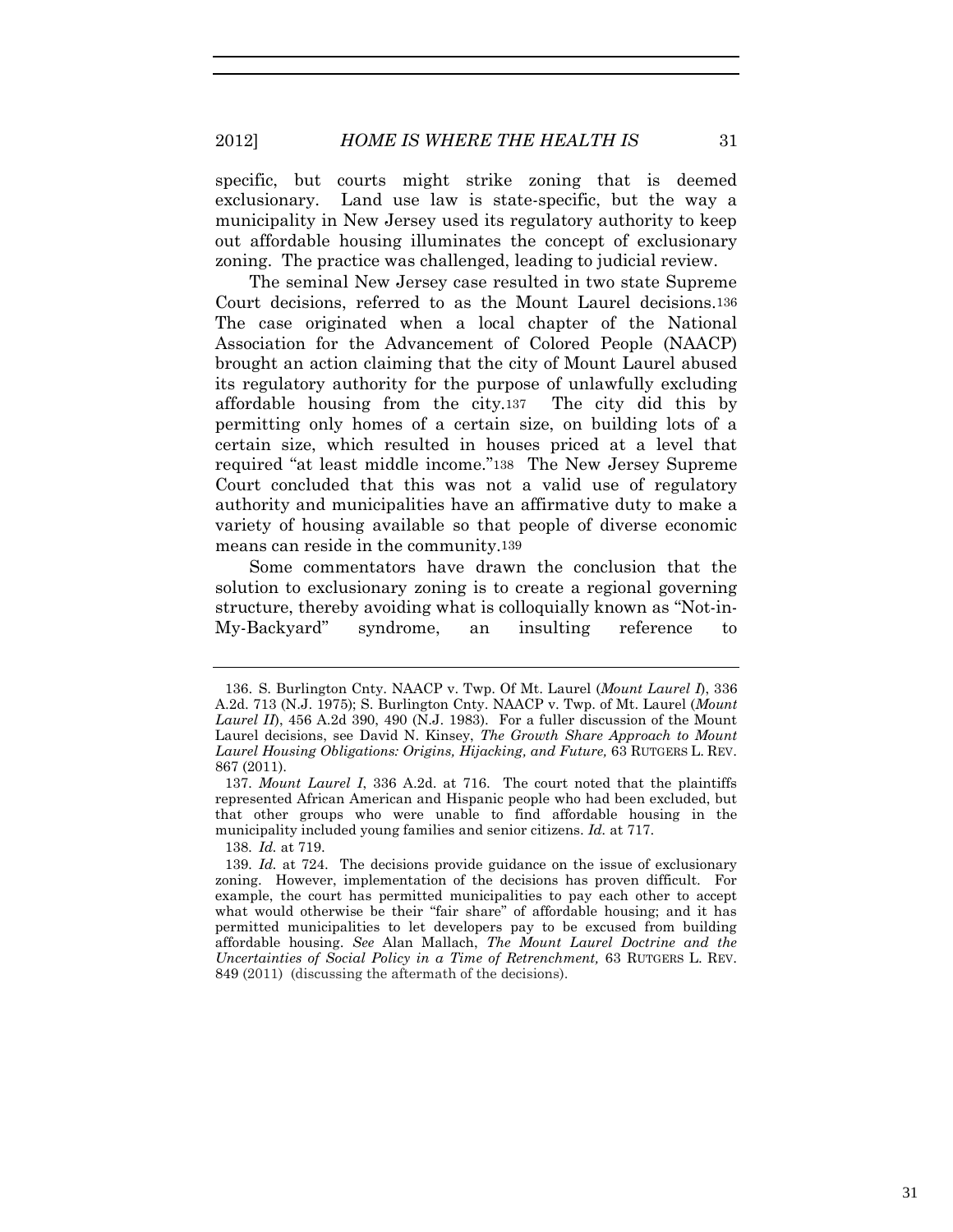neighborhoods' concerns about development proposals that assumes all such resistance is narrow-minded.140 But this is not necessarily the best route, since some local governments have used the public process to create zoning that explicitly requires the inclusion of affordable housing, in a way that seeks to achieve an equitable housing stock.141 Inclusionary zoning is the term used to describe rules that mandate affordable housing be interspersed with market-rate housing within a particular zoning classification.142 Inclusionary zoning can be used in conjunction with other tools, such as density bonuses, 143 to provide incentives to developers to build affordable housing, and often to incorporate that housing into neighborhoods along with market-rate housing. Inclusionary zoning can also be a component of what is referred to as "smart growth," the idea that cities should limit sprawl and concentrate urban services in a compact area.144 Ordinances that

142. BURNETT ET AL., *supra* note 90, at 51. One definition identifies inclusionary zoning as being "mixed-income" projects, where "(1) a government subsidizes rents (or sales prices) in only a fraction of the project's dwelling units; and (2) the aid is project-based – that is, an aided household forfeits the benefit of the rent (or ownership) subsidy upon moving out." Ellickson, *supra* note 115, at 992.

143. Density bonuses let developers build more units on a parcel of land than the regular zoning permits, as a way to increase the value of the property and indirectly subsidize the housing. *See* BURNETT ET AL., *supra* note 90, at 60.

144. Sprawl is defined as "low-density development beyond the edge of service and employment, which separates where people live from where they shop, work, recreate and educate – thus requiring cars to move between zones." *Sprawl: The Dark Side of the American Dream*, SIERRA CLUB, http://www.sierra club.org/sprawl/report98/ (last visited Oct. 25, 2012). Sprawl has been bad for low-wealth communities because it has not only encouraged higher wealth households to move farther away from urban centers, it has also meant higher transportation costs to employment centers. In fact, there is an argument that "sprawl is not simply a problem that warrants cursory attention" but is central to addressing the "broad aspirations of the civil rights movement." John A. Powell, *Race, Poverty, and Urban Sprawl*, *in* GROWING SMARTER: ACHIEVING LIVABLE COMMUNITIES, ENVIRONMENTAL JUSTICE, AND REGIONAL EQUITY 52 (Robert D. Bullard ed., 2007). Atlanta provides an example of the connection between poor public transportation and sprawl. In 2000, only 34 percent of the region's jobs were within one-hour on public transit. Robert D. Bullard et al.,

<sup>140</sup>*. See* Thomas A. Brown, *Democratizing the American Dream: The Role of a Regional Housing Legislature in the Production of Affordable Housing*, 37 U. MICH. J.L. REFORM 599 (2004).

<sup>141.</sup> Patrick Maier, *Inclusionary Housing: A Critical Step Toward Equity*, SHELTERFORCE, Mar. 24, 2011, http://www.shelterforce.org/article/sidebar/2172 /inclusionary\_housing\_a\_critical\_step\_toward\_equity/.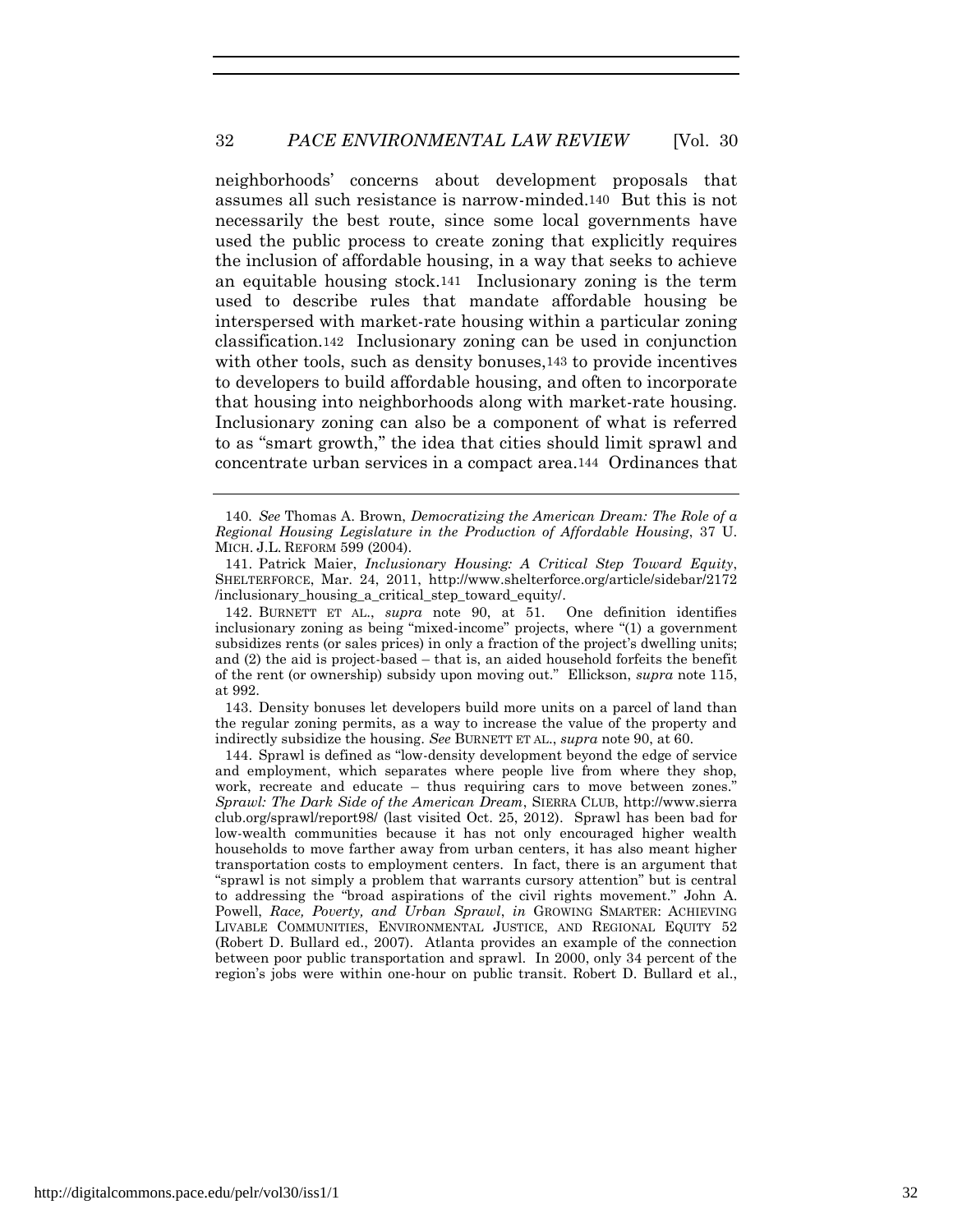require inclusion of affordable housing can be written to accommodate local housing needs, with different jurisdictions taking different approaches to income requirements, duration of affordability, and definition of affordability.145 Inclusionary zoning as a tool for encouraging the development of affordable housing is growing even in the face of legal opposition, although inclusionary zoning is still not as prevalent as stand-alone density bonuses.146 Legal objections to inclusionary zoning differ from the legal challenges to exclusionary zoning. Land owners and developers who challenge inclusionary zoning ordinances usually do so on the basis of a takings claim, contending that the ordinance constitutes a taking of private property without just compensation.147 Well-constructed inclusionary zoning ordinances, however, when they have been challenged have been held valid under the same principle on which zoning is generally founded: the police power of local governments.148

Inclusionary zoning has been implemented by various jurisdictions since the 1970s.149 An example of a municipality that recently adopted an inclusionary zoning ordinance is Chapel Hill, North Carolina.150 In justifying the ordinance, which

148. Talbert & Costa, *supra* note 147, at 150.

150. Chapel Hill adopted the ordinance after ten successful years of using a different strategy. That strategy involved using the city council's leverage of discretion in granting permits (called "special use permits") only to developments that agreed to provide at least 15 percent of their residential

*Confronting Transportation Sprawl in Metro Atlanta*, *in* GROWING SMARTER: ACHIEVING LIVABLE COMMUNITIES, ENVIRONMENTAL JUSTICE, AND REGIONAL EQUITY 52 (Robert D. Bullard ed., 2007) (citing M. Lewyn, *Suburban Sprawl: Not Just an Environmental Issue*, 84 MARQUETTE L. REV. 301 (2000)).

<sup>145.</sup> Jenny Schuetz et al., *31 Flavors of Inclusionary Zoning: Comparing Policies from San Francisco, Washington, D.C., and Suburban Boston*, 75 J. AM. PLAN. ASS'N 441 (2009).

<sup>146.</sup> ROLF PENDALL, FROM HURDLES TO BRIDGES: LOCAL LAND-USE REGULATIONS AND THE PURSUIT OF AFFORDABLE RENTAL HOUSING 36 (2007).

<sup>147.</sup> Cecily T. Talbert & Nadia L. Costa, *Inclusionary Zoning*, *in* CURRENT TRENDS AND PRACTICAL STRATEGIES IN LAND USE LAW AND ZONING 147 (Patricia E. Salkin ed., 2004). Developers have generally opposed inclusionary zoning ordinances. *See* Rolf Pendall et al., *Bringing Equity to Transit-Oriented Development: Stations, Systems, and Regional Resilience*, *in* URBAN AND REGIONAL POLICY AND ITS EFFECTS 153 (Margaret Weir et al. eds., 2012).

<sup>149</sup>*. See, e.g.*, Moderately Priced Housing Law, MONTGOMERY, MD. CODE, ch. 25A (2005). Nationwide there are hundreds of inclusionary zoning ordinances. *See* Talbert & Costa, *supra* note 147, at 146.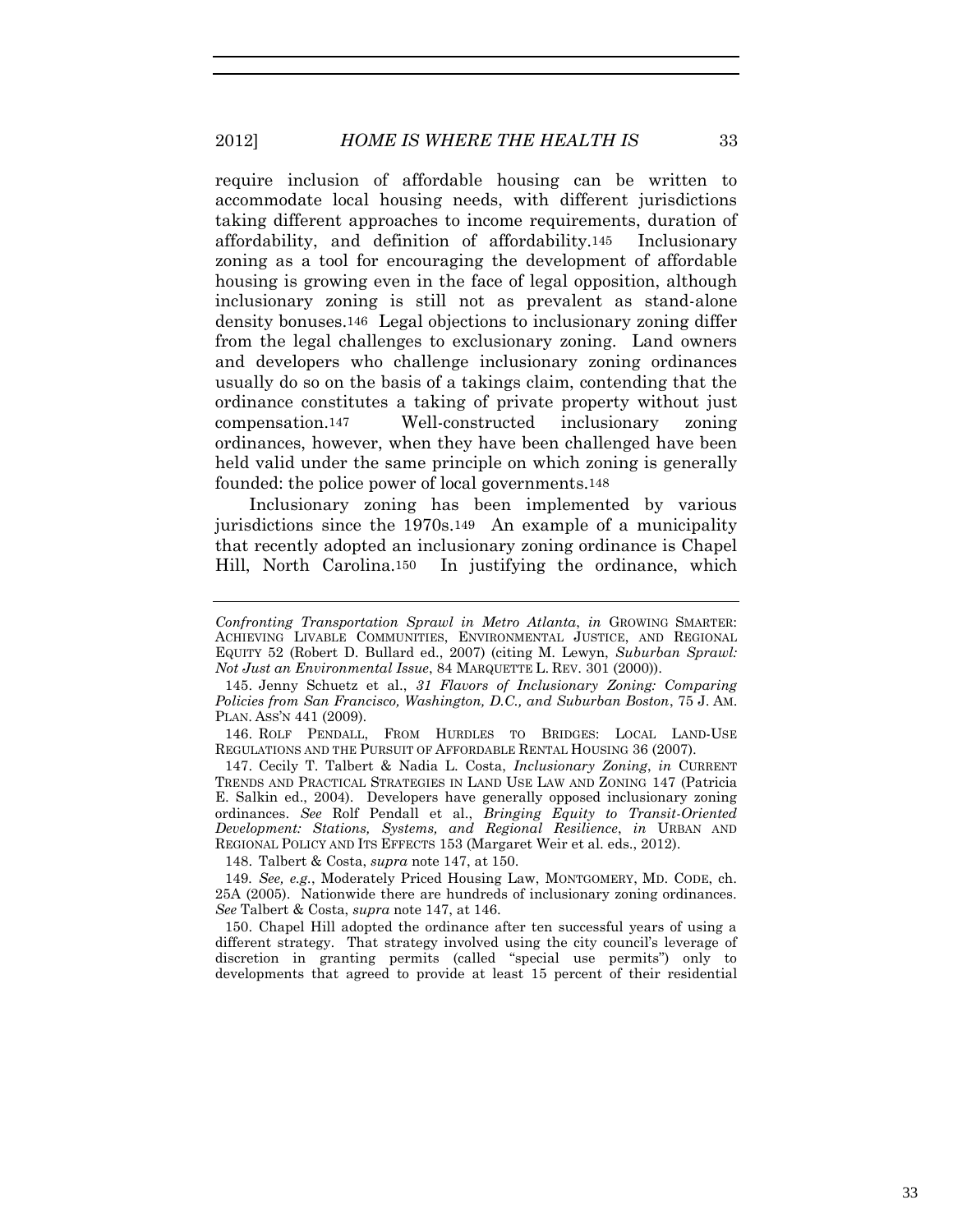became effective in 2011, the city declared its goals to include aggressively increasing the availability of affordable housing by providing both mandates and incentives to builders.151 The city was specifically concerned that continued growth, without this intervention, would continue a trend toward "an increasingly inadequate supply of affordable housing" that would "have a negative impact upon the ability of local employers to maintain an adequate local work force"152 so it developed a detailed ordinance that requires between ten percent and fifteen percent of the residential units in every new development be affordable.153 In return, the rules facilitate compliance by offering a density bonus that permits either smaller lot sizes for single-family projects or more units in multi-family developments.154 The city also waives some development fees, including permitting, inspection, and other review fees that would otherwise be applicable.155 At the discretion of the city council, a project can be excused from actually building the units by making a direct payment instead. This payment goes toward other affordable housing.156 The housing built pursuant to this ordinance must be permanently affordable,157 and it should be "sited in multiple locations" within the neighborhood.158 The ordinance specifically addresses what constitutes affordability. It mandates that some units must be affordable to households with annual incomes at or below 65 percent of area median income,

- 153*. See id.* § 3.10.2(a), tbl. 3.10-1.
- 154*. See id.* § 3.10.2(d).
- 155*. See id.* § 3.10.6.
- 156*. See id.* § 3.10.3(d)(4).

units as affordable. However, since not all developments required special use permits, the Council decided to institutionalize and expand its affordable housing policy with the inclusionary zoning ordinance. *See, e.g.*, Chapel Hill Town Council Res., File No. 9798-34-3837, 2009-05-18/R-2 (N.C. Town of Chapel Hill 2009), *available at*  http://townhall.townofchapelhill.org/agendas/2009/05/18/4a/4aRes olution.pdf. As to special use permit requirements, see CHAPEL HILL, N.C. CODE OF ORDINANCES app. A § 4.5 (2002).

<sup>151.</sup> CHAPEL HILL, N.C. CODE OF ORDINANCES § 3.10 (2011).

<sup>152</sup>*. Id.*

<sup>157</sup>*. See id.* § 3.10.5(a); *see generally id.* § 3.10.10 ("permanent" under the ordinance means at least 99 years or "as long as permissible by law.").

<sup>158</sup>*. See id.* § 3.10.7.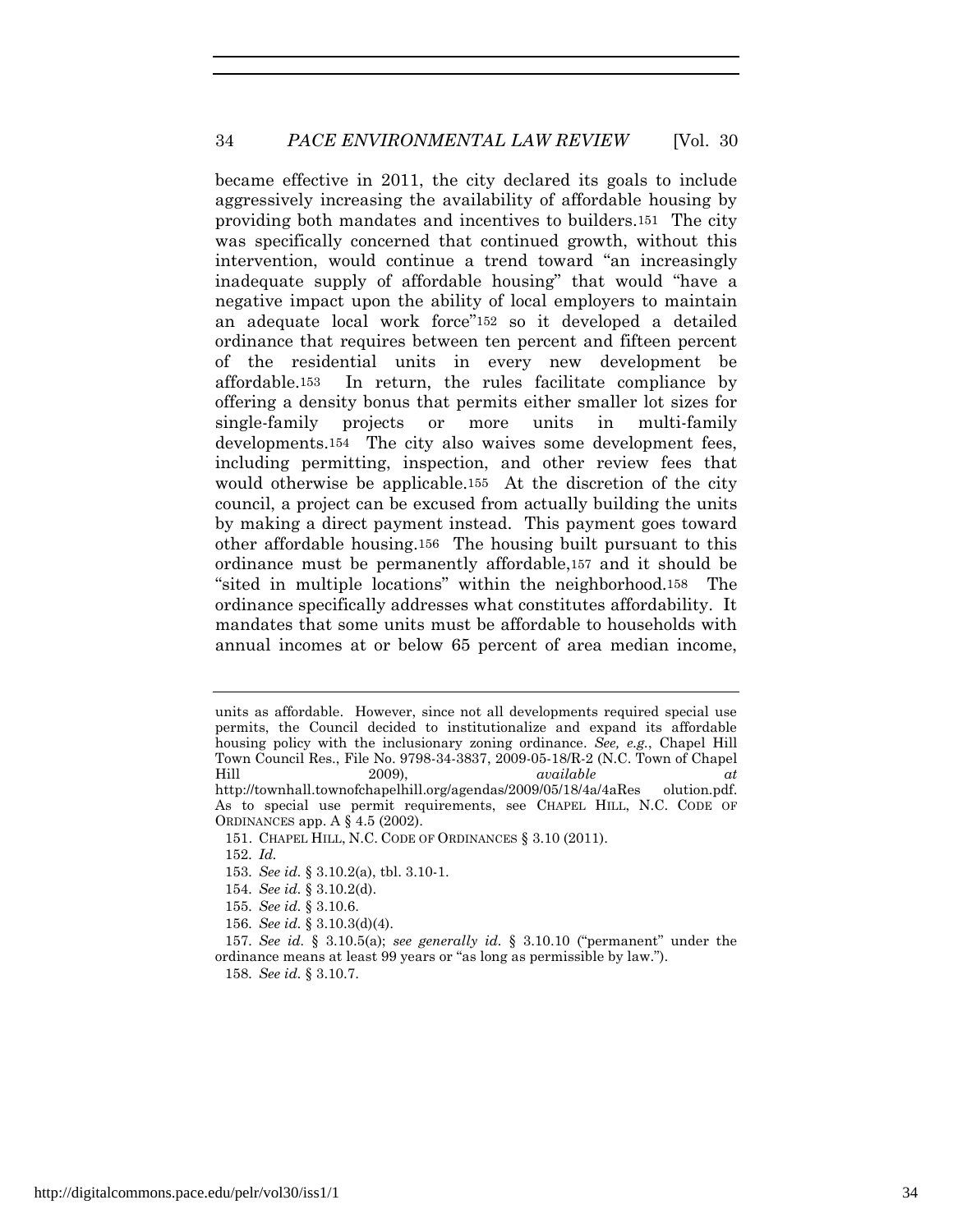and the balance must be affordable to households earning 80 percent of area median income.159

The effectiveness of inclusionary zoning has been questioned, with the contention that it delivers neither social benefits nor economic efficiency.160 The basis of this criticism is a claim that most municipalities that have such ordinances have included only housing that benefits the middle class, since the zoning ordinances primarily make housing available to people with incomes between 80 percent and 120 percent of area median income.161

Whether a community pursues exclusionary or inclusionary zoning is a result of the political process. Most Americans do not view the lack of affordable housing as a major problem, so it is unlikely that people give the matter much thought unless it affects them directly.162 This often means that an affected neighborhood–a neighborhood where affordable housing is planned within or nearby–becomes politically active. Public participation is a core value in good planning, with civic engagement seen as part of the democratic process that leads to better outcomes.163 But while Americans generally support public policy choices to increase the stock of affordable housing, they do not necessarily support that housing in their own communities.164 In fact, efforts to include affordable housing in communities can meet with significant resistance from neighbors. For example, a recent study found that over a twenty-year period, more than seventy-five percent of affordable housing built in Texas was confined to minority neighborhoods–a strong indicator of exclusionary practices.165 Some research shows that people object to affordable housing nearby because they think it will lower their property values and their quality of life, through run-

<sup>159</sup>*. See id.* § 3.10.8(a).

<sup>160.</sup> Ellickson, *supra* note 115, at 985.

<sup>161</sup>*. See id.* at 1006.

<sup>162.</sup> THE CAMPAIGN FOR AFFORDABLE HOUSING, *supra* note 95, at 14.

<sup>163.</sup> Tighe, *supra* note 82, at 4.

<sup>164.</sup> THE CAMPAIGN FOR AFFORDABLE HOUSING, *supra* note 95, at 34.

<sup>165.</sup> Karisa King & Ryan Murphy, *Program for Low-Income Housing Compels Building in Poor Neighborhoods*, N.Y. TIMES, April 22, 2012, at A23.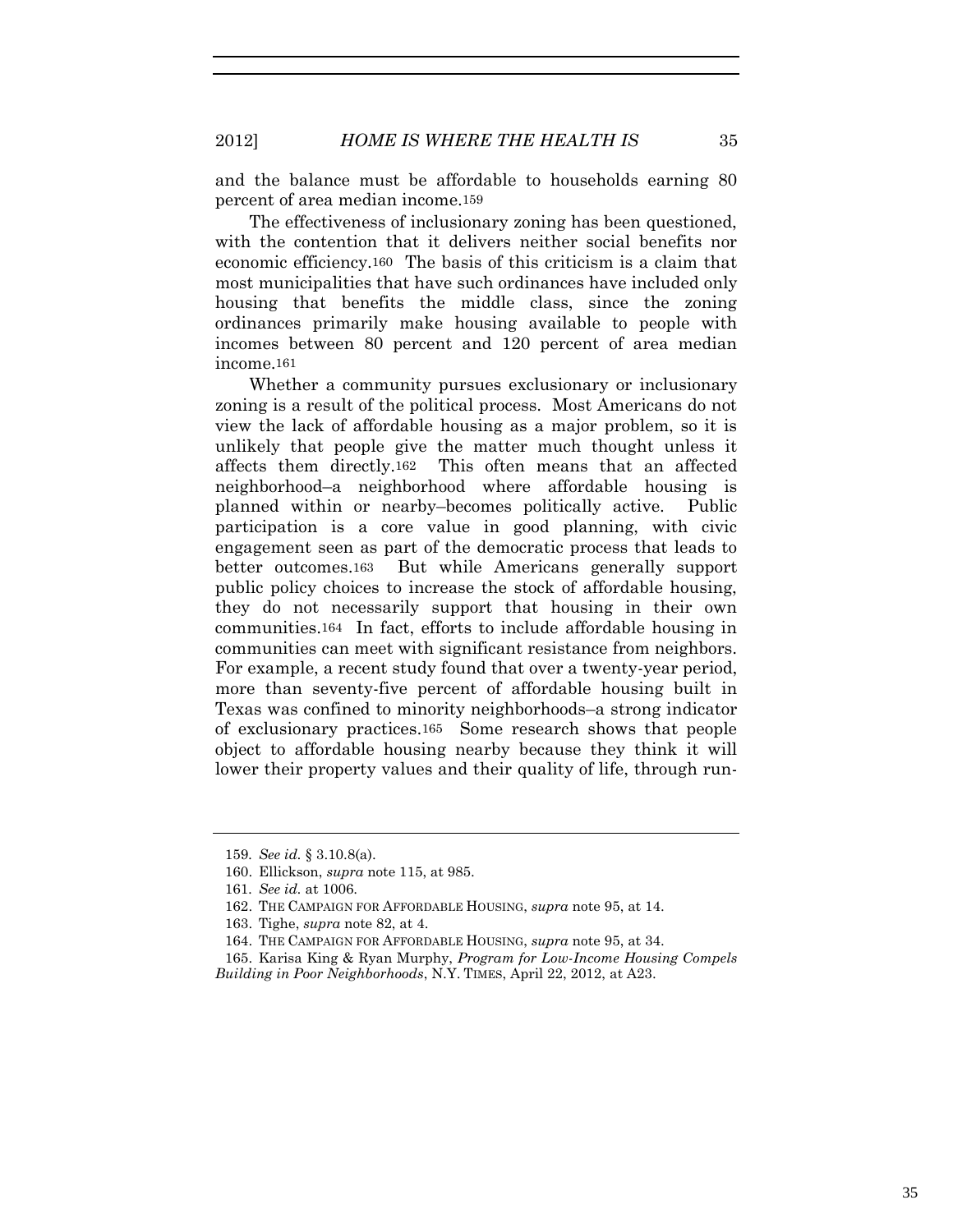down houses and increased risk to public safety.166 Other people have suggested that these concerns are really just a pretext for racial prejudice.167 Racial and economic integration is often subject to strong resistance, which builds on other potential barriers to affordable housing like financing and exclusionary zoning.168 But countering the concerns of worried neighbors requires both education and leadership. Fear of increased crime or other negative aspects of affordable housing results from an assumption that low-income households are associated with criminal activity.169 The evidence does not support this assumption.170 Greater integration of affordable housing into diverse communities could yield benefits because of the opportunity for social interaction. In addition, some measure of environmental justice is likely to be achieved because neighborhood cohesion will exert greater political power and resist a lack of meaningful participation in decisions about environmental issues of concern to the community.171

## **IV. GREENING THE BUILT ENVIRONMENT**

As the world population grows, pressure on the environment increases because of escalating demand for natural resources and the resulting increased pollution.172 It is not inevitable that more people will need more resources and will generate more waste,173

<sup>166.</sup> THE CAMPAIGN FOR AFFORDABLE HOUSING, *supra* note 95, at 46. *See also*  Tighe, *supra* note 82, at 8 ("the introduction of poor and minority households into otherwise homogenous neighborhoods often produces concern that the urban problems associated with concentrated poverty and racial minorities will be transferred to middle-class and affluent communities.").

<sup>167.</sup> Tighe, *supra* note 82, at 4.

<sup>168</sup>*. Id.* at 3.

<sup>169.</sup> INGRID GOULD ELLEN ET AL., AMERICAN MURDER MYSTERY REVISITED: DO HOUSING VOUCHER HOUSEHOLDS CAUSE CRIME? 7 (2011).

<sup>170</sup>*. Id.* at 23.

<sup>171.</sup> This is a two-way street, with strong cultural attributes existing both in low-income communities and wealthier communities. *See* Lisa T. Alexander, *Hip-Hop and Housing: Revisiting Culture, Urban Space, Power, and Law,* 63 HASTINGS L.J. 803, 830 (2012).

<sup>172.</sup> THOMAS L. FRIEDMAN, HOT, FLAT, AND CROWDED: WHY WE NEED A GREEN REVOLUTION AND HOW IT CAN RENEW AMERICA 27 (2008).

<sup>173</sup>*. Id.* at 55 ("[B]oth Europe and Japan have demonstrated that it is possible to live a middle-class lifestyle with much less consumption.").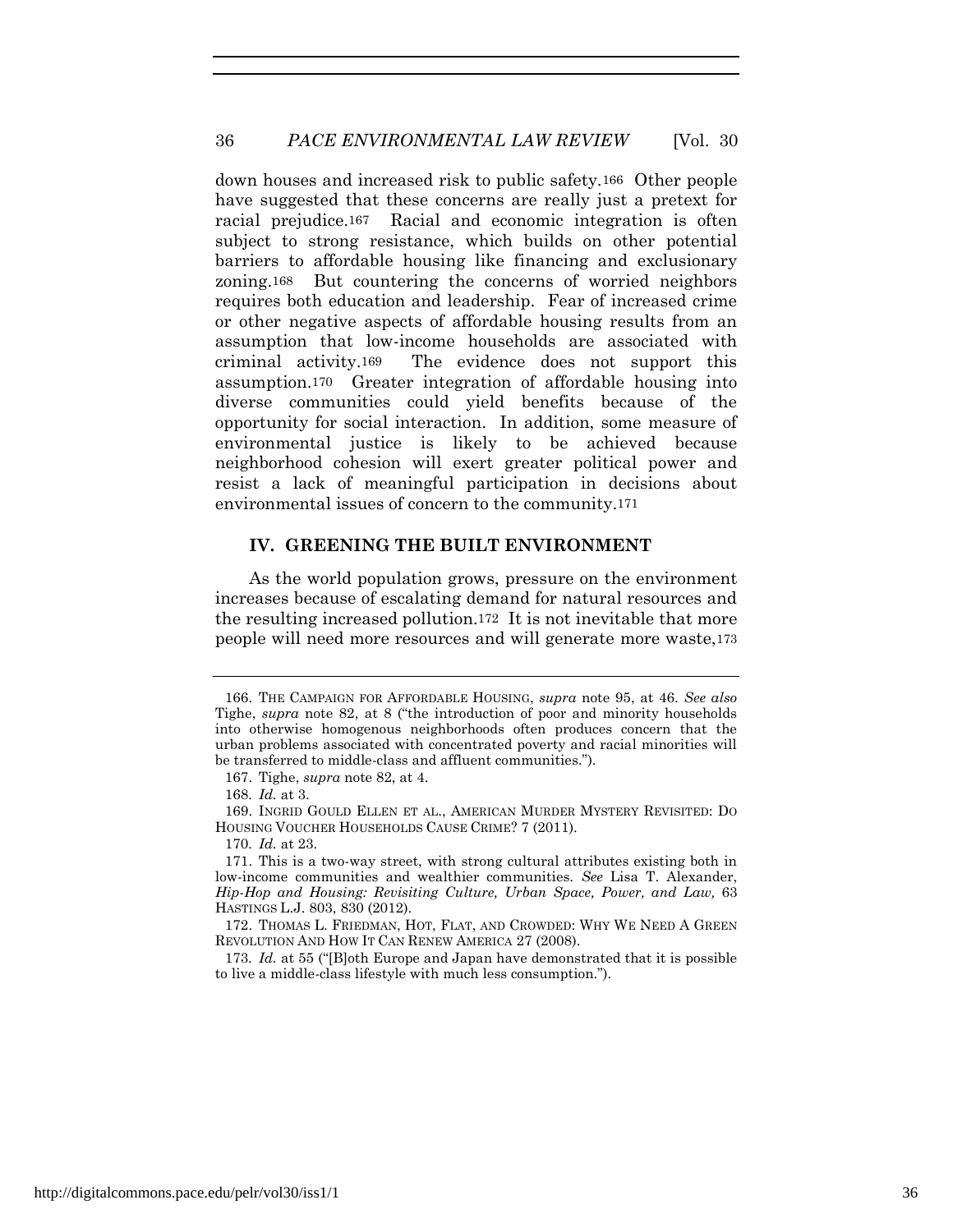but without changes in lifestyle, including changes to the built environment, pressure will continue.

A fundamental notion about how human interaction with a world of limited resources can thrive is that actions should be based on an ethic of sustainability.174 This ethic demands that people not take more from the environment than they contribute– so that future generations can enjoy the benefits of a healthy ecosystem.175 This ethic is sometimes at odds with the modern economy, which is not always concerned with long-term sustainability and does not necessarily seek to optimize social benefits.176

"Greening" the built environment is a colloquial way to describe the effort to create human living space that consumes fewer natural resources, contributes to human health and safety, and generates less waste.177 In this context, the built environment refers to structures and infrastructure that people create to live in. It is distinguished from the natural environment because of the degree to which humans act to create it. The built environment includes structures such as residences and commercial buildings, but also includes parks, roads, and utility delivery systems for water and electricity. Greening the built environment functions in a free market system, so if green

<sup>174.</sup> U.N. Rep. of the World Comm'n on Env't & Dev., *Our Common Future*, ch. 2, U.N. Doc. A/42/427, *available at* http://www.un-documents.net/ocf-02.htm (last visited Oct. 25, 2012) (defining sustainable development as "development that meets the needs of the present without compromising the ability of future generations to meet their own needs.").

<sup>175.</sup> Bratspies, *supra* note 57, at 17 ("Sustainability is about passing a world on to our children's children that supports life and health, with drinkable water, breathable air and beautiful vistas, with healthy populations of fauna and flora, rather than remnant populations of charismatic macrofauna preserved wholly in zoos.").

<sup>176.</sup> Nathalie J. Chalifour, *Ecological Economics, Sustainable Land Use, and Policy Choices*, *in* LAND USE LAW FOR SUSTAINABLE DEVELOPMENT 528 (Nathalie J. Chalifour et al. eds., 2007).

<sup>177.</sup> JERRY YUDELSON, THE GREEN BUILDING REVOLUTION 13 (2008) (explaining that green buildings use less water and energy but also have fewer deleterious environmental effects because of the materials used in construction, how the building is constructed, maintained, and operated, and what is done with construction waste.). *See also* BLUEPRINT FOR GREENING AFFORDABLE HOUSING 6 (Walker Wells et al. eds., 2007) ("safe" living space means not just physical security but space that is safe from adverse health effects.).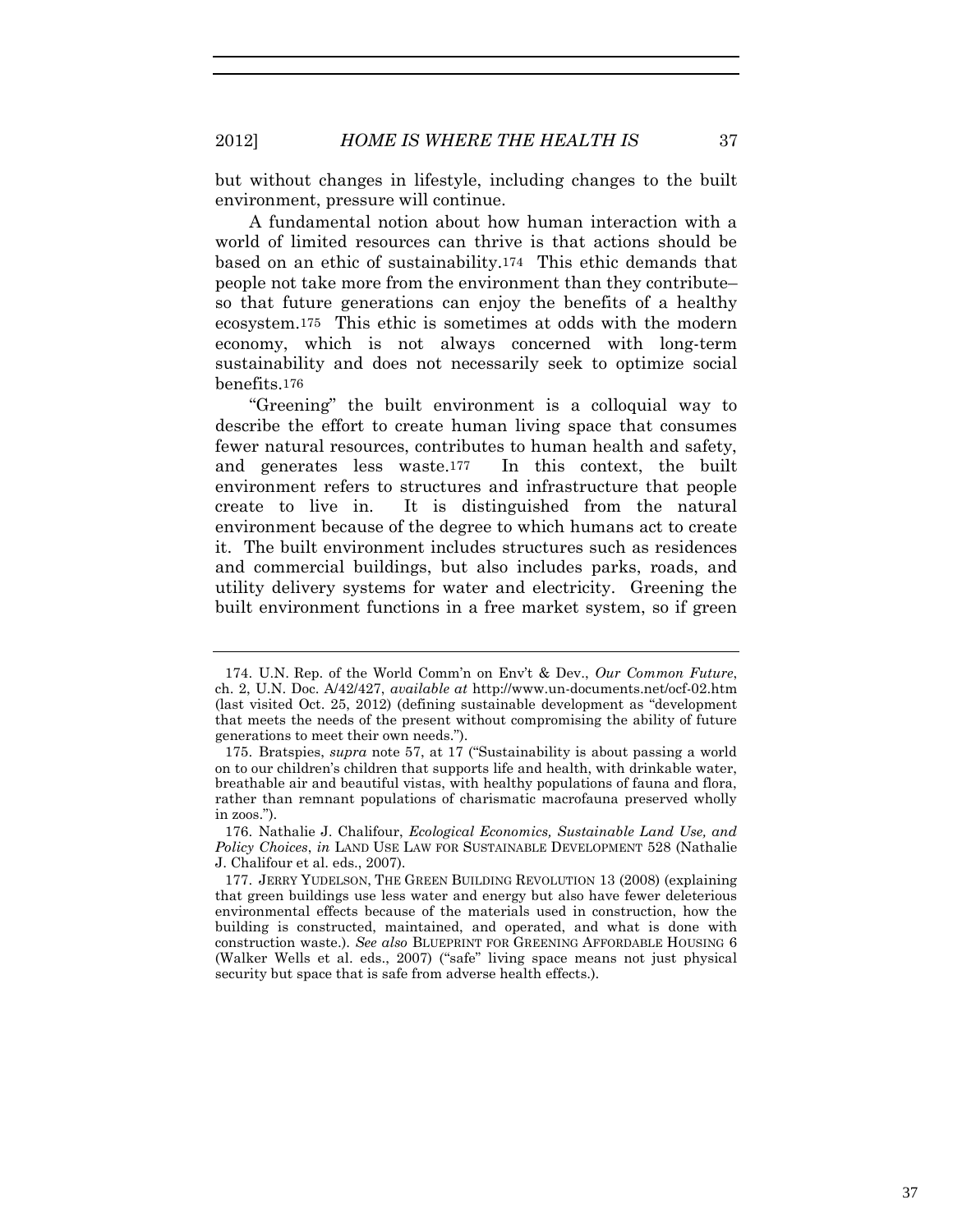practices impose higher costs then they are not competitive and are unlikely to thrive.178 Some observers have suggested that market value should attach to ecological and social benefits, but in the absence of monetizing these benefits green attributes must either compete or be subsidized.179 In addition, the marketplace is somewhat distorted for other reasons. One is that capital outlay for green features is immediate, while the payout in terms of economic and health benefits is long-term.180 Another reason is that some of the costs associated with poor quality housing are shifted to the health care system, and therefore are not recognized in calculating housing cost.181 Also, some of the concern about increased cost associated with environmental benefits might be either outdated or merely anecdotal.182 In any case, market demand has not been sufficient to drive green building in the residential sector.183

Buildings, including residential buildings, are a major component of the built environment and have a big impact on the natural environment. According to the U.S. Department of

Much of the literature on the effects of environmental regulations advances a tacit assumption that environmental quality is often achieved at the expense of economic development and that costs for environmental quality divert resources and increase costs for development and social well-being. However, there is little research that objectively quantifies those effects, especially the effects on housing affordability.

<sup>178.</sup> Bradshaw et al., *supra* note 4, at 10 (study suggests there is what it describes as a "green premium" of about 2.5 percent in development costs for green residences.).

<sup>179.</sup> Chalifour, *supra* note 176, at 528.

<sup>180.</sup> BLUEPRINT FOR GREENING AFFORDABLE HOUSING, *supra* note 177, at 171.

<sup>181.</sup> Felicia Wu et al., *Improving Indoor Environmental Quality for Public Health: Impediments and Policy Recommendations,* 115 ENVTL. HEALTH PERSP. 953, 955 (2007).

<sup>182</sup>*. See* ARTHUR C. NELSON ET AL., ENVIRONMENTAL REGULATIONS AND HOUSING COSTS (2009).

*Id.* at 19.

<sup>183.</sup> Mariel S. Dator, *Green Building Regulations: Extending Mandates to the Residential Sector*, 37 B.C. ENVTL. AFF. L. REV. 393, 404 (2010). *But see* YUDELSON, *supra* note 177, at 28 (describing that there is evidence that in the commercial sector green construction provides a higher return on investment than traditional buildings and is therefore market competitive, while simultaneously providing greater benefits in terms of occupant health and productivity).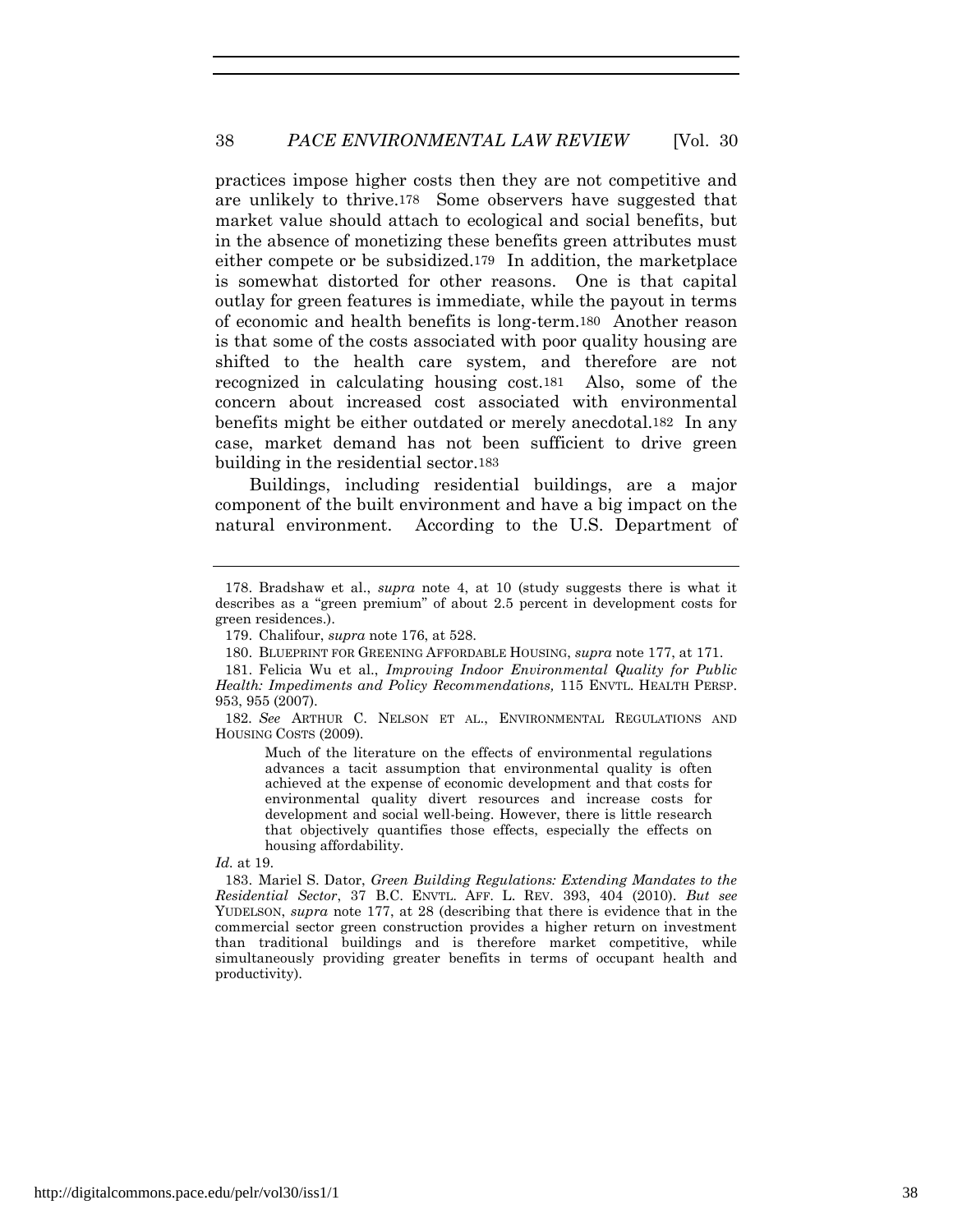Energy, buildings consume 41 percent of energy used in the United States, more than any other sector of the economy,184 with residential buildings alone accounting for over half of the total.185 This usage continues a trend over the past thirty years, with the energy consumption of buildings increasing almost 50 percent since 1980.186 Most of this energy is generated using fossil fuels, such as coal and natural gas.187 Use of these fuels has off-site impacts on the environment, including the effects of mining, air pollution, acid rain, and nuclear waste disposal.188 In addition to energy, homes consume other resources, such as water and land. One analysis showed mean household water usage at 84,387 gallons annually.189 Land is consumed by households not just as sites for residences, but also for other purposes, such as solid waste disposal.190

Consumption is not the only way in which the built environment affects the natural environment. Buildings also externalize costs by, for example, the way they affect water quality. That is because stormwater runoff–the water that is carried from building sites–is a major source of water pollution, carrying accumulated pollutants from land into surface waters.191 The pollutants that stormwater carries can vary and may include pesticides, fertilizer, oil, and antifreeze leaked from vehicles, paint scraps, and pet waste.192 The connection between buildings (and other parts of the built environment, like roads) and

<sup>184.</sup> U.S. DEP'T OF ENERGY, 2011 BUILDINGS ENERGY DATA BOOK 1-1 (March 2012).

<sup>185</sup>*. Id.*

<sup>186</sup>*. Id.* at 1-2.

<sup>187</sup>*. Id.* (coal generates 35%; natural gas generates 24%. The use of both of these sources is projected to increase over the next twenty-five years.).

<sup>188.</sup> Trip Pollard, *Building Greener Communities: Smarter Growth and Green Building*, 27 VA. ENVTL. L.J. 125, 127 (2009).

<sup>189.</sup> Thomas Rockaway et al., *Residential Water Use Trends in North America*, 103 J. AM. WATER WORKS ASS'N 76, 80 (2011).

<sup>190.</sup> CYNTHIA NICKERSON ET AL., MAJOR USES OF LAND IN THE UNITED STATES, 2007 29 (2011) (the nation devotes about 164 million acres (7 percent of total land area) to urban land use and rural residential use).

<sup>191.</sup> EPA, NATIONAL MANAGEMENT MEASURE TO CONTROL NONPOINT SOURCE POLLUTION FROM URBAN AREAS 0-1 (2005).

<sup>192.</sup> Lynn Underwood & Daniel Morrison, *Green Building and the Code*, *in* HEALTHY & SAFE HOMES, *supra* note 74, at 159.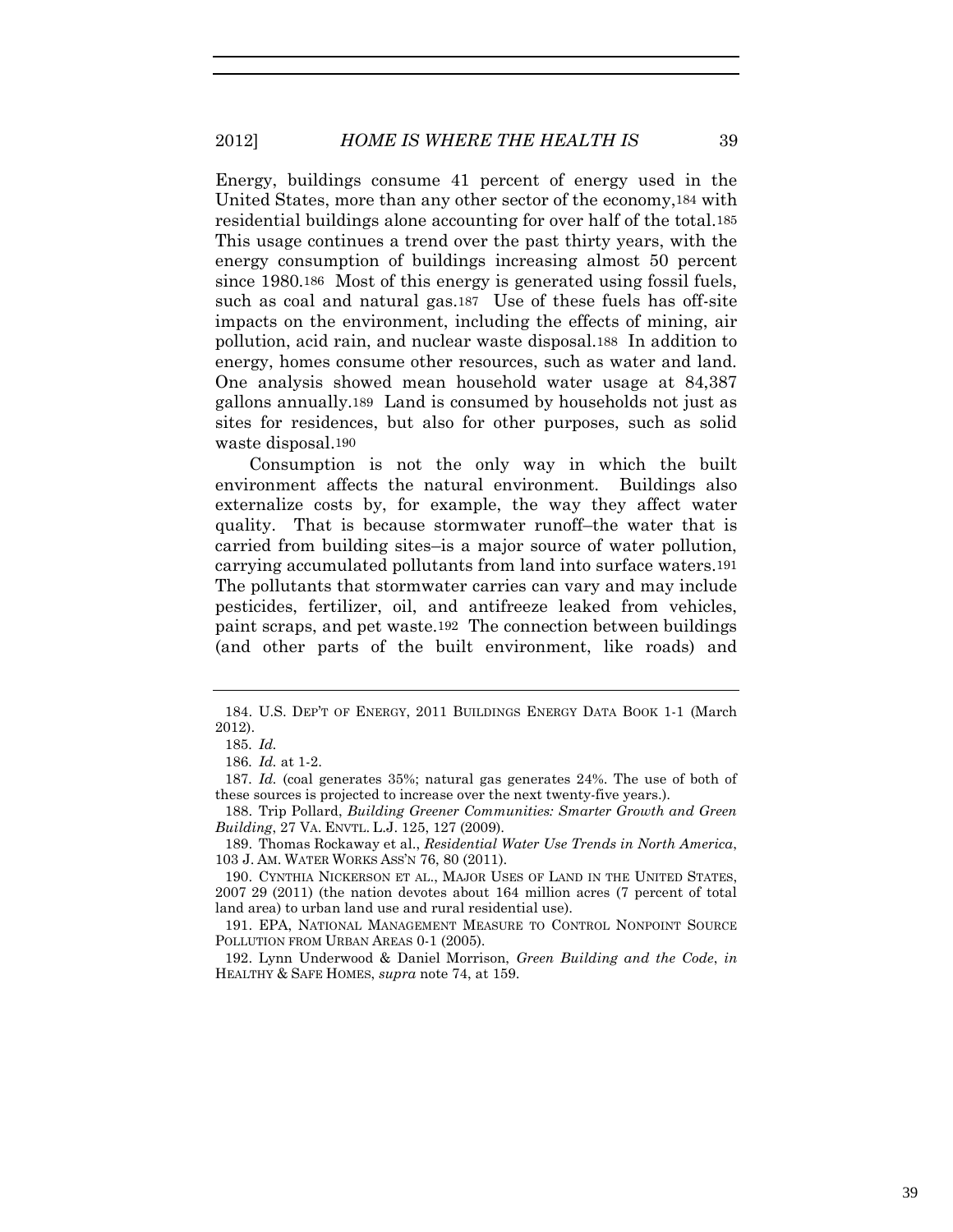stormwater pollution is impervious surface. Impervious surface is land that water cannot penetrate, either because of natural factors such as rock formations or because of man-made materials such as building rooftops and asphalt on roads, driveways, and sidewalks.193 Since these surfaces inhibit water penetration into the ground, they inhibit natural filtration and therefore carry pollutants either to pervious surfaces elsewhere or directly into waterways.194 Rooftops and driveways are essential parts of most residences. Not only does this impervious surface contribute to water pollution through the contaminants that wash from it, but stormwater runoff also causes other destabilization in waterways since it contributes to increases in water volume and water temperature.195

# **A. Green Housing**

Various strands of environmental effects and how they can be managed converge in the realm of housing. Greening the housing stock combines strategies to achieve greater efficiency in the use of energy, water, and other natural resources in the building itself, but also an array of other considerations, such as the use and disposal of building materials and how the choice of location affects transportation options.196 The effect of greening housing is not just to benefit the environment, but also to help reduce inequities in health outcomes based on race and

196*. See* BLUEPRINT FOR GREENING AFFORDABLE HOUSING, *supra* note 177, at 27 (discussing site selection, access to urban services, water quality, passive heating and cooling, and other considerations in designing green affordable housing).

<sup>193.</sup> EPA, NATIONAL MANAGEMENT MEASURES TO CONTROL NONPOINT SOURCE POLLUTION FROM URBAN AREAS, EPA 841-B-05-004, 0-16 (November 2005).

<sup>194.</sup> Craig Anthony Arnold, *Clean-Water Land Use: Connecting Scale and Function*, 23 PACE ENVTL. L. REV. 291, 298 (2006).

<sup>195.</sup> NATIONAL MANAGEMENT MEASURES TO CONTROL NONPOINT SOURCE POLLUTION, *supra* note 193, at 0-22. Roads and sidewalks do not affect the environment only because of their impact on water quality. They are part of the transportation infrastructure, a key component of the built environment. Transportation is closely connected to daily living, because of the way people use different systems (for example private vehicles vs. public transit) and also because of the effect that transportation systems have on the environment (quantity of impervious surface, air pollution emissions).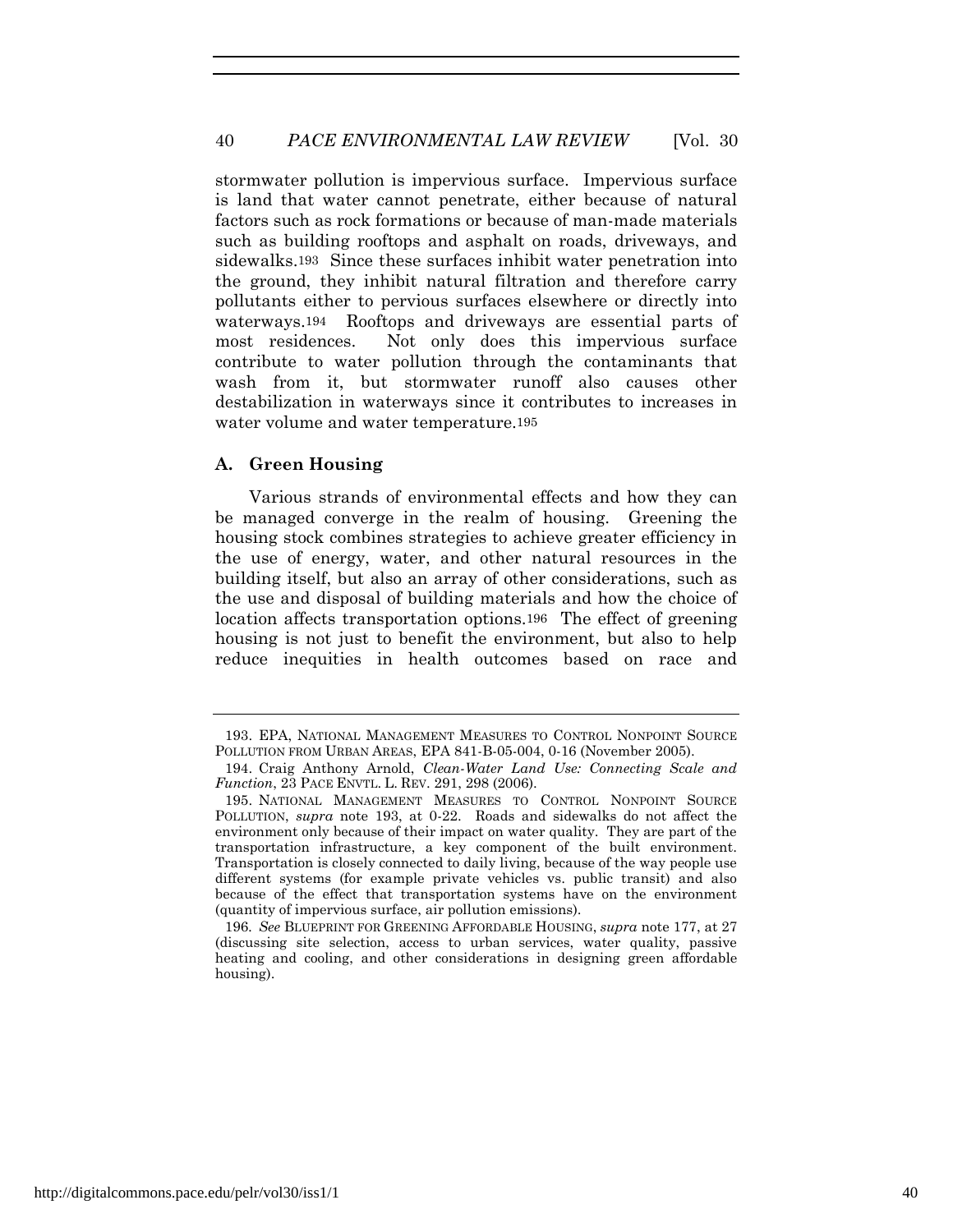economics.197 In fact, "ecosocial epidemiology" looks directly at housing quality in the context of health disparities based on socioeconomic status, seeking to identify what is responsible for health inequalities associated with the particular housing people occupy. 198

Although the perception persists that green housing costs more than conventional housing, perception might not track reality. Some affordable housing developers report that comprehensive planning can reduce overall costs, by properly sizing infrastructure and designing housing to minimize resource usage and waste generation.199

There are several established standards for assessing the green qualities of housing, but they are all based on similar assessment criteria of the structure's attributes. One type of standard is modeled on building codes, but is an enhanced version that goes beyond the basics and establishes standards for energy efficiency, water efficiency, and other aspects of housing that address occupants' health and diminish the structure's environmental impact.200 Another standard is the U.S. Green

<sup>197.</sup> Shafiei, *supra* note 74, at 86.

<sup>198.</sup> Nancy Krieger, *Theories for Social Epidemiology in the 21st Century: An Ecosocial Perspective*, 30 INT'L J. EPIDEMIOLOGY 668, 673 (2001).

<sup>199.</sup> Williams & Bourland, *supra* note 74, at 41.

Certain green methods and materials have lower first costs than conventional construction practices and can help compensate for any incrementally higher costs associated with other green features in the project. For example, properly sized heating, ventilating, and air-conditioning (HVAC) systems may be smaller and less expensive; advanced framing techniques may use less lumber; and recycling construction waste may reduce tipping fees.

*Id.*

<sup>200.</sup> Ronald S. Javor & Michael Allen, *Federal, State, and Local Building and Housing Codes Affecting Affordable Housing*, *in* THE LEGAL GUIDE TO AFFORDABLE HOUSING DEVELOPMENT, *supra* note 116, at 152 (explaining that housing is subject to building codes in order to insure structural integrity and safety. These codes are minimum requirements, and can be based both on government rules and private requirements.). *See also* U.S. GREEN BUILDING COUNCIL, GREENING THE CODES 9 (2009) (noting that more than a green code is necessary in order to raise the sustainability level of buildings. One jurisdiction that has implemented green building codes is California (CAL. CODE OF REGS., tit. 24, pt. 11)).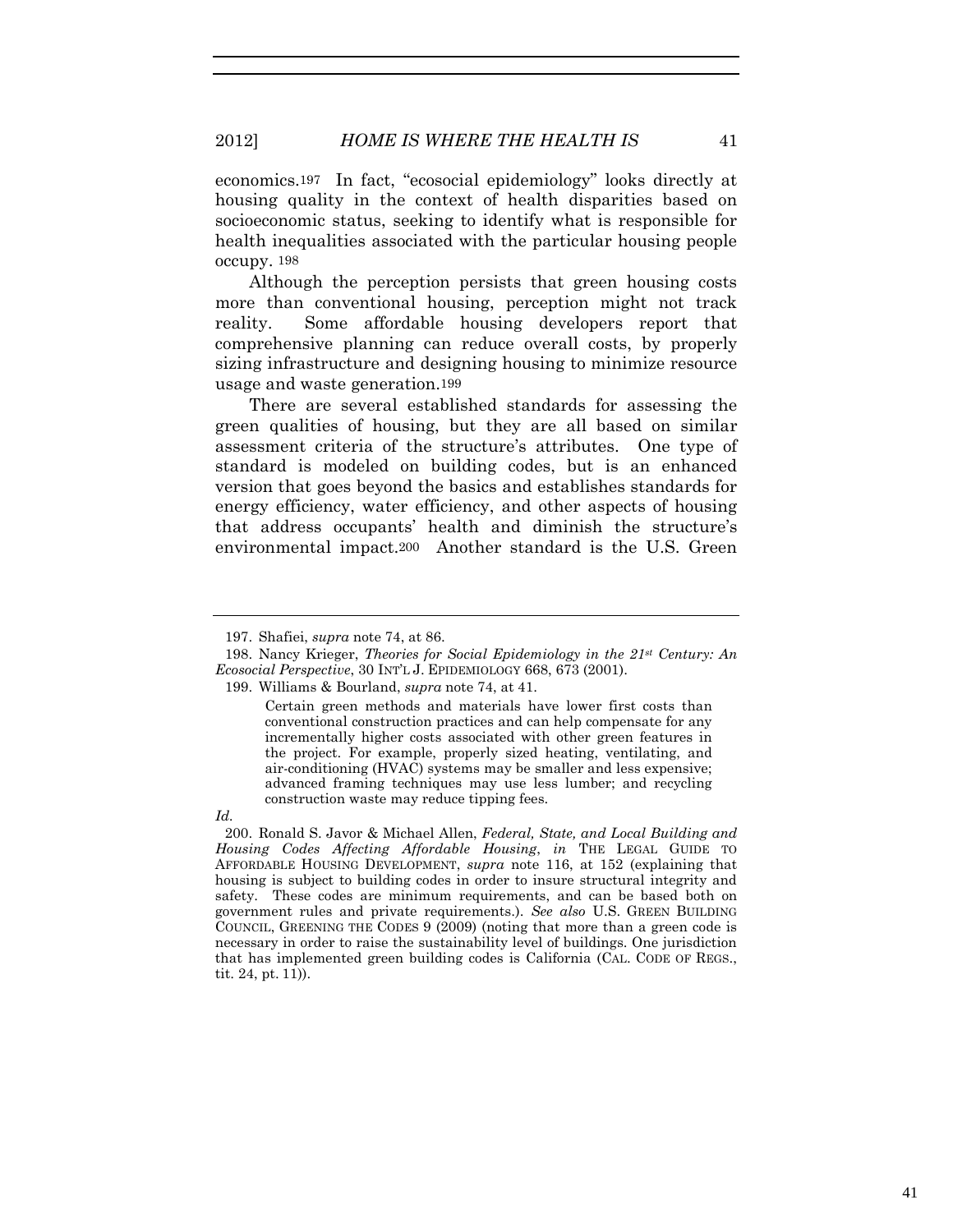Building Council's rating system called LEED for Homes.201 LEED for Homes awards points based on housing design, water and energy efficiency ratings, location of the residence, whether the site is sustainable, materials and other resources used in building, indoor air quality, and resident education about how to maximize the benefits of the home's green attributes.202 The more points a building accumulates under the system, the more highly ranked and therefore "green" it is.203 Whatever system is used to rate how green a home is, green housing is a matter of environmental justice because of the emphasis it places on efficient use of resources. Efficiency, by its very nature, benefits people with lower incomes since they have both fewer and less access to resources than wealthier people to begin with.204

# **B. Housing Design**

Design is the first important step to incorporating green attributes in a residence because systems can be integrated at the planning stage in order to work together in a complementary way, optimizing their efficiency.205 In addition, thoughtful design

203. LEED FOR HOMES RATING SYSTEM, *supra* note 201, at iv (describing that certification levels range from the highest (Platinum) in descending order to Gold, Silver, and Certified).

204*. See* Wenz, *supra* note 63, at 64.

<sup>201</sup>*. See generally* U.S. GREEN BLDG. COUNCIL, LEED FOR HOMES RATING SYSTEM (2008), *available at* www.usgbc.org/ShowFile.aspx?DocumentID=3638. "LEED" stands for "Leadership in Energy and Environmental Design." *What is LEED?*, U.S. GREEN BLDG. COUNCIL, https://new.usgbc.org/leed (last visited Oct. 26, 2012). *See also The 2030 Challenge*, ARCHITECTURE 2030, http://architecture 2030.org/2030\_challenge/the\_2030\_challenge (last visited Oct. 26, 2012).

<sup>202.</sup> LEED FOR HOMES RATING SYSTEM, *supra* note 201, at iv. *See also LEED for Homes Initiative for Affordable Housing*, U.S. GREEN BLDG. COUNCIL, http:// www.usgbc.org/DisplayPage.aspx?CMSPageID=147#affordable\_housing (last visited Oct. 26, 2012) (is being designed to promote sustainable building practices and guidelines for affordable housing).

<sup>205.</sup> An example of a housing design that can affect both affordability and green attributes is manufactured housing. Manufactured housing refers to housing that is built either in whole or primarily off-site at a manufacturing facility. This manufacturing process provides flexibility in the choice of construction materials, size, weatherization, and other components of the housing, and offers the possibility of strict, uniform construction quality. *See* SUSTAINABILITY IN MANUFACTURED HOME COMMUNITIES: COST-EFFECTIVE ENERGY, WATER AND COMMUNITY INFRASTRUCTURE STRATEGIES TO MAXIMIZE LONG-TERM VALUE (2012).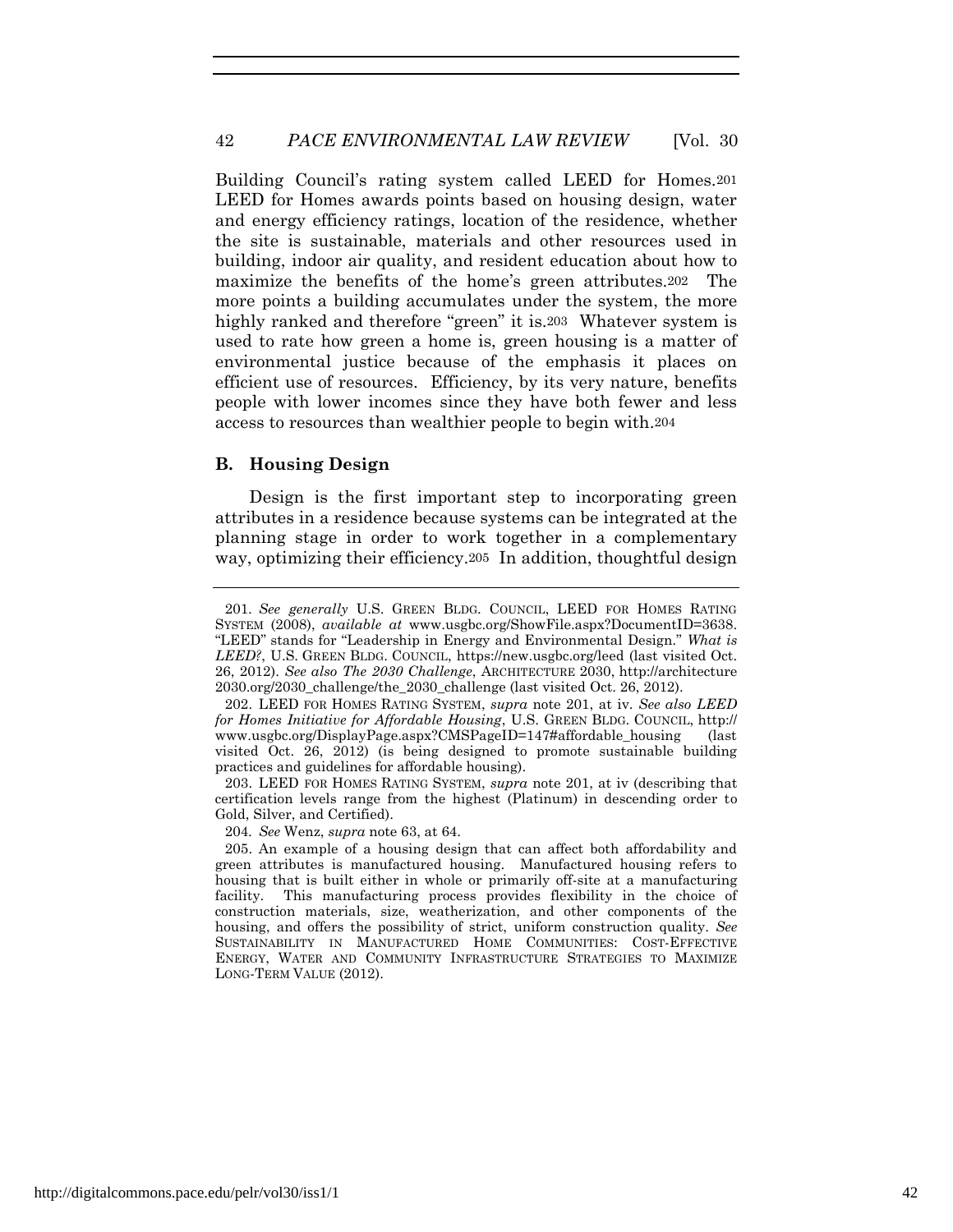2012] *HOME IS WHERE THE HEALTH IS* 43

helps avoid using materials that themselves contribute to inefficiency because they come from unsustainable sources or require the energy to ship them long distances.206 Beyond that, strategies such as optimum value engineering and window placement can maximize material usage.207 At the outset, size should be considered. The size of a home affects everything from initial capital outlay for materials to site impact to energy usage, so designing to a manageable size helps reduce cost.208

Two primary goals of building green housing are to protect human health, at the individual and collective level, and to minimize resource use in building and maintenance of housing. Thoughtful design requires keeping in mind that people spend about ninety percent of their time indoors, mostly at home.209 A poorly designed home can be a dangerous place. One reason is because the quality of indoor air can have as much or more of an impact on health than the quality of outdoor air.210 The kinds of problems that indoor air pollution creates can affect eyesight, cause headaches, trigger asthma attacks, and contribute to mortality.211 Among the contributors to poor indoor air quality is the release of volatile organic compounds (VOCs) from building materials, such as carpeting or paint. Another contributor is a heating, ventilation, and air conditioning (HVAC) system that fails to provide sufficient ventilation and circulation.212 A potential chemical hazard is formaldehyde, a carcinogen used in insulation and some building products.213 Controlling indoor air

<sup>206.</sup> Underwood & Morrison, *supra* note 192, at 159.

<sup>207</sup>*. Id.*

<sup>208.</sup> ALISON LINDBURG, WHAT'S NEW IN ECO-AFFORDABLE HOUSING? COMBINING GREEN BUILDING INNOVATIONS WITH AFFORDABLE HOUSING NEEDS 4-5 (2007) (explaining that concern about overcrowding can be addressed by smart design, such as built-in cabinets, smaller appliances, and moveable room dividers).

<sup>209.</sup> Wu et al., *supra* note 181, at 953.

<sup>210.</sup> Gail Suchman & Lawrence P. Schnapf, *Controlling Residential Exposure*, *in* THE LAW OF ENVIRONMENTAL JUSTICE: THEORIES AND PROCEDURES TO ADDRESS DISPROPORTIONATE RISKS 619 (Michael B. Gerrard & Sheila R. Foster eds., 2d ed. 2008).

<sup>211</sup>*. Id.* at 620.

<sup>212</sup>*. Id.* at 621.

<sup>213</sup>*. Id.* Another reason that HVAC systems are important is because they introduce clean fresh air into a residence in order to compensate for the energy efficiency gained in insulated, tightly constructed buildings. David Jacobs &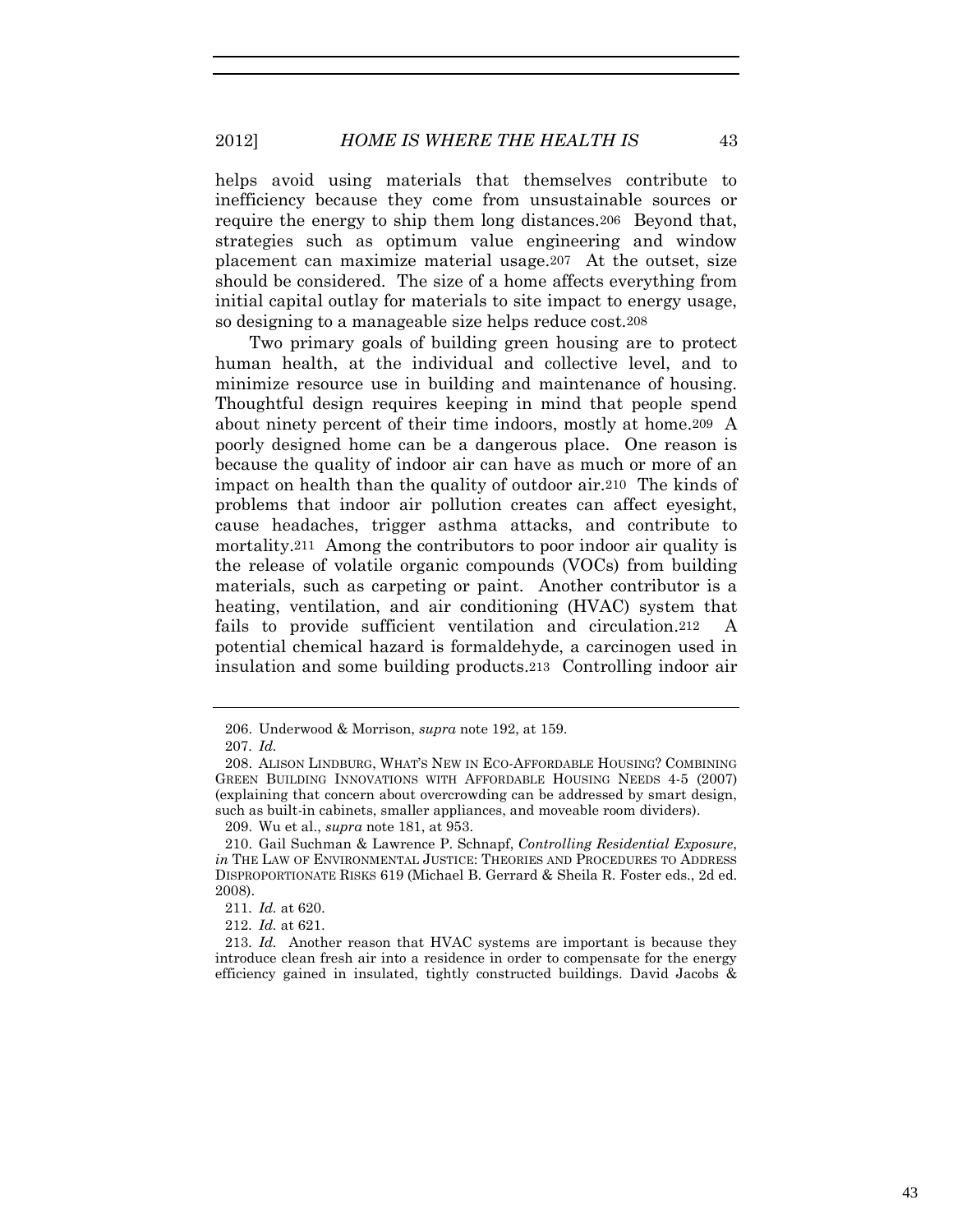quality can significantly lower disease and death from asthma, an incurable disease that has been linked to socioeconomic status.214 Unlike outdoor air pollution, which is regulated under the Clean Air Act, indoor air pollution is not subject to regulation. However, one potential impact of indoor air pollution is tied to outdoor air pollution in an important way: people are routinely advised to remain indoors when outdoor air pollution is at high levels, as a way to avoid the negative health consequences that outdoor air pollution can cause.215 This advice is based on the assumption that indoor air quality is superior to outdoor air quality. But this means that people whose indoor air quality is compromised may be more susceptible to adverse health effects from indoor air than the population at large. Low-income people and African-Americans are much more likely to be exposed to, and therefore suffer, the effects of poor indoor air quality than the general population.216 So the advice to stay indoors might be good for the majority of people but bad for a minority: the same minority that tends to suffer other disparate environmental impacts. This problem goes to the heart of why green affordable housing is a matter of environmental justice. It demonstrates that there is a disproportionate impact of negative environmental effects on low-wealth people, and that the protections afforded to the majority in guarding against those negative environmental impacts may exacerbate the problem for the at-risk group.217 The

216. Wu et al., *supra* note 181, at 954.

Jerry Hershovitz, *Principles of Healthy Housing: Dry, Ventilated, Contaminant-Free, Pest-Free, Clean, Maintained*, *in* HEALTHY & SAFE HOMES, *supra* note 74, at 31.

<sup>214.</sup> Shafiei, *supra* note 74, at 77.

<sup>215.</sup> The federal government and other authoritative sources routinely give this advice. *See Asthma Triggers: Gain Control*, EPA, http://www.epa.gov/ asthma/outdoorair.html (last visited Oct. 26, 2012) ("[s]tay inside with the windows closed on high pollen days and when pollutants are high"); *see also Health Tip: Protect Yourself from Air Pollution,* U.S. NEWS & WORLD REPORT, Dec. 28 2009), http://health.usnews.com/health-news/family-health/articles/2009 /12/28/health-tip-protect-yourself-from-air-pollution ("[w]hen air pollution is high, stay inside for as much of the day as possible").

<sup>217.</sup> This problem is repeated in matters of environmental justice. *See* NAT'L ENVTL. JUSTICE ADVISORY COUNCIL, FISH CONSUMPTION AND ENVIRONMENTAL JUSTICE 2 (2002). The report notes that low-income communities, tribes, and other indigenous people depend to a greater extent than the general population on fish consumption, so that contamination of fish has a disproportionate impact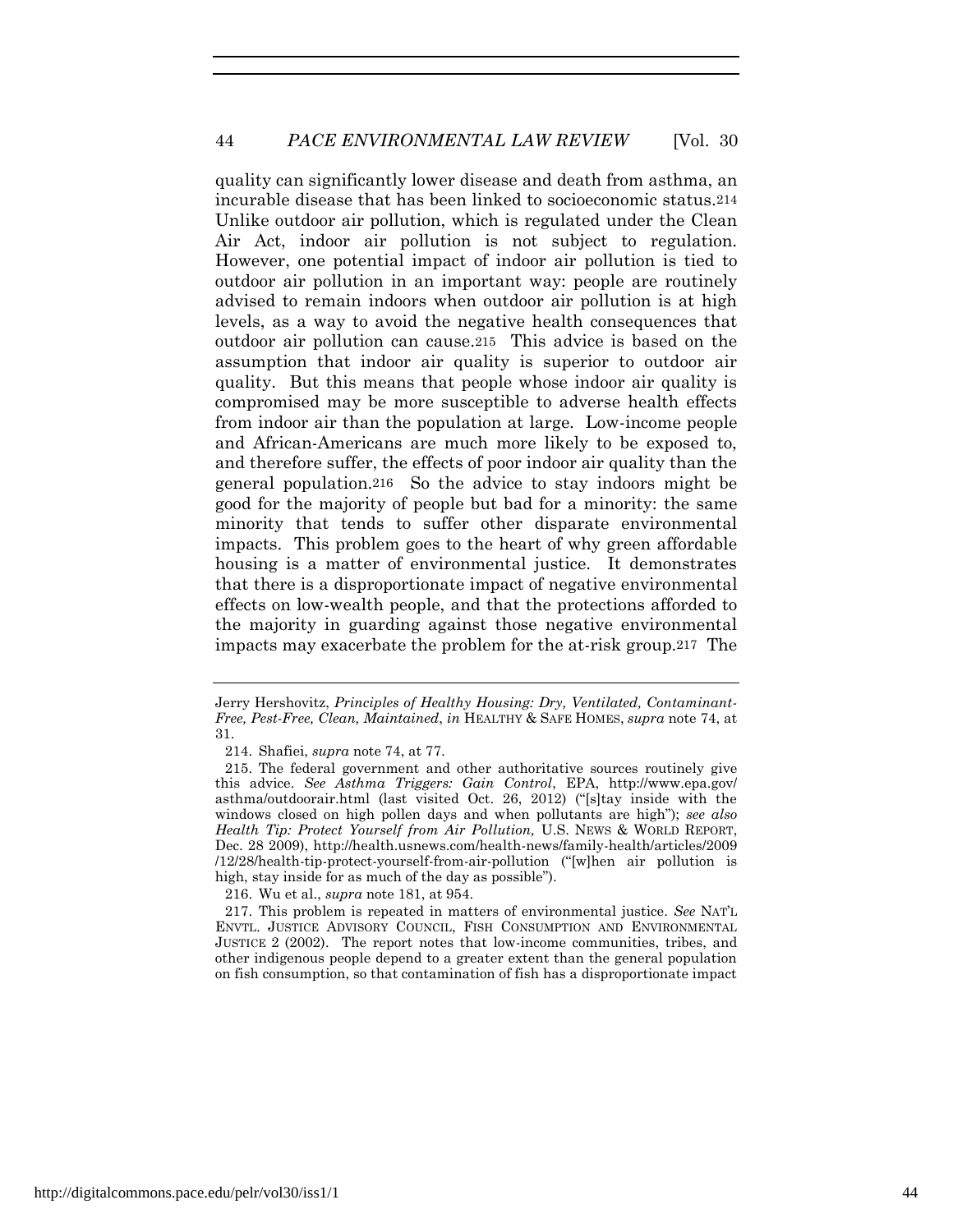solution is a green strategy for improving the quality of indoor air, through modifications and improvements to HVAC systems– including choosing the right size and the right delivery system– thereby reducing the likelihood that residents of affordable housing will be exposed to potentially harmful agents indoors.<sup>218</sup>

Two other factors to consider in designing a green indoor environment are lighting and noise.219 Good indoor light, both natural and artificial, is essential both to physical and psychological health.220 People function better, concentrate better, and have fewer psychological issues like mood disorders when they live in a home with good indoor lighting. Similarly, abatement of noise pollution contributes to healthy living conditions because noise tends to interfere with cognitive functions, sleep, and concentration.221 These amenities, like other green features, can be practical additions to green affordable housing, which is demonstrated by projects that have successfully incorporated them.222

219. Wu et al., *supra* note 181, at 954. Other considerations may include biological and chemical agents. Biological agents include bacteria and molds; chemical agents include pesticides and tobacco smoke. *Id.*

220. HUD, HEALTHY HOUSING REFERENCE MANUAL 2-2 (2009). *See also* Underwood & Morrison, *supra* note 192, at 157 (citing A. Wilson, *Daylighting: Energy and Productivity Benefits*, 8:9 ENVTL BUILDING NEWS (Sept. 1999)).

221. HEALTHY HOUSING REFERENCE MANUAL, *supra* note 220, at 2-2. *See also* Douglas Quenqua, *How Well You Sleep May Hinge on Race*, N.Y. TIMES, Aug. 21, 2012, at D1 (discussing recent epidemiological studies showing that "sleep is not colorblind" and positing reasons for the connection between sleep disorders and race. Among the potential factors is lifelong exposure to noise throughout the night).

222*. See Residential Project Achieves High Standard for Green, Affordable Urban Development*, HORIZON SOLUTION SITE, http://www.solutionssite.org/node/ 761 (last visited Oct. 26, 2012) (discussing Via Verde, a LEED Gold project in New York City). This is an example of green affordable multi-

on their health and general welfare. In addition, the report noted that recommendations to substitute sources of protein, as the EPA recommends, "when the fish on which they rely to put food on the table have become contaminated" is unrealistic. *Id.* at 6.

<sup>218.</sup> L.V. Giles et al., *From Good Intentions to Proven Interventions: Effectiveness of Actions to Reduce the Health Impacts of Air Pollution*, 119 ENVTL. HEALTH PERSP. 29, 29 (2011). An additional benefit of green HVAC systems is that older air conditioning units use coolant products that are thousands of times more potent greenhouse gas agents than carbon dioxide. *See* J. Cohen et al., *Bridging the Montreal-Kyoto Gap*, 326 (5955) SCIENCE 940, 940 (2009).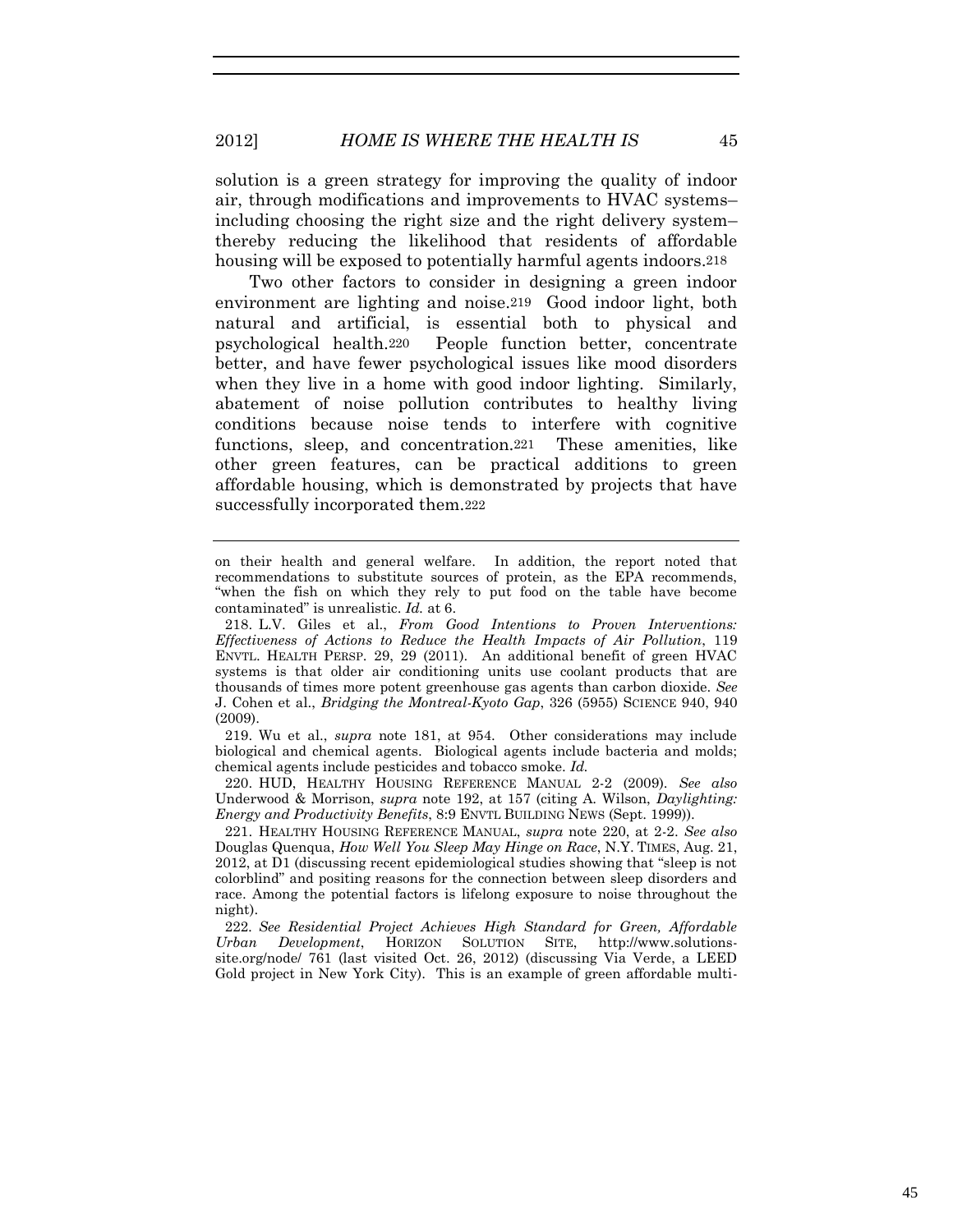The disparate impact of poor indoor environments is an issue of environmental justice because it has the same characteristics as other environmental justice concerns. Poor indoor environment implicates "fair treatment" under the EPA's definition of environmental justice, in that the allocation of an environmental burden (poor air quality) is placed unevenly on one segment of society. Green affordable housing is a positive response to the environmental justice issue raised by the inequitable health effects of indoor environmental quality, including air quality.223

# **C. Energy Efficiency**

Home energy efficiency is critical to green housing because of the burden that energy consumption places on individual pocketbooks and on the environment. For one thing, there is a direct correlation between high cost for home energy and negative health effects for residents.<sup>224</sup> Green affordable housing offers a potentially significant financial benefit, with evidence that home energy costs can be reduced by up to three-quarters.225 Home energy efficiency can be achieved through many strategies, the most basic of which are effective insulation and efficient

family housing that incorporates features like day-lit stairs, so that people more readily use them for exercise, along with other green attributes often associated with expensive housing, such as rooftop gardens and motion sensors for lights.

<sup>223.</sup> One successful approach that reduces the inequitable burden is to build homes specifically for children with asthma, designed with features that keep indoor air healthy. This is the approach taken in a Seattle development of affordable housing, which includes thirty-five "breathe-easy" homes built for children who have asthma. These homes use positive-pressure ventilation to circulate dirty air from the residence, fans that remove moisture to reduce mold and other biological agents, foundation insulation to modulate interior temperatures, and paints, adhesives, and other materials that are less damaging to lungs. *See* Williams & Bourland, *supra* note 74, at 43.

<sup>224.</sup> These negative health effects may include malnutrition, heart disease, and heat stroke; other consequences include homelessness and family disintegration. CITIZENS ENERGY CORPORATION, THE COLD FACTS: THE FIRST ANNUAL REPORT ON THE EFFECT OF HOME ENERGY COSTS ON LOW-INCOME AMERICANS 5 (2001).

<sup>225.</sup> Williams & Bourland, *supra* note 74, at 142. The authors cite two projects that compare energy use with that of other affordable housing, one costing thirty-seven percent less and the other costing seventy-three percent less. *Id.*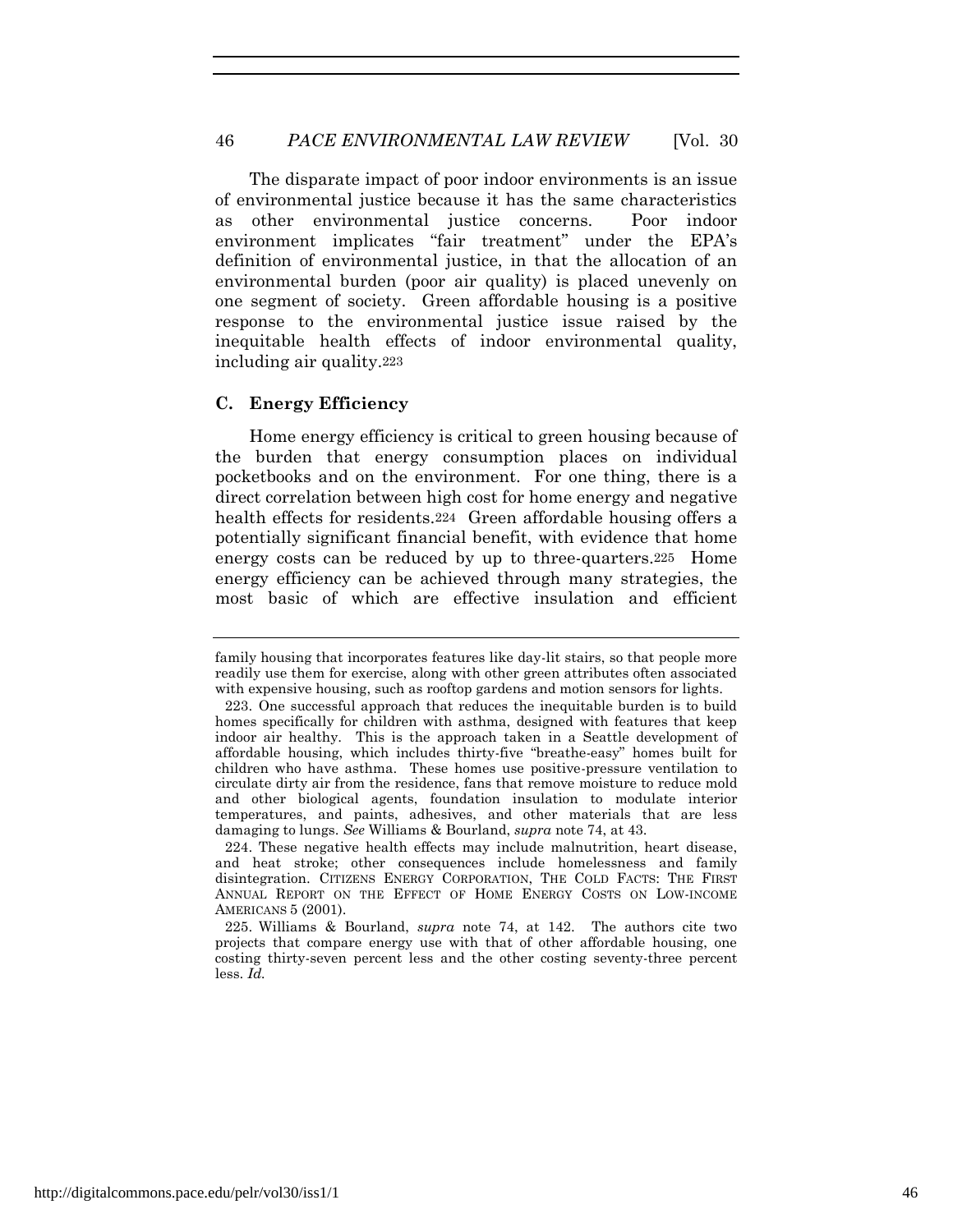appliances. Other choices include better windows,226 solar panels, 227 geothermal wells, and other technology that allows a building to produce its own energy.228

#### **D. Water Efficiency**

Water is used in most residences without much thought. The reasons for this are due to economics, building design, and site design. The economic disincentive to conserve water is rooted in the pricing structure employed by most water utilities. This model reflects the pricing structure used in the sale of most goods and services: the more a customer purchases, the better the price. Pricing water this way provides not only a disincentive to use less water, but an incentive to use more water. An inverted model is wiser, but should be coupled with houses and sites designed to use less water, which until recently has not been a priority in

228*. See* Karrie Jacobs, *Off the Grid In the City*, N.Y. TIMES, Feb. 12, 2012, at D1 (discussing "Solutions Oriented Living," a project in Austin, Texas that strives "not just to be sustainable in its design and materials, but 'net zero'–in other words, a housing development that would produce all the energy it consumed, with super-efficient homes outfitted with solar panels and geothermal wells."). Even simple measures like the color of roofs can have an effect; for example, white rooftops reflect heat rather than absorb it, and rooftops can also serve as insulation. A green roof (the name does not refer to the color) is perhaps a more exotic strategy. Green roofs are rooftops that have vegetation on them, in order to insulate the residence, with an added benefit of providing additional living space. Green roofs can reduce a building's impervious surface since the vegetation can absorb and filter water that would otherwise become runoff. Although initial capital cost for a green roof can be higher than for a traditional roof, cost can be recovered over time in energy savings. Not every green building practice is appropriate for specific projects, and green rooftops are an example. They are likely to be a strategy more suited to multi-family affordable housing than to single-family residences. *See* Alexandra Dapolito Dunn, *Water Use and Management in Buildings*, *in* THE LAW OF GREEN BUILDINGS: REGULATORY AND LEGAL ISSUES IN DESIGN, CONSTRUCTION, OPERATIONS, AND FINANCING 258 (J. Cullen Howe & Michael B. Gerrard eds., 2010).

<sup>226.</sup> The average benefit of energy-efficient windows when they replace existing windows exceeds the cost by more than 300 percent when health benefits are monetized along with reduced energy costs. Wu et al., *supra* note 181, at 956.

<sup>227</sup>*. See, e.g.*, Jennifer Dockery, *St. Louis Housing Authority Installs More Than 2,600 Solar Panels*, NOVOGRADAC J. TAX CREDITS 1 (Nov. 2011) (describing installation of solar panels at four affordable housing sites in St. Louis, Missouri).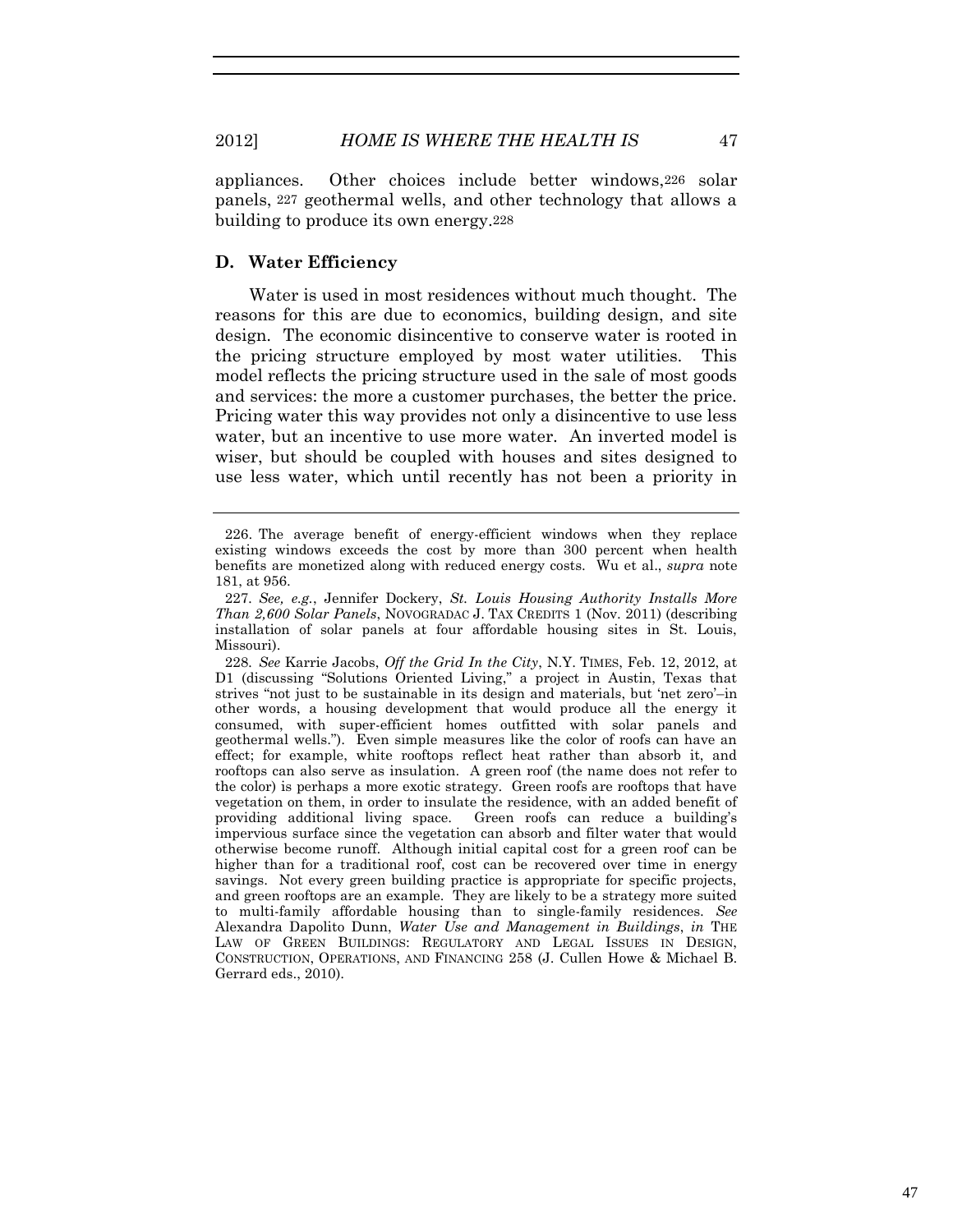building design.229 Houses use less water when the plumbing and fixtures are properly sized; when low-flow toilets and lowflow shower heads are installed; and when other appliances use water efficiently. They also use less water when the landscaping is xeriscaped, and when water that falls on-site is contained onsite for reuse.230

#### **E. Transportation Efficiency**

It is not just the home itself, or the land that it sits on, that is a measure of how green it is. Green infrastructure in the community, including stormwater management and open space, can improve health by providing cleaner streams, offsetting the effect of heat sinks in urban areas, and providing air filtering.231 Measuring efficiency, sustainability, health effects, and equity requires looking at the larger context, and especially at transportation options.232 Transportation is linked to green housing in several ways.233 First, transportation costs can be a significant portion of a household budget, depending on what

*Id.*

<sup>229</sup>*. See* Craig Anthony Arnold, *Is Wet Growth Smarter Than Smart Growth?: The Fragmentation and Integration of Land Use and Water*, 35 ENVTL. L. REP. 10152, 10155 (2005).

Smart growth has focused on the density, form, pattern, and location of land development as it relates primarily to issues of open space, traffic and pedestrian circulation, air quality, wildlife habitat conservation, aesthetics, integration of public and private infrastructure, development of community and quality of life in the built environment. There is a need for a concept of 'wet growth': integration of concerns about water quality and the availability of water supply into the density, form, pattern, and location of land development.

<sup>230.</sup> Dunn, *supra* note 228, at 249.

<sup>231.</sup> Alexandra Dapolito Dunn, *Siting Green Infrastructure: Legal and Policy Solutions to Alleviate Urban Poverty and Promote Healthy Communities*, 37 B.C. ENVTL. AFF. L. REV. 41, 47 (2010).

<sup>232.</sup> Pollard, *supra* note 188, at 126.

<sup>233</sup>*. See Housing & Transportation Affordability Index*, CTR. FOR NEIGHBORHOOD TECH., http://htaindex.cnt.org/ (last visited Oct. 27, 2012). The index measures housing affordability based on location. *Id.*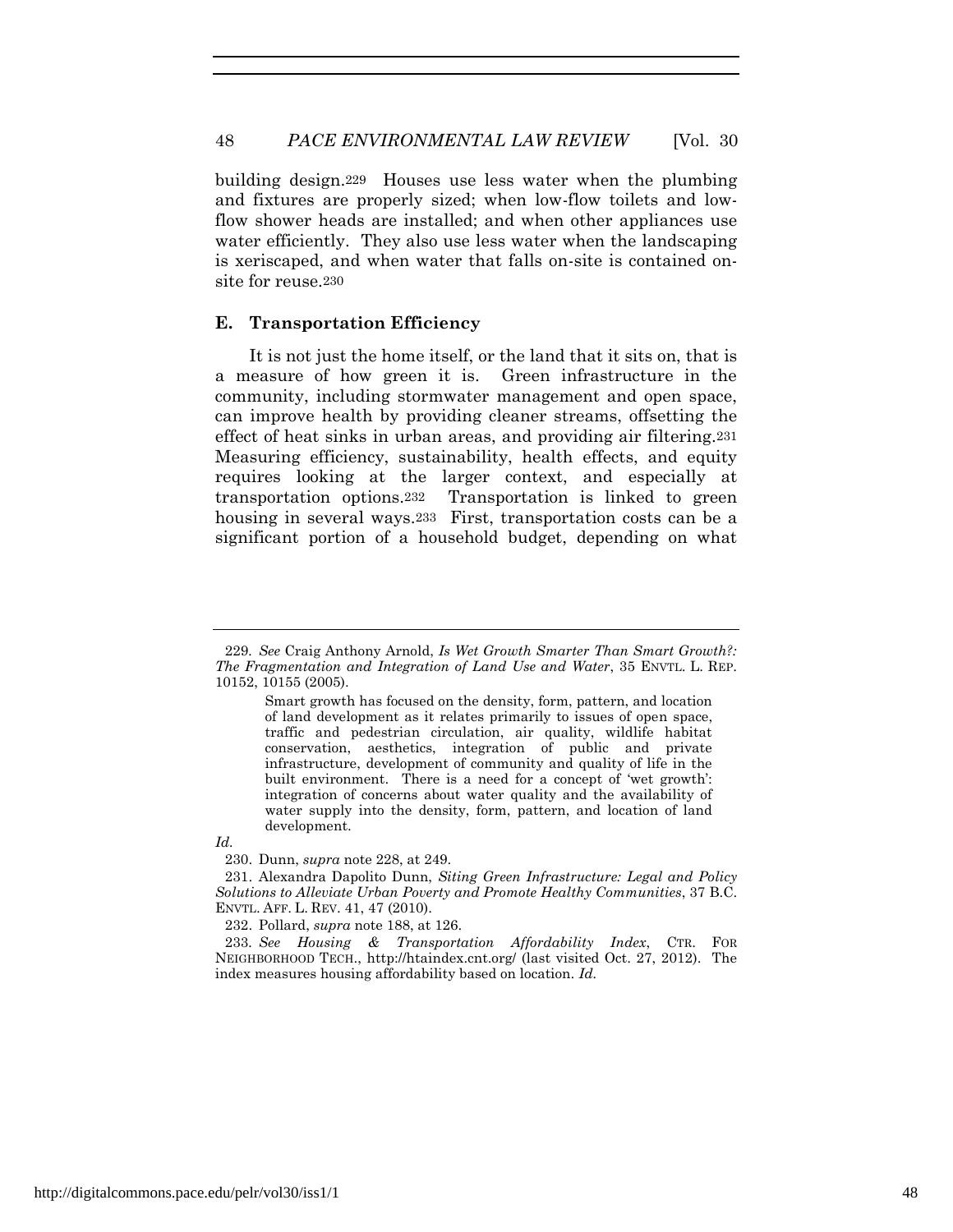options are available.234 In fact, transportation expense is second only to the cost of housing itself in most American households,235 and tends to be a significantly higher expense for lower-income households.<sup>236</sup> Second, transportation can have an effect on health either because of a home's location near pollution sources like roadways, or because of a home's lack of access to sidewalks or other bicycle and pedestrian amenities.

Ozone provides an example of one way housing and transportation are linked, and how health effects are thereby implicated. Ozone in the air can harm the lungs, with children and older adults being particularly susceptible.237 Breathing ozone may exacerbate other conditions, like bronchitis, emphysema, and asthma, or it can cause coughing, throat irritation, and congestion. It is not a chemical that is emitted into the air, but instead is created as the result of reactions between other chemicals that are emitted into the air by, among other things, vehicles.238 Ozone is most likely present on hot, sunny days–just the time when children are often playing outside. This demonstrates how housing can be more or less healthful depending on how close the housing is to traffic corridors.239 In addition, housing located close to high-traffic

237*. See Ground Level Ozone: Health Effects,* EPA, http://epa.gov/air/ozone pollution/health.html (last updated Oct. 27, 2012).

238*. Groud Level Ozone,* EPA (July 27, 2012), http://epa.gov/air/ozone pollution/. The vehicle emissions chemicals that cause ozone are nitrogen oxides (NOx) and volatile organic compounds (VOC), when they are mixed together in the presence of sunlight. *Id*.

239*. See* Giles et al., *supra* note 218, at 29 ("land-use decisions typically do not consider air pollution-related health impacts and do not require minimum distances between sources and individuals"); *see id.* at 31 ("adults who moved away from residences in close proximity to traffic . . . had a lower risk of coronary heart disease mortality than did those remaining in locations close to traffic . . . ." Other research suggests that traffic-related air pollution can

<sup>234.</sup> Darby Minow Smith, *Out of Reach: How Sprawl Jacks Up the Price of Affordable Housing*, GRIST, Feb. 28, 2012, http://grist.org/sprawl/out-of-reachhow-sprawl-jacks-up-the-cost-of-affordable-housing/.

<sup>235.</sup> CTR. FOR NEIGHBORHOOD TECH, SAFE, DECENT, AND AFFORDABLE: THE TRANSPORTATION COSTS OF AFFORDABLE HOUSING IN THE CHICAGO REGION 7 (Jan. 2012). The average household spent eighteen percent of its income on transportation. *Id.*

<sup>236.</sup> Smith, *supra* 234, at 1. In the Chicago area, households at eighty percent of average median income spent almost a quarter of their income on transportation.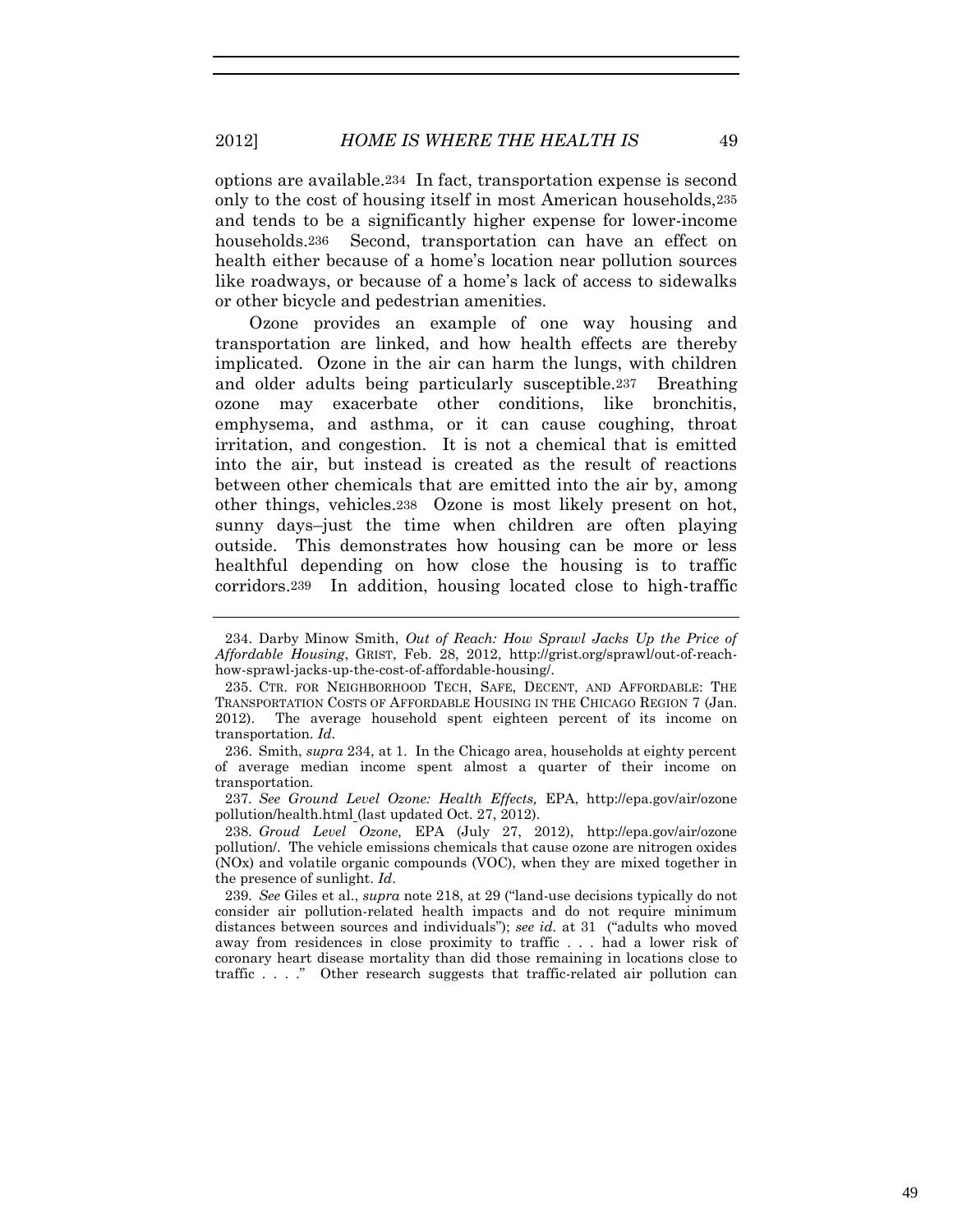corridors, if it is also housing with poor indoor air quality, can cause even more damage to health than either location or indoor air quality alone causes. This is because of what scientists call the synergistic effect that pollutants have, suggesting that reducing exposure to several pollutants (for example, through green housing) is much more effective in achieving public health goals than reducing single emission sources.240

A second way that housing and transportation are linked to each other and to health outcomes has to do with the ability of pedestrians or bicyclists to traverse safely. The health connection is physical activity. Neighborhoods that facilitate walking and bicycling have more residents, including children, who engage in physical activity.241 Physical activity is directly connected to the built environment, and the characteristics of the built environment are dependent on where a home is located. A green home helps reduce the incidence of health problems like obesity and heart disease because it is located in a place that is designed to be walkable to commercial centers, employment, neighbors, transit stops, and for pleasure.242

Not only do residents of walkable communities gain health benefits, but they can also gain economic benefits in the form of

adversely affect cognitive ability. *See* Melinda C. Power et al., *Traffic-Related Air Pollution and Cognitive Function in a Cohort of Older Men,* 119 ENVTL HEALTH PERSP, 682, 686 (2011).

<sup>240</sup>*. See* Giles et al., *supra* note 218 at 31 ("accumulating evidence of cardiopulmonary morbidity and mortality associated with traffic-related air pollution exposure"). *Id.* ("In combination, these pollutants may cause a greater additive effect on lung function, cytokine production, and cardiac output and stroke volume compared with the individual pollutants themselves."). Reducing single-source emission is national policy under the Clean Air Act, not reducing the synergistic effects of air pollutants.

<sup>241.</sup> T. Rahman, R.A. Cushing & R.J. Jackson, *Contributions of Built Environment to Childhood Obesity*, 78(1) MT. SINAI J. MED. 49 (2011).

<sup>242.</sup> Giles et al., *supra* note 218, at 31. There are constraints on walkability that are a function not just of neighborhood design but also of city design. Less conducive to walkability and transportation efficiency is a pattern of development that is low-density and therefore locates buildings, services, and other amenities at greater distances from each other. This type of development, commonly referred to as "sprawl," and which has been discussed earlier in this paper, has both social costs and costs to individuals. *See* John I. Carruthers & Gudmundur F. Úlfarsson, *Does "Smart Growth" Matter to Public Finance?* 3-5 (HUD, Working Paper No. REP 06-02, 2007).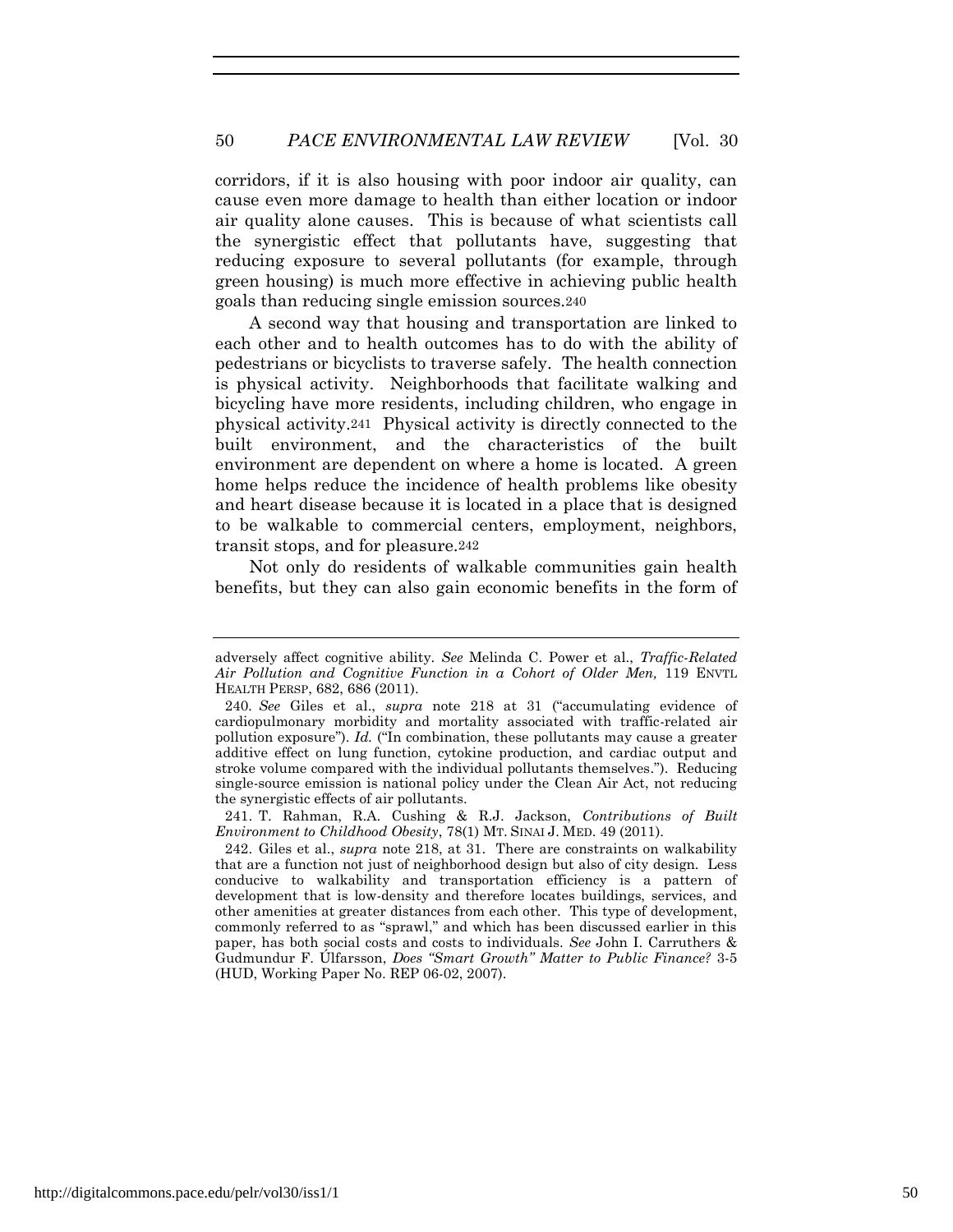# 2012] *HOME IS WHERE THE HEALTH IS* 51

lower transportation costs.243 The more walkable a community, the more it correlates in general to positive indicators of economic vitality.244 This points to an issue that affordable housing projects need to incorporate in planning: housing in walkable communities tends to become less affordable in areas with greater transportation benefits, unless its long-term affordability is protected.245 However, the environmental and health benefits associated with walkable communities help demonstrate another essential point regarding the environmental justice aspect of green affordable housing, which is that in the absence of green affordable housing, less affluent people are deprived of the benefit of health-related environmental amenities. Currently, less-walkable communities are populated by people who are less affluent and less educated than people residing in walkable communities.246

# **V. LEGAL AND POLICY CHOICES**

Where people live affects not just their economic and social conditions, but their health. Low-wealth and minority populations are currently more likely to live in housing that, even if affordable in the traditional sense, does not necessarily take into account the health disparities to which housing contributes. Green affordable housing takes on this challenge, a challenge that is part of the concern expressed in the environmental justice movement. If environmental justice means that people have the right to a "safe, healthy, productive, and sustainable environment," where environment includes physical and social surroundings, then healthy and safe housing is encompassed in those rights.247 Lower-income and minority populations

<sup>243.</sup> CHRISTOPHER B. LEINBERGER & MARIELA ALFONZO, WALK THIS WAY: THE ECONOMIC PROMISE OF WALKABLE PLACES IN METROPOLITAN WASHINGTON, D.C. 11 (May 2012). *See also* Christopher B. Leinberger, *The Death of the Fringe Suburb*, N.Y. TIMES, Nov. 26, 2011, at A17 ("Today, the most expensive housing is in the high-density, pedestrian friendly neighborhoods of the center city and inner suburbs.").

<sup>244.</sup> LEINBERGER & ALFONZO, *supra* note 243, at 9.

<sup>245.</sup> Pendall et al., *supra* note 147, at 153.

<sup>246.</sup> LEINBERGER & ALFONZO, *supra* note 243, at 12.

<sup>247</sup>*. Environmental Justice,* NAT'L ASS'N OF CNTY & CITY HEALTH OFFICIALS, http://www.naccho.org/topics/environmental/justice (last visited Oct. 27, 2012).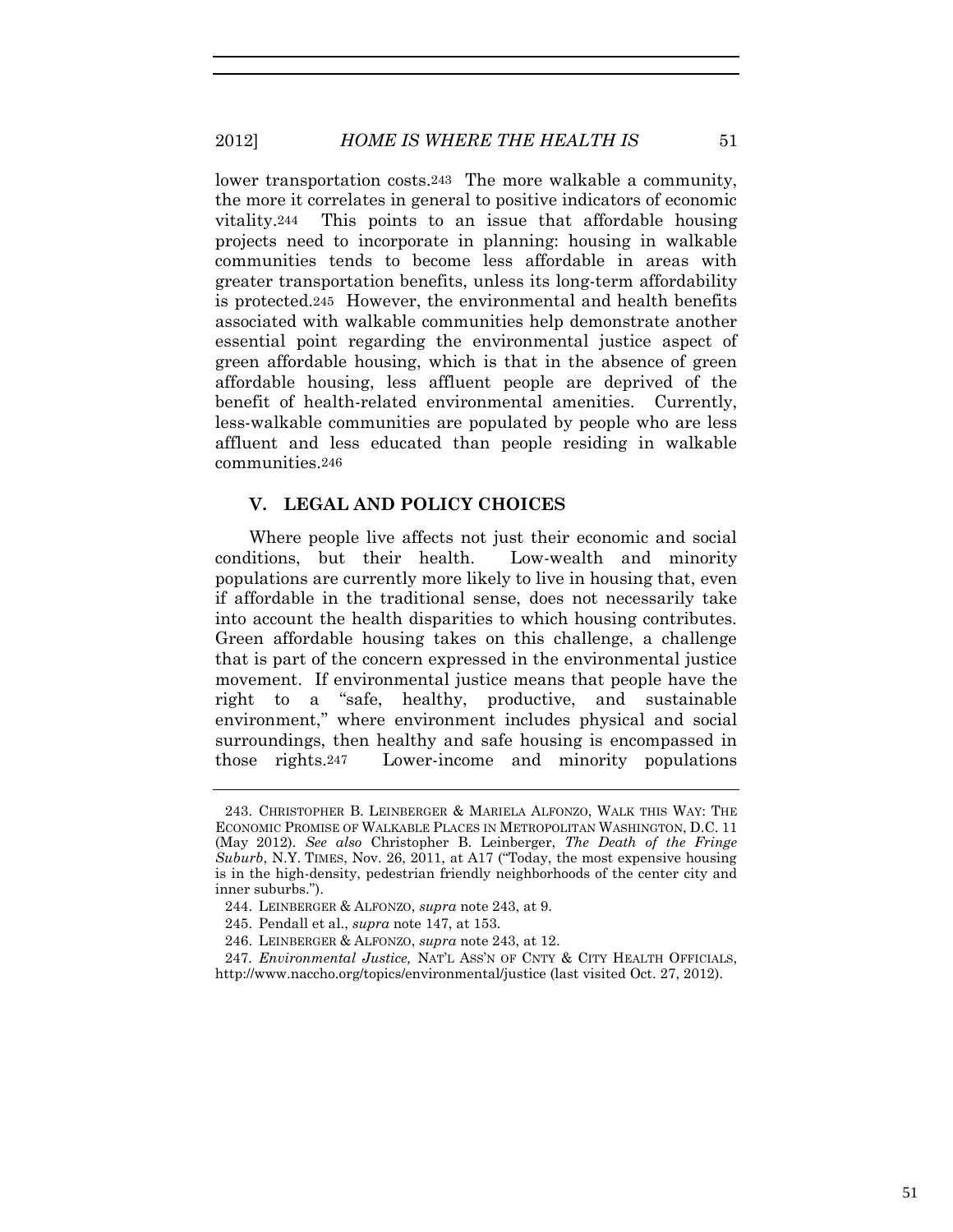experience higher incidents of asthma and other breathing disorders; green housing can reduce or eliminate the causes of these disorders. Lower-income and minority populations experience disproportionately adverse health effects from elevated ozone levels; green housing can reduce or eliminate this disproportionate effect. Lower-income and minority populations pay higher percentages of their annual income in energy and transportation costs; green housing can correct these inequities. Furthermore, green housing can provide these benefits in a fiscally responsible manner. Since green affordable housing can economically deliver demonstrable benefit to lower-income and minority populations, there is justification beyond the environmental benefit for greening the housing stock.248 There is a compelling justice rationale.

Green affordable housing is already being built, but it is the exception. Law and policy are the vehicles that society uses for setting norms in establishing how justice is achieved and to what extent efficiency or cost must be taken into account.<sup>249</sup> So law and policy should be adjusted in the context of green affordable housing to achieve a just outcome, making green affordable housing the norm. Some lessons as to how to normalize green affordable housing may be gleaned from a success story: the removal of lead from the environment. For decades, lead posed a health threat to Americans through environmental exposure, including exposure in homes. It took years for the scientific basis, coupled with a cost-benefit analysis that included weighing health costs and benefits against the commercial costs of eliminating lead, to develop incremental policies that eliminated lead.250 Greening the affordable housing stock, which also addresses indoor air quality, can be done in a comprehensive but incremental manner.251 A comprehensive process would take a

<sup>248.</sup> Williams & Bourland, *supra* note 74, at 41.

<sup>249.</sup> Bratspies, *supra* note 57, at 20.

<sup>250.</sup> David E. Jacobs et al., *Linking Public Health, Housing, and Indoor Environmental Policy: Successes and Challenges at Local and Federal Agencies in the United States*, 115 ENVTL. HEALTH PERSP. 976, 979 (2007).

<sup>251.</sup> Many advocates of sustainability in general have urged a methodical, incremental approach. *See* Scott Campbell, *Green Cities, Growing Cities, Just Cities?,* 62 J. AM. PLAN. ASS'N 296 (1996).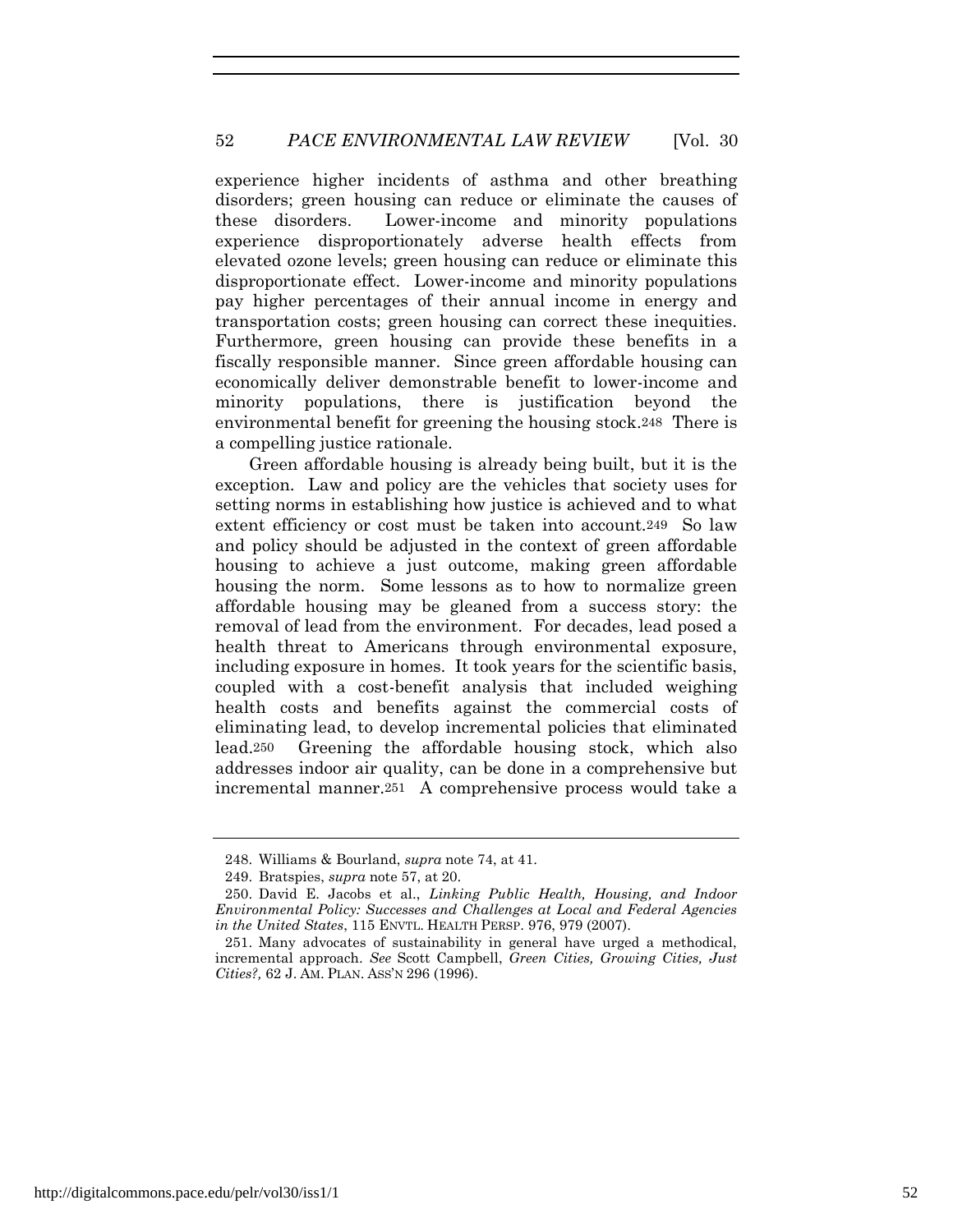multi-pronged approach that includes education, incentives, and mandates.

# **A. Education**

Education is necessary in order for affordable housing providers to understand that, even with limited resources, green housing makes economic sense. Green housing provides environmental benefits, health benefits, and individual long-term economic benefits, not all of which are monetized, making it difficult to compare the cost of building green housing versus traditional housing. 252 But even excluding these, an economic analysis that balances the cost of traditional building against the cost of green building can demonstrate when green building is competitive, something about which many developers are unaware. Undertaking an awareness campaign is something that can be done at a federal level. EPA, HUD, and the Department of Transportation already formally collaborate to improve access to affordable housing.253 Making green affordable housing a formal, explicit part of this collaboration, along with a broad national education campaign, is a policy choice that can be implemented relatively easily.

Education is not a one-way street. Education also means involving consumers of affordable housing in the planning and implementation of projects, so that both developers and residents interact and learn from each other.254 While community input is essential to participatory democracy, scientists are also appropriating the idea. Community-based participatory research is a novel method developed in part by the National Institute of Environmental Health Science (NIEHS) for studying connections

<sup>252.</sup> There is not much data beyond the anecdotal to support the contention that green building is more expensive than traditional building. *See* NELSON ET AL., *supra* note 182, at 171. However, even if it does increase costs, it also improves health.

<sup>253</sup>*. See Smart Growth,* EPA, http://www.epa.gov/dced/ (last visited Oct. 27, 2012).

<sup>254.</sup> This is the philosophy of Green Development Zones, which emphasize community-based sustainable development. *See* Aaron Bartley*, Building a "Community Growth Model": The Green Development Zone as a Model for a New Neighborhood Economy*, 41(2) SOC. POL'Y 9 (2011).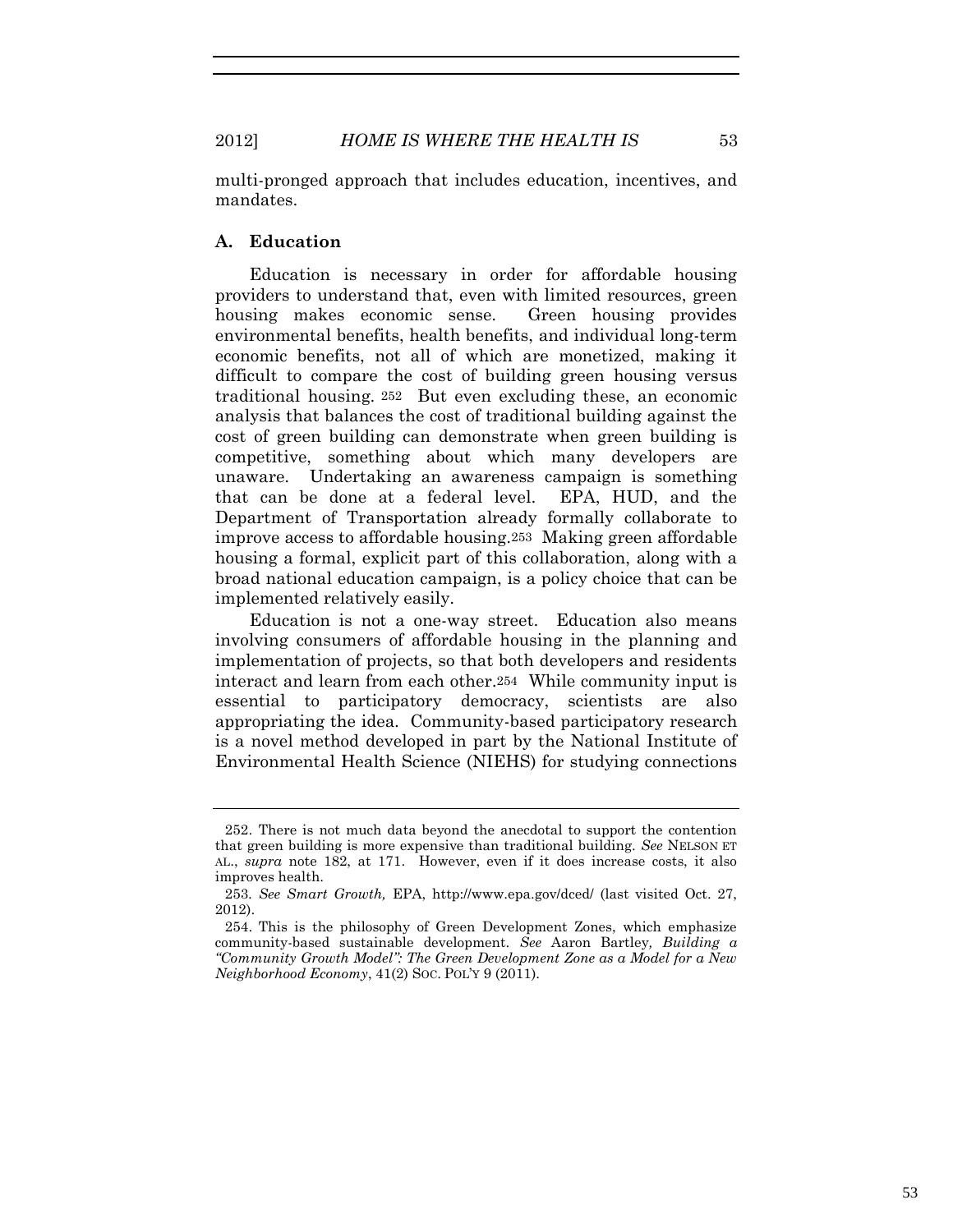between the built environment and human health, focusing both on gathering and disseminating information.255 It is specifically designed to take a multidisciplinary, collaborative, informationbased approach to addressing connections between housing and health disparities. This participatory approach to addressing health outcomes in the context of social factors is well-suited to finding how, where, and when best to green specific affordable housing because it links data on health with targeted green attributes. The NIEHS approach is also ripe for inclusion in the Partnership for Sustainable Communities effort.

#### **B. Incentives**

The second prong is incentives. Incentives are already part of the affordable housing landscape. The most successful of these is the Low Income Housing Tax Credit. Because the benefits of many green attributes (such as long-term energy savings) are realized only over time, if these attributes are not economically competitive initially then there is no way for the developer to recoup the cost. Restructuring tax credits to incorporate incentives for green features is a method for achieving green affordable housing.256 One way this might work is to increase the credit based on the number of points a project received in the LEED rating system. Another possibility is to design a system that explicitly monetizes health benefits by assigning a dollar value to anticipated reductions in emergency room trips, asthma attacks, cardiopulmonary problems, and other issues associated with diminished air quality. Such a system is fairer than the current practice, which distorts economic reality by failing to recognize hidden costs.257 This kind of system could be modeled on the same concept as energy-efficient mortgages, which finance

<sup>255.</sup> Ernie Hood, *Dwelling Disparities: How Poor Housing Leads to Poor Health,* 113 ENVTL. HEALTH PERSP. A311, A313 (2005).

<sup>256.</sup> GLOBAL GREEN USA, MAKING AFFORDABLE HOUSING TRULY AFFORDABLE 13 (2005). This nationwide study found that "green building practices in affordable housing are currently being rewarded to some degree through tax credit allocation." However, state policies are inconsistent and not comprehensive, with minimal green building requirements in many states. *Id.* at 15

<sup>257.</sup> ROBERT C. PAEHLKE, DEMOCRACY'S DILEMMA: ENVIRONMENT, SOCIAL EQUITY, AND THE GLOBAL ECONOMY 132 (Sept. 2004).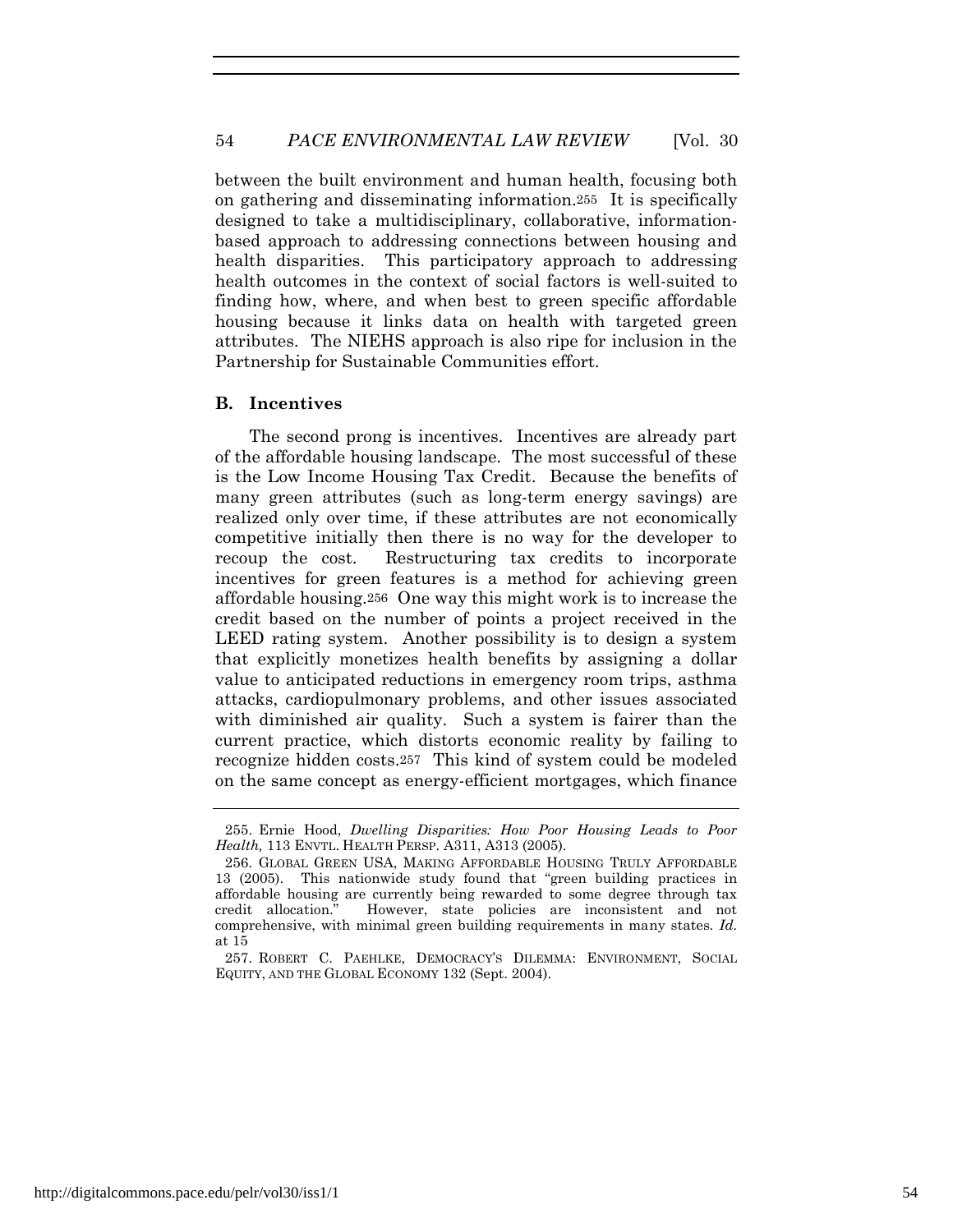higher-priced homes in anticipation of the long-term lower operating costs.258

Another way to alter incentives so that green features are the norm is to standardize what is currently innovative financing. Innovative financing for one energy-efficiency project included federal tax credits, state grants, accelerated depreciation, energy rebates, and a twenty-year time horizon involving both nonprofit and for-profit entities.259 Structuring this kind of financing involves a combination of resources and sophistication that would be unnecessary if the process were standardized and analysts were familiar with risk assessment. This could make financing less expensive and more widely available.

# **C. Government Mandates**

Coupling education and incentives with mandates completes the effort. In this context, mandates primarily mean local government land use mandates, in the form of green building codes, inclusionary zoning requirements, and comprehensive plans. Local governments around the country already actively pursue sustainable development.260 Some mandate energy efficiency or LEED standards as part of their land use ordinances, 261 but green affordable housing is not a priority. Although most local governments say they give high priority to economic development, energy conservation, and environmental protection in developing policies, most do not make affordable

<sup>258.</sup> BLUEPRINT FOR GREENING AFFORDABLE HOUSING, *supra* note 177, at 179. *See Energy-Efficient Mortgage Home Owner Guide*, HUD, http://portal.hud.gov/ hudportal/HUD?src=/program\_offices/housing/sfh/eem/eemhog96/ (last visited Oct. 27, 2012). Unlike with energy-efficient mortgages, the incentive would have to be embedded in the subsidy since the homeowner would not necessarily realize the added economic gain. This is because subsidizing health care is a social cost. Nevertheless, the principle is the same.

<sup>259.</sup> JESSE DEAN ET AL., INTEGRATING PHOTOVOLTAIC SYSTEMS INTO LOW-INCOME HOUSING DEVELOPMENTS: A CASE STUDY ON THE CREATION OF A NEW RESIDENTIAL FINANCING MODEL AND LOW-INCOME RESIDENT JOB TRAINING PROGRAM 3 (2011).

<sup>260.</sup> James Svara, *The Early Stage of Local Government Action to Promote Sustainability*, *in* MUNICIPAL YEAR BOOK 43 (2011).

<sup>261.</sup> Dator, *supra* note 183, at 414.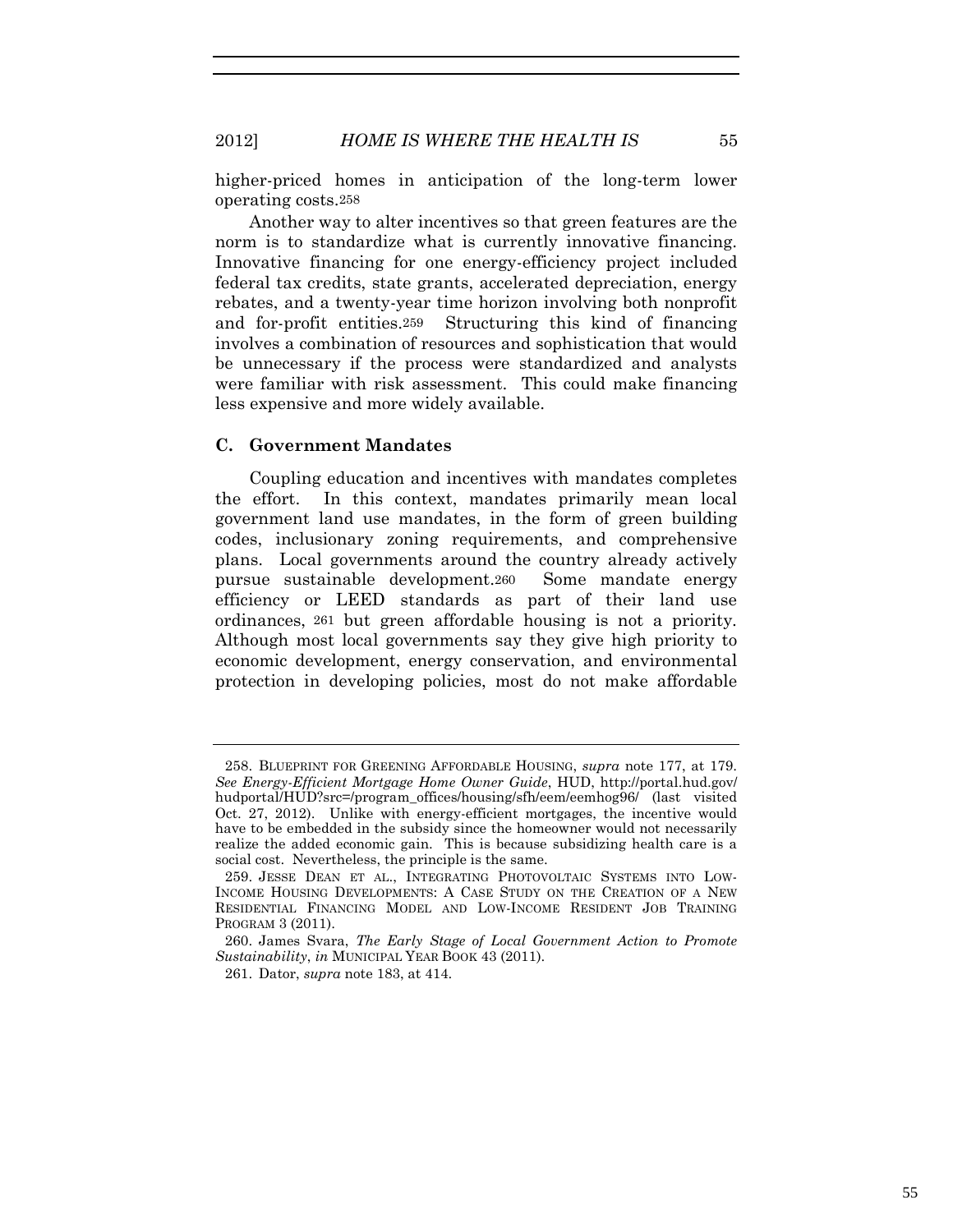housing, much less green affordable housing, a high priority.262 Green affordable housing should be a high priority because just as land use policies can have a negative impact on the availability of affordable housing, so can they reverse course and seek to include affordable green housing. 263 Green building codes, for example, can be coupled with inclusionary zoning to set minimum requirements for energy efficiency in exchange for density bonuses.264

In addition, many states require that local governments develop comprehensive plans.265 Comprehensive plans are blueprints for the future of a community. When communities embark on these blueprints, they can go beyond setting land use priorities and establish other priorities as well, including expectations for affordable housing. In recognizing the need to include affordable housing as part of every community, comprehensive plans can acknowledge that what constitutes affordability is tied to green housing and what constitutes fairness in housing is also tied to green housing. So every community's blueprint for its future can map green affordable housing as a component.

While local governments might voluntarily use available tools to include green affordable housing, it is more likely that such mandates will be instituted in response to incentives. The Partnership for Sustainable Communities is a good vehicle for developing federal policies that can provide such incentives. For example, as this paper has demonstrated, there is a sound basis for tying transportation funding to green affordable housing. Collaborating with states and localities to develop policies that explicitly recognize the value that green affordable housing brings to local communities, and therefore encouraging institutionalizing its development with financial incentives, would encourage widespread adoption of inclusionary zoning and comprehensive planning that incorporate green affordable housing. Another possible federal mandate could tie federal

264. Underwood & Morrison, *supra* note 192, at 151.

<sup>262.</sup> Svara, *supra* note 260, at 48.

<sup>263.</sup> Ngai Pindell, *Planning for Housing Requirements*, *in* THE LEGAL GUIDE TO AFFORDABLE HOUSING DEVELOPMENT, *supra* note 116, at 36.

<sup>265.</sup> PENDALL, *supra* note 146, at 7.